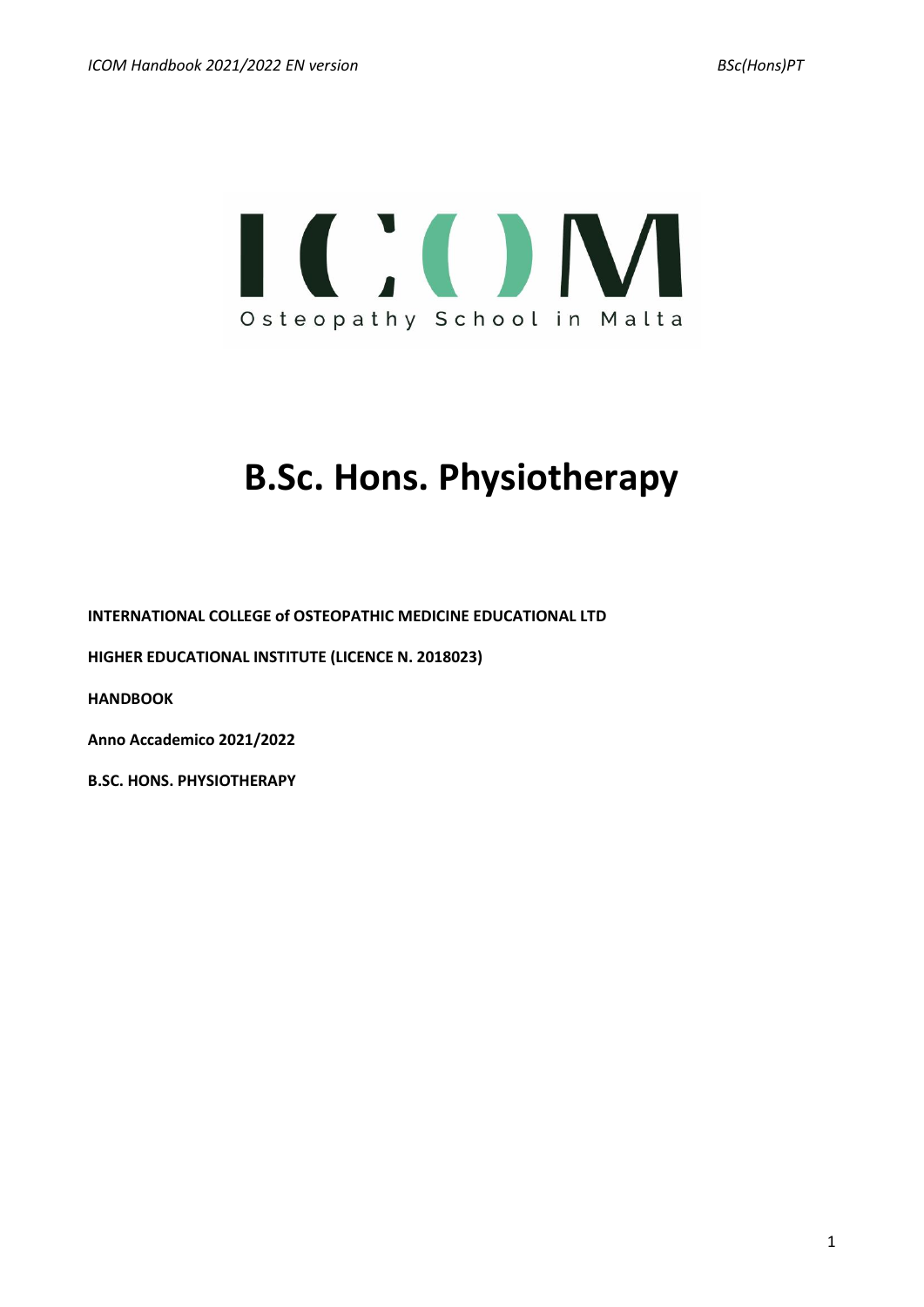# Index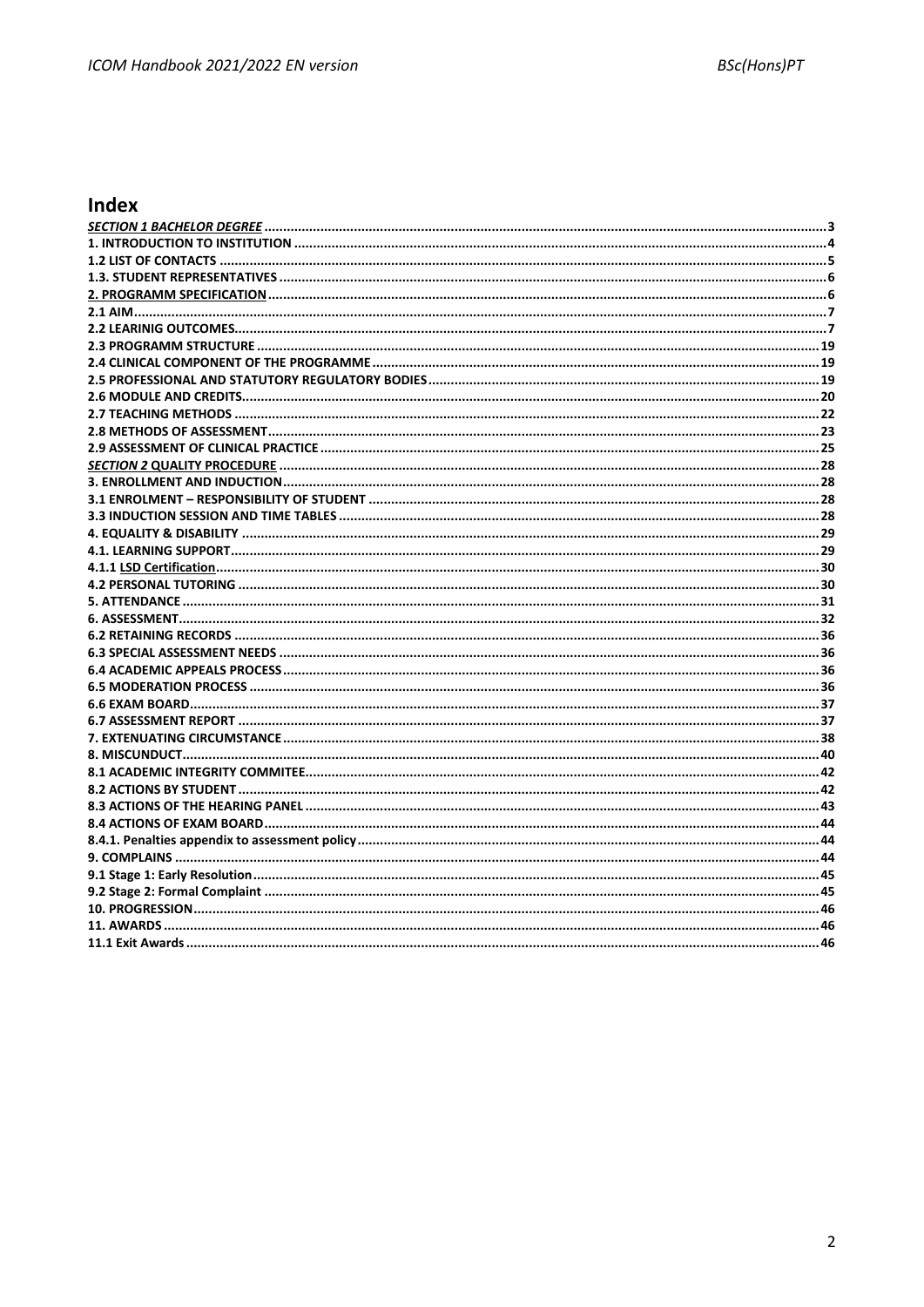The purpose of this Handbook is to provide you with information about your programme of study and to direct you to other general information about studying for a ICOM qualification.

The handbook describes your course in two section, the first provides you with information regarding the academic structure and programme specifications, and the second concerns the regulations and procedures.

This handbook must be read in conjunction with the ICOM Quality handbook and separate policies and procedures, which you are found in reserved web site [http://www.icomosteopatia.it](http://www.icomosteopatia.it/) along with the module guides for the programme.

# *SECTION 1 BACHELOR DEGREE*

We are pleased to welcome you to the ICOM Bachelor Science (Hons.) Physiotherapy programme accredited and validated by the National Commission for Futher and Higher Education (NCFHE) in Malta .

The ICOM has been delivering an educational programme in Physiotherapy for many years. As the profession and the general health system within the Italy have changed, the ICOM programme has developed and grown into the exiting and comprehensive course which you are about undertaken.

We hope that you enjoy the course and you will be joining a rewarding profession which offers you many opportunities to help in wide variety of ways.

Alfonso Mandara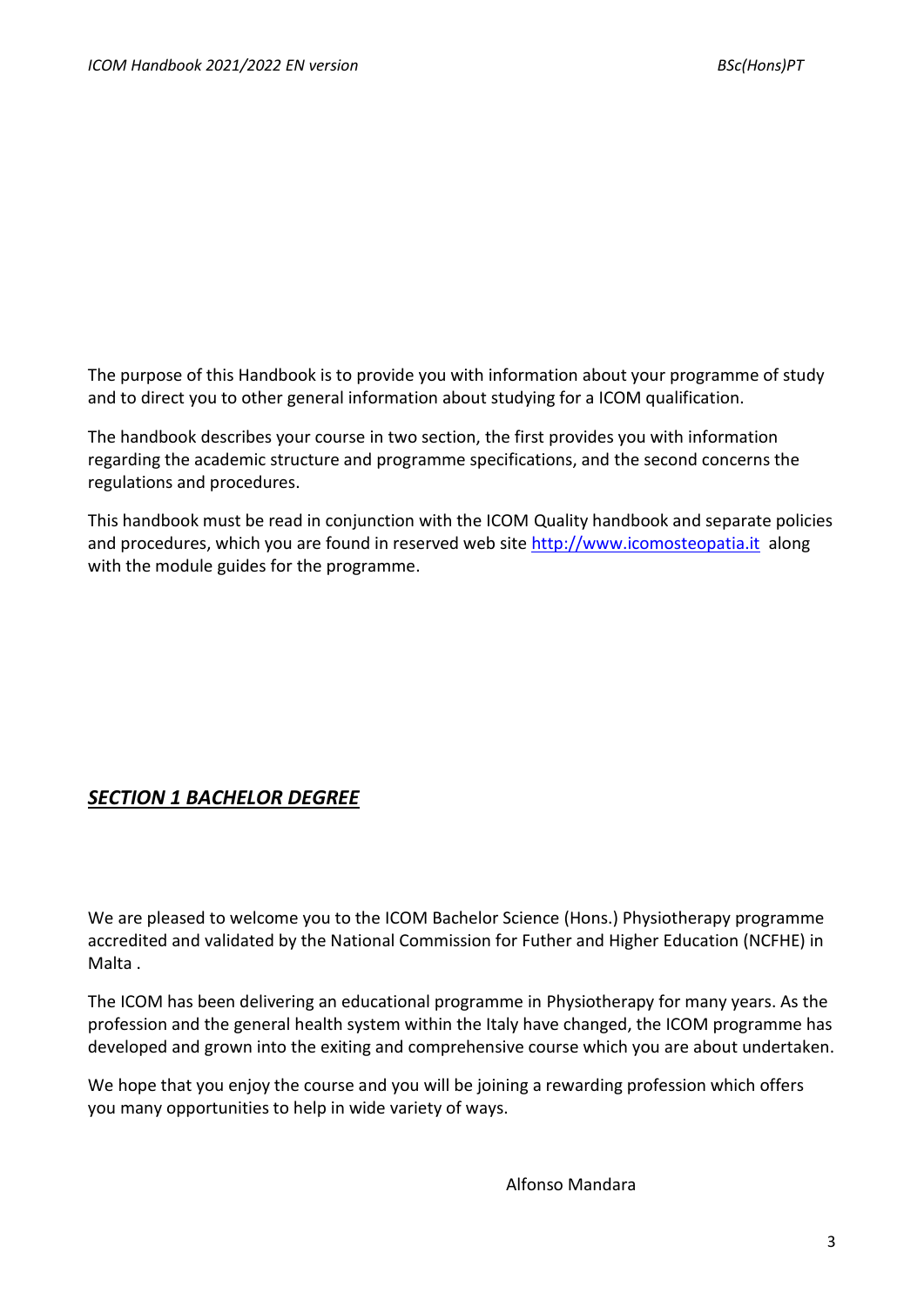ICOM Principal

# **1. INTRODUCTION TO INSTITUTION**

International College of Osteopathic Medicine Educational LTD is an internationally recognised institute of higher education for the delivery of Physiotherapic education at Honours Degree level (NCFHE Higher education provider licence n. 2018023).

ICOM involves two Teaching Centres, Milan and Turin. The Centre's systems and procedures for quality enhancement aim to operate in a positive, self-critical and supportive environment to promote high academic standards.

Academic Structure<sup>1</sup> consists of committees as represented in figure 1, responsible for:

- educational provision and procedures,
- learning and teaching activities,
- quality standards of service.

### **Figure 1. Academic Structure**



<sup>&</sup>lt;sup>1</sup> 28. Board roles and responsibility of deliberative members.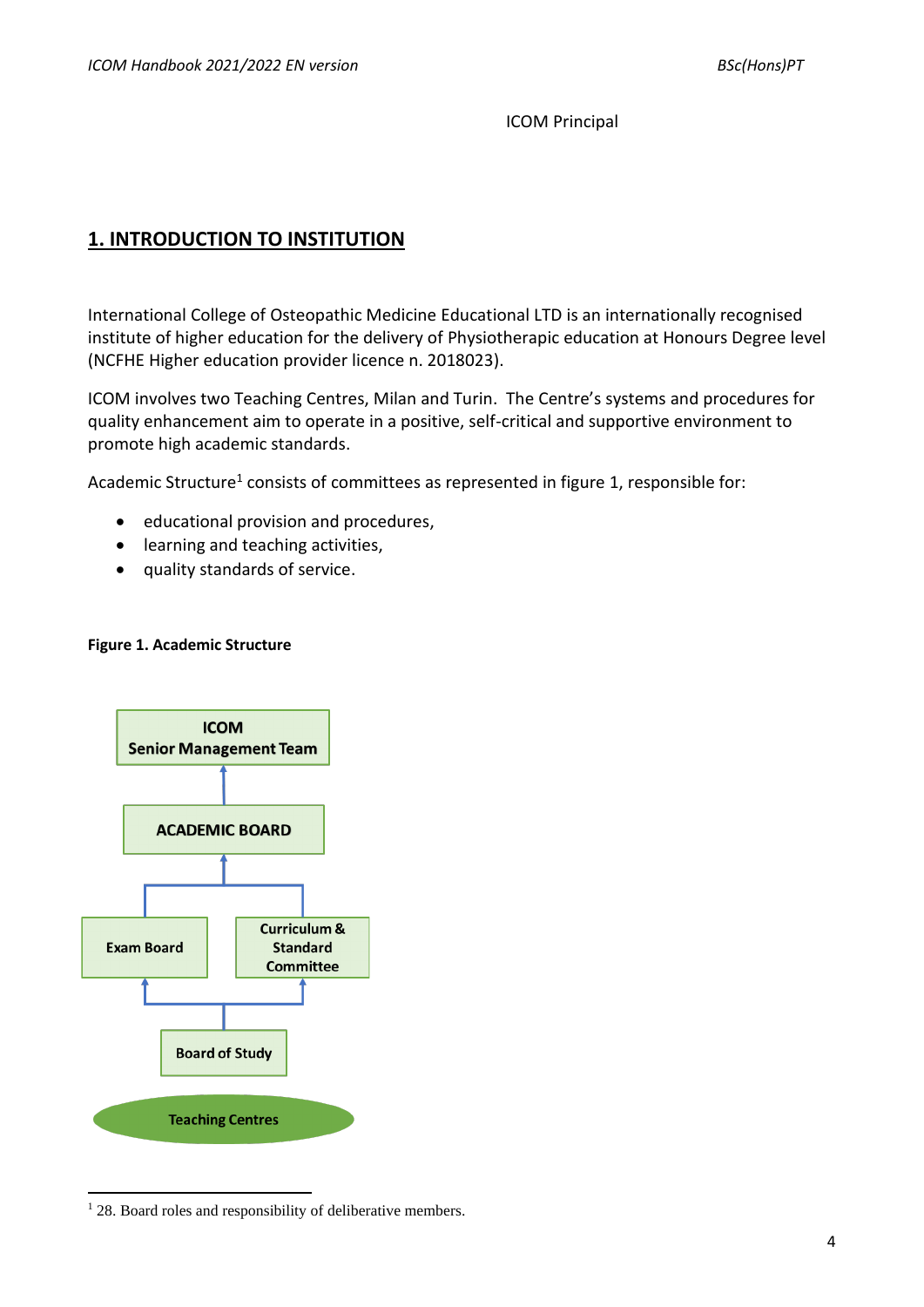# **1.2. LIST OF CONTACTS**

| <b>ICOM Principal</b>    |                                 |            |
|--------------------------|---------------------------------|------------|
| <b>Alfonso Mandara</b>   | alfonso.mandara@icomedicine.com | 0261291828 |
| <b>Admission Manager</b> |                                 |            |
| Annalisa Fanni           | annalisa.fanni@icomedicine.com  | 0261298997 |

# **1.2.1 Malta Teaching Centre**

| Secretariat: | segretria@fisio.icomedicine.com    |
|--------------|------------------------------------|
| Dean         | teresa.somma@fisio.icomedicine.com |

# **Financial Office**

**Alberto Martini** [alberto.martini@icomedicine.com](mailto:alberto.martini@icomedicine.com)

**Centre Director (Clinic Coordinator)**

**Prof. Cesare Cerri** [cesare.cerri@fisio.icomedicine.com](mailto:cesare.cerri@fisio.icomedicine.com)

# **1.3. STUDENT REPRESENTATIVES**

Students have an active role in ICOM academic structure by the participation of their representatives<sup>2</sup>.

<sup>2</sup> 36. Staff student Consultative Committee terms of reference.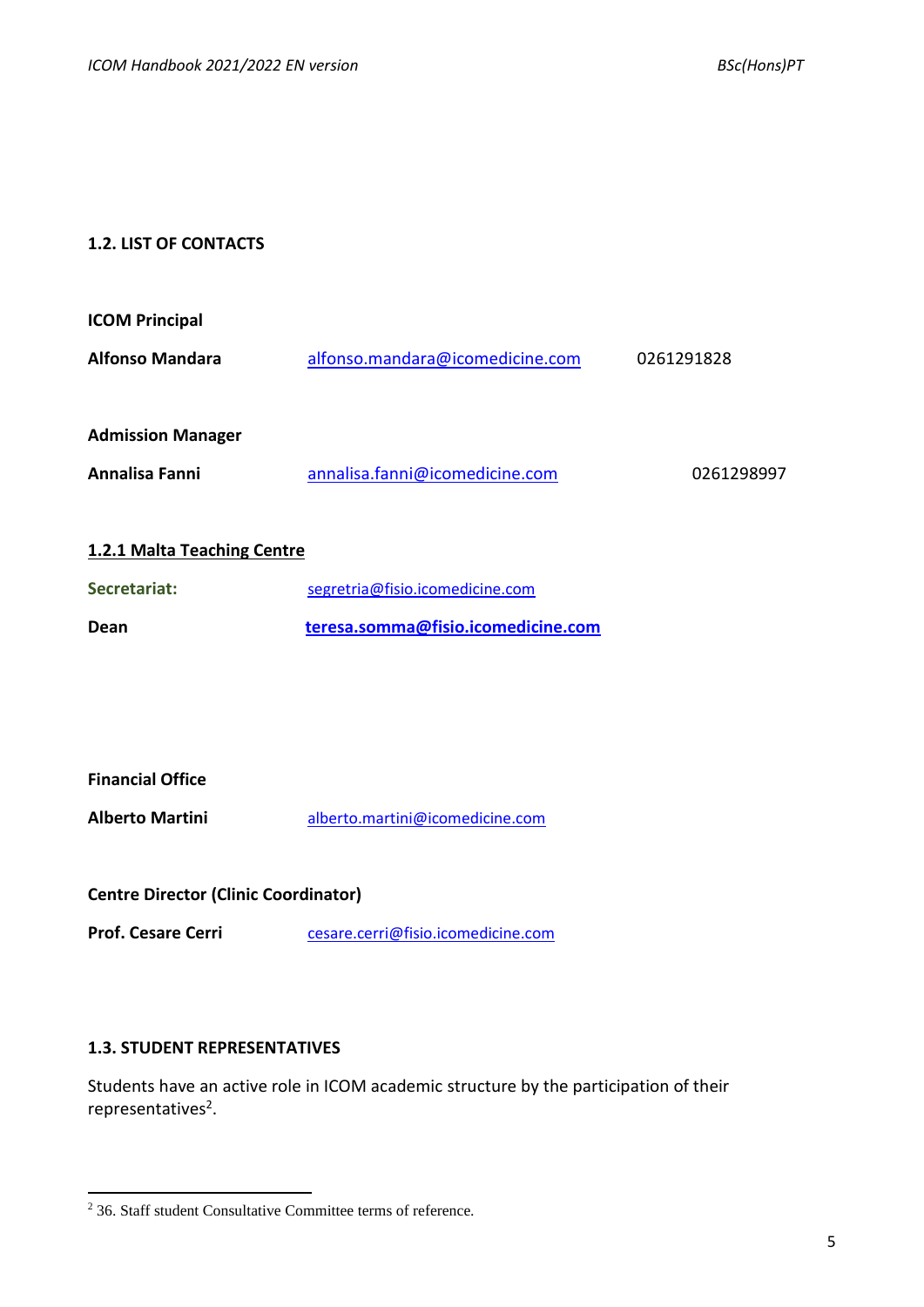Student representatives must be elected within the first month of attendance each year. The have the task of:

- represent students in the Academic Board and Board of Study, and during the scheduled meeting with Teaching Centre management,
- consider students requests and complains and express them to the attention of in charge staff,
- refer to students the ICOM strategies and procedures to support learning activities.

The student representatives should be presented requests and complains in written format supported by the majority of students' signs. They ask for advice at different level of academic structure:

- refer to Dean about any condition or strategy concerned learning support, time tables, exam agenda,
- refer to Head of Year or Module leader about any condition or strategy concerned didactic support, program coordination, tutoring,
- refer to Clinic Coordinator leader about any condition or strategy concerned clinical training and support.

# **2. PROGRAMME SPECIFICATION**

The Bachelor of Physiotherapy (BSc. (Hons.) Phys.) is a four-year programme designed to allow students to become autonomous and competent Physiotherapic practitioners eligible to register with The Council for The Professions Complementary to Medicine (CPCM) in Malta.

It is aligned with the European Standard of Physiotherapy (ER-WCPT), the Code of Practice for Physiotherapy (2006), the Core Curriculum – Core Competence Association of Italian Physiotherapist, and the Maltese National Quality Assurance Framework for Further and Higher Education<sup>3</sup>.

# **2.1 AIM**

This programme offers an award of Bachelor of Physiotherapy with Honours (BSc(Hons).Phys.) with additional awards to be used as 'fall-back' qualifications. The programme meets the academic and vocational requirements for Physiotherapy published by ER-WCPT. The programme aims are as follows:

• To produce a competent Physiotherapist who fulfils the standards set out in ER-WCPT and confers eligibility on them to apply for professional registration with CPCM.

<sup>3</sup> Appendix 9. European Standard of Physiotherapy (ER-WCPT

Appendix 6. Code of Practice for Physiotherapy (2006)

Appendix 5. Core Curriculum – Core Competence AIF

Appendix 12. Maltese Module mapping document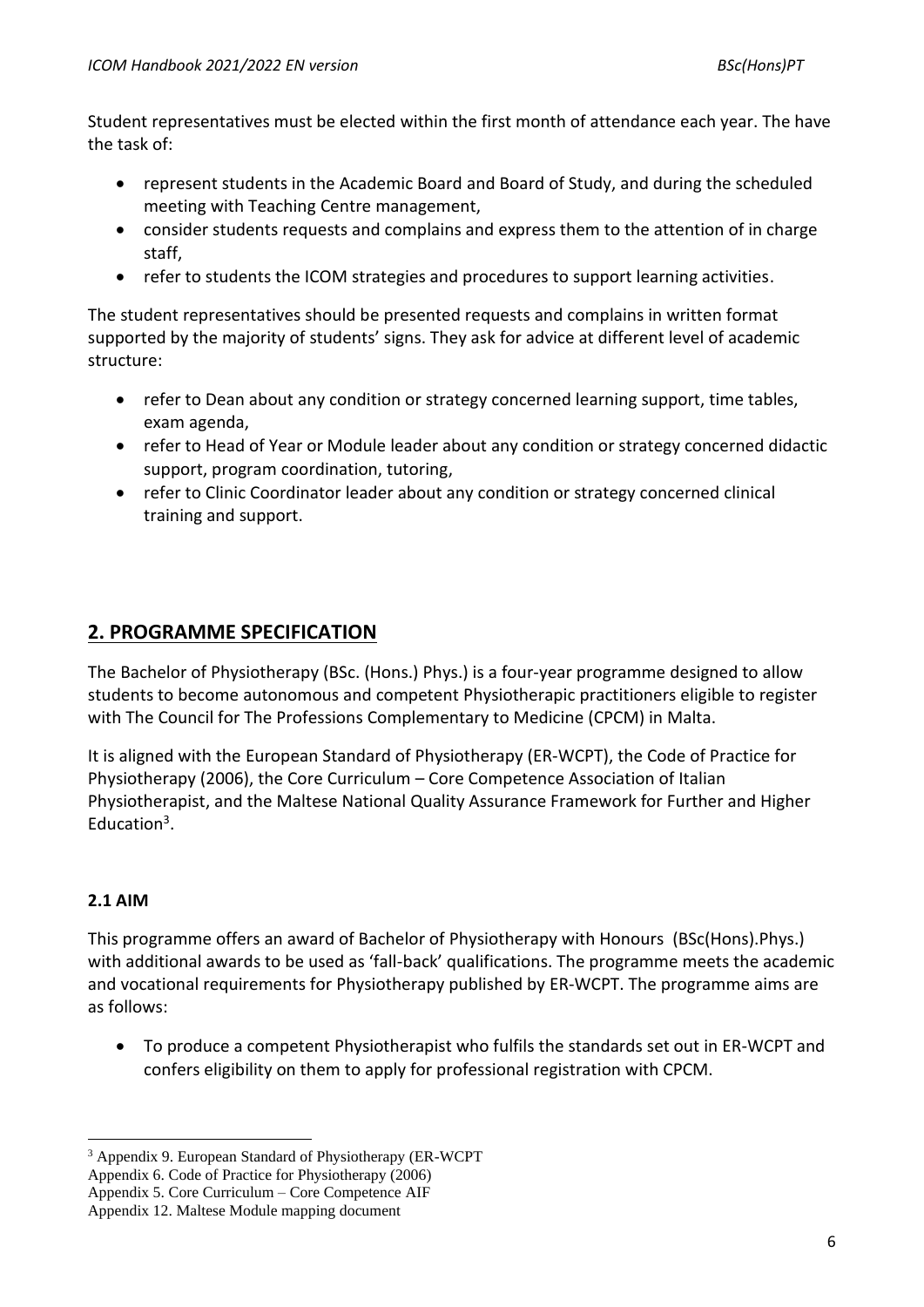- To produce a graduate demonstrating reflective, self-evaluative and critical thinking and transferable skills whilst providing safe, caring, ethical and competent Physiotherapic treatment.
- To develop a graduate demonstrating a commitment to life-long learning, research and evidence-based practice, continued professional development and business entrepreneurship.

# **2.2 LEARNING OUTCOMES**

The teaching and learning to deliver modules consist of teaching, independent study, clinic practice and tutorials varied appropriately to meet the requirements of specific modules.

All modules are compulsory. There are no optional pathways or alternative modules. Modules have been designed to deliver the programme aims and the Physiotherapic learning outcomes specified in the ER-WCPT. These are set out below:

- 1. "An Physiotherapic graduate who can demonstrate the qualities of an autonomous patient-focused practitioner that is competent, caring, empathetic, trustworthy, professional, confident, self-aware and inquiring."
- 2. "Demonstrate and apply the principles and scientific basis of Physiotherapy based on secure and critical understanding of principles and concepts of Physiotherapy and how these inform and guide rational clinical decision-making."
- 3. "An understanding of models of health, disease and illness and how these inform a critical consideration of practical patient care and management"
- 4. "A Graduate that demonstrates appropriate professional attitude, knowledge and behaviour consistent with being a healthcare practitioner."
- 5. "Communication skills to understand the range and forms of human communication and their strengths and limitations."

The following tables provide evidence that the modules designed map to the ER-WCPT. The module learning outcomes have also been mapped to the Maltese Quality Framework (MQF).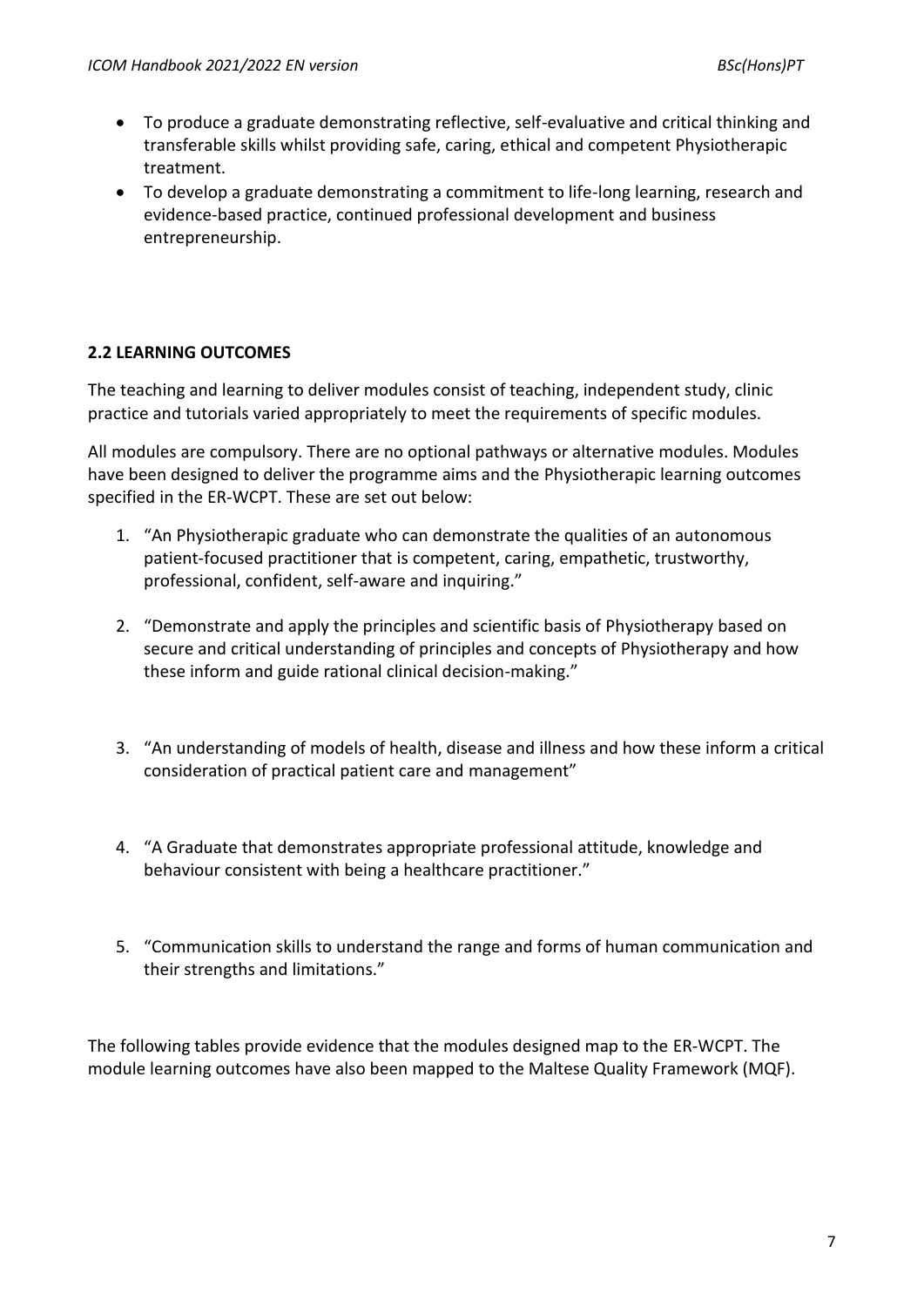# **Figure 2. Module learning outcomes mapped to European Framework for Standards of Physiotherapic Practice (ER-WCPT)***.*

| <b>Patient Partnership I</b>                                                                                                                                                                                 | <b>Sectio</b>  | Year 1     |     |     |            |     |              |                    | Year 2       |                           |     |              |              | Year 3                    |                |              |            |            |            | Year 4       |            |                    |
|--------------------------------------------------------------------------------------------------------------------------------------------------------------------------------------------------------------|----------------|------------|-----|-----|------------|-----|--------------|--------------------|--------------|---------------------------|-----|--------------|--------------|---------------------------|----------------|--------------|------------|------------|------------|--------------|------------|--------------------|
|                                                                                                                                                                                                              | n              | <b>IPP</b> | IPP | IPP | <b>IPP</b> | IPP | IPP          | <b>IPP</b>         | <b>IPP</b>   | <b>IPP</b>                | IPP | <b>IPP</b>   | <b>IPP</b>   | IPP                       | <b>IPP</b>     | IP           | <b>IPP</b> | <b>IPP</b> | <b>IPP</b> | <b>IPP</b>   | <b>IPP</b> | $\sf IP$           |
|                                                                                                                                                                                                              |                | 1.1        | 1.2 | 1.3 | 1.4        | 1.5 | 1.6          | 2.1                | 2.2          | 2.3                       | 2.4 | 2.5          | 2.6          | 3.1                       | 3.2            | P            | 3.4        | 3.5        | 3.6        | 4.1          | 4.2        | P                  |
|                                                                                                                                                                                                              |                |            |     |     |            |     |              |                    |              |                           |     |              |              |                           |                | 3.3          |            |            |            |              |            | 4.3                |
| Recognition of the patient as an<br>individual is central to all aspects of<br>the physiotherapeutic relationship<br>and is always demonstrated.                                                             | $\mathbf{1}$   |            |     |     |            |     | $\mathsf{x}$ |                    | X            | $\boldsymbol{\mathsf{x}}$ | X   | $\mathsf{x}$ | X            | $\boldsymbol{\mathsf{x}}$ | $\mathsf{x}$   | $\mathsf{x}$ |            |            | x          | $\mathsf{x}$ |            | $\mathsf{x}$       |
| Patients are given relevant<br>information about the proposed<br>physiotherapy procedure,<br>considering their age, emotional<br>state and cognitive ability, to allow<br>valid/informed consent to be given | $\overline{2}$ |            |     |     |            |     |              |                    | $\pmb{\chi}$ |                           |     | x            |              | $\boldsymbol{\mathsf{x}}$ | $\pmb{\times}$ | X            |            |            | x          | $\mathsf{x}$ |            | X                  |
| Information which the patient gives<br>to the physiotherapist is treated in<br>the strictest confidence.                                                                                                     | 3              |            |     |     |            |     |              |                    | $\pmb{\chi}$ | $\pmb{\times}$            | x   | x            | X            | $\boldsymbol{\mathsf{x}}$ | X              | $\mathsf{x}$ |            |            | X          |              |            | $\pmb{\mathsf{x}}$ |
| <b>Assessment and Treatment Cycle</b>                                                                                                                                                                        |                |            |     |     |            |     |              |                    |              |                           |     |              |              |                           |                |              |            |            |            |              |            |                    |
| In order to deliver effective<br>physiotherapy intervention,<br>information relating to treatment<br>options is identified, based on the<br>best available evidence.                                         | 4              |            |     |     |            |     | x            | $\pmb{\mathsf{x}}$ | $\pmb{\chi}$ | $\pmb{\times}$            | x   |              | x            | X                         | $\pmb{\times}$ | X            |            | X          | x          | $\pmb{\chi}$ | x          | $\pmb{\chi}$       |
| Information relating to the patient<br>and his/her presenting problem is<br>collected.                                                                                                                       | 5              |            |     |     |            |     | X            |                    |              |                           |     |              | $\mathsf{x}$ |                           |                |              |            |            | x          |              |            | $\mathsf{x}$       |
| Taking account of the patient's<br>problems, a published,<br>standardised, valid, reliable and<br>responsive outcome measure is<br>used to evaluate the change in the<br>patient's health status.            | 6              |            |     |     |            |     |              |                    |              |                           |     |              | $\mathsf{x}$ |                           |                |              |            | X          | x          |              |            | $\pmb{\mathsf{x}}$ |
| Following information gathering<br>and assessment, analysis will be<br>undertaken in order to formulate a<br>treatment plan.                                                                                 | $\overline{7}$ |            |     |     |            |     |              |                    |              |                           |     |              | $\mathsf{x}$ |                           |                |              |            |            | x          |              |            | $\pmb{\chi}$       |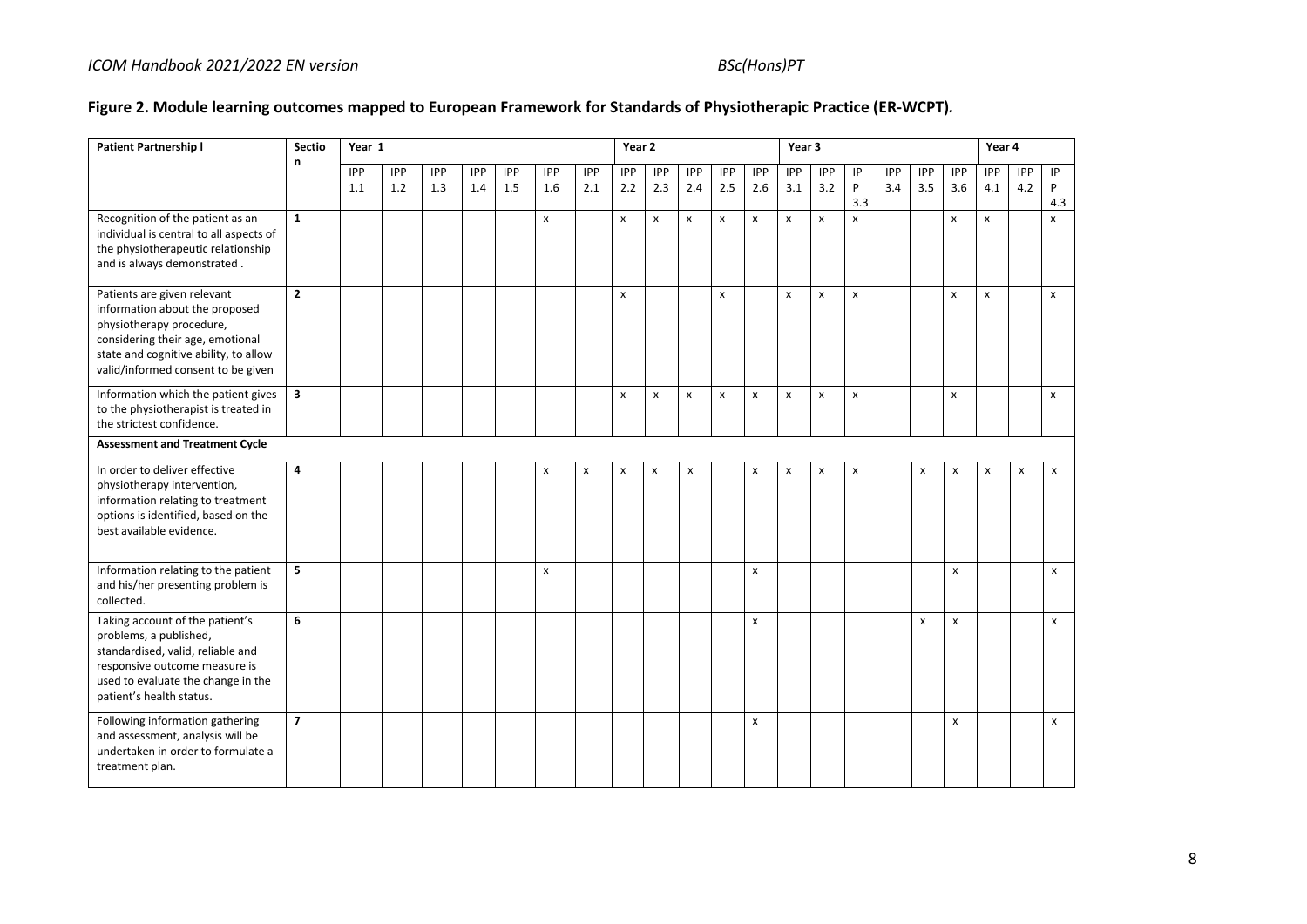| A treatment plan is formulated in<br>partnership with the patient.                                                                                                               | 8  |  |                           |   |                    |   |   |                | x                  |                |   |                |                           | x                  |              |              | X                  |
|----------------------------------------------------------------------------------------------------------------------------------------------------------------------------------|----|--|---------------------------|---|--------------------|---|---|----------------|--------------------|----------------|---|----------------|---------------------------|--------------------|--------------|--------------|--------------------|
| The treatment plan is delivered in a<br>way that benefits the patient                                                                                                            | 9  |  |                           | x | $\pmb{\mathsf{x}}$ | x | x | $\pmb{\times}$ | x                  | $\pmb{\times}$ | x | $\pmb{\times}$ | $\boldsymbol{\mathsf{x}}$ | $\pmb{\mathsf{x}}$ |              |              | $\pmb{\mathsf{x}}$ |
| The treatment plan is constantly<br>evaluated to ensure that it is<br>effective and relevant to the<br>patient's changing circumstances<br>and health status.                    | 10 |  |                           | x |                    |   |   |                | $\pmb{\mathsf{x}}$ |                |   |                |                           | $\pmb{\mathsf{x}}$ |              |              | $\pmb{\mathsf{x}}$ |
| On completion of the treatment<br>plan, arrangements are made for<br>the transfer of care/discharge.                                                                             | 11 |  |                           |   |                    |   |   |                | X                  |                |   |                |                           | $\pmb{\times}$     |              |              | $\pmb{\mathsf{x}}$ |
| Communication                                                                                                                                                                    |    |  |                           |   |                    |   |   |                |                    |                |   |                |                           |                    |              |              |                    |
| Physiotherapists communicate<br>effectively with patients and/or<br>their carers/relatives                                                                                       | 12 |  |                           | x |                    |   |   |                | x                  | X              | x | X              | x                         | x                  |              |              | x                  |
| Physiotherapists communicate<br>effectively with health<br>professionals and other relevant<br>professionals to provide an<br>effective and efficient service to<br>the patient. | 13 |  |                           |   |                    |   |   |                | $\mathsf{x}$       |                |   |                |                           | $\pmb{\mathsf{x}}$ |              |              | $\pmb{\mathsf{x}}$ |
| Documentation                                                                                                                                                                    |    |  |                           |   |                    |   |   |                |                    |                |   |                |                           |                    |              |              |                    |
| To facilitate patient management<br>and satisfy legal requirements,<br>every patient who receives<br>physiotherapy must have a record.                                           | 14 |  | $\pmb{\times}$            | x |                    |   |   |                | x                  |                |   |                |                           |                    | x            |              | $\pmb{\times}$     |
| Patient records are retained in<br>accordance with existing policies<br>and current legislation.                                                                                 | 15 |  | $\boldsymbol{\mathsf{x}}$ | x |                    |   |   |                | $\mathsf{x}$       |                |   |                |                           |                    | $\mathsf{x}$ |              | $\mathsf{x}$       |
| Promotion of a Safe Working/Treatment Environment                                                                                                                                |    |  |                           |   |                    |   |   |                |                    |                |   |                |                           |                    |              |              |                    |
| Patients are treated in an<br>environment that is safe for<br>patients, physiotherapists and<br>carers.                                                                          | 16 |  | x                         | X |                    |   |   |                | x                  |                |   |                |                           |                    | X            |              | X                  |
| Physiotherapists take measures to<br>ensure that the risks of working<br>alone are minimised.                                                                                    | 17 |  |                           |   |                    |   |   |                | X                  |                |   |                |                           |                    | X            | $\mathsf{x}$ | $\pmb{\mathsf{x}}$ |
| <b>CPD</b>                                                                                                                                                                       |    |  |                           |   |                    |   |   |                |                    |                |   |                |                           |                    |              |              |                    |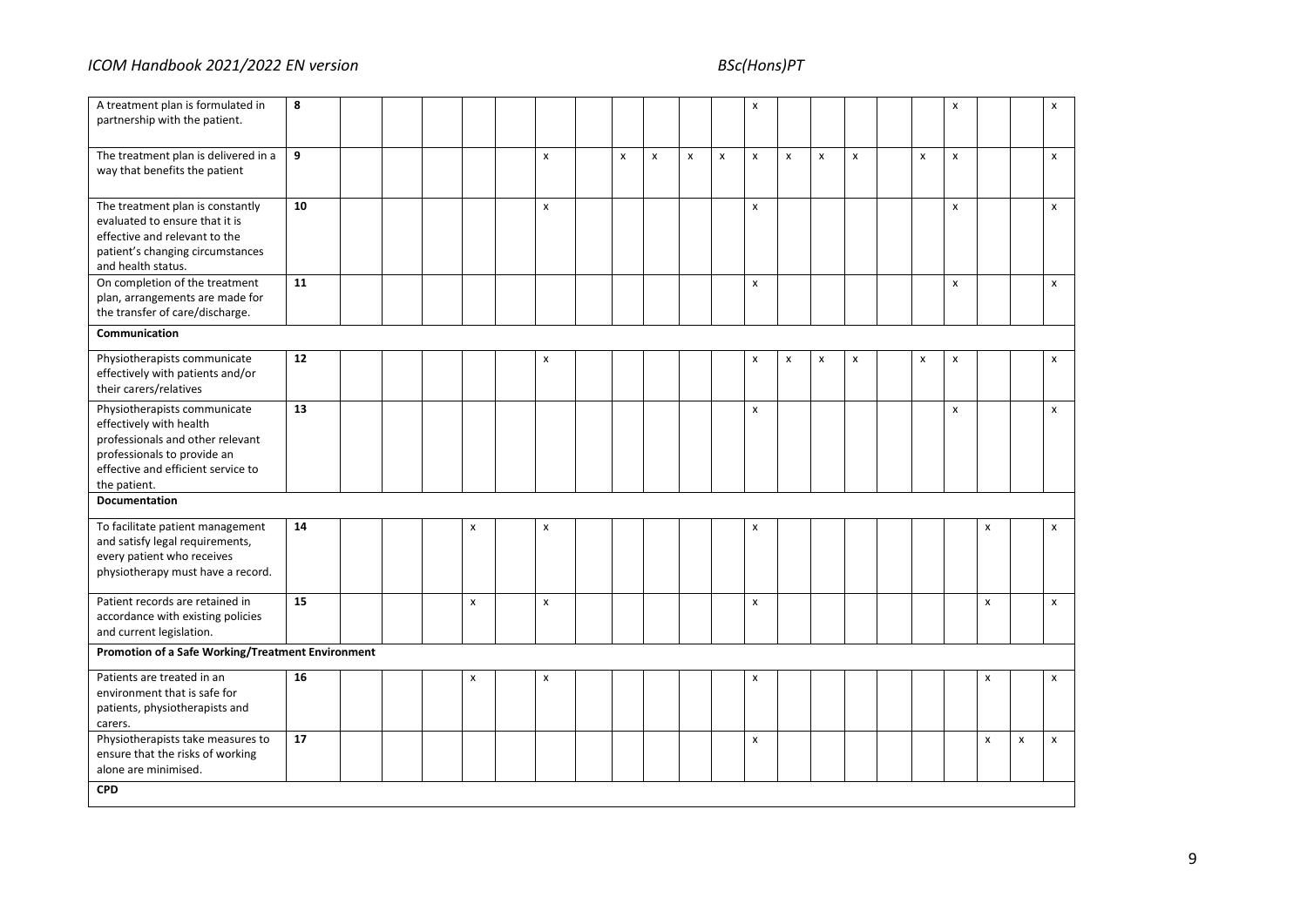# *ICOM Handbook 2021/2022 EN version* BSc(Hons)PT

| The physiotherapist assesses                                                                         | 18 |  |  |  |  |  |  |  |  |  |  |  |
|------------------------------------------------------------------------------------------------------|----|--|--|--|--|--|--|--|--|--|--|--|
| his/her learning needs.                                                                              |    |  |  |  |  |  |  |  |  |  |  |  |
| CPD activities should be<br>undertaken by physiotherapists to<br>improve the quality of patient care | 19 |  |  |  |  |  |  |  |  |  |  |  |
| The CPD/LLL plan is implemented                                                                      | 20 |  |  |  |  |  |  |  |  |  |  |  |

# **Figure 3. Mapping of course to Malta Qualification Framework**

|           | Year - Level MQF   |                             |       |       |       | Year 1-MQF5 |                |                           |              |       |                | Year 2 - MQF 5 |       |              |                           |                           |              | Year 3 - MQF 6 |              |              |    | Year 4 - MQF              |              |
|-----------|--------------------|-----------------------------|-------|-------|-------|-------------|----------------|---------------------------|--------------|-------|----------------|----------------|-------|--------------|---------------------------|---------------------------|--------------|----------------|--------------|--------------|----|---------------------------|--------------|
|           |                    |                             |       |       |       |             |                |                           |              |       |                |                |       |              |                           |                           |              |                |              |              |    |                           |              |
|           |                    |                             | IPP1. | IPP1. | IPP1. | IPP1.       | IPP1.          | IPP1.                     | IPP2.        | IPP2. | IPP2.          | IPP2.          | IPP2. | IPP2.        | IP                        | IP                        | <b>IP</b>    | IP             | IP           | IP           | IP | P                         | IP           |
|           |                    |                             |       | 2     | 3     | 4           | 5              | 6                         | $\mathbf{1}$ | 2     | 3              | 4              | 5     | 6            | P                         | P                         | P            | Þ              | P            | P            | D  | P                         |              |
|           |                    |                             |       |       |       |             |                |                           |              |       |                |                |       |              | 3                         | 3.                        | 3.           | 3.             | 3.           | 3.           | 4. | 4.                        | 4.           |
|           |                    |                             |       |       |       |             |                |                           |              |       |                |                |       |              |                           | $\overline{2}$            | 3            |                | 5            | 6            |    | $\overline{2}$            | 3            |
|           | Comprehensive,     | 1. Understands              | X     | X     | X     | X           | $\pmb{\times}$ |                           | X            | X     | $\mathsf{x}$   | X              | x     | $\mathsf{x}$ | $\boldsymbol{\mathsf{x}}$ | x                         | $\mathsf{x}$ | x              | $\mathsf{x}$ | $\mathsf{x}$ | X  | $\boldsymbol{\mathsf{x}}$ | $\mathsf{x}$ |
|           | specialised,       | knowledge in a field of     |       |       |       |             |                |                           |              |       |                |                |       |              |                           |                           |              |                |              |              |    |                           |              |
|           | factual, and       | study that builds upon      |       |       |       |             |                |                           |              |       |                |                |       |              |                           |                           |              |                |              |              |    |                           |              |
|           | theoretical        | advanced general            |       |       |       |             |                |                           |              |       |                |                |       |              |                           |                           |              |                |              |              |    |                           |              |
|           | knowledge within   | secondary education         |       |       |       |             |                |                           |              |       |                |                |       |              |                           |                           |              |                |              |              |    |                           |              |
|           | a field of work or | and is typically at a level |       |       |       |             |                |                           |              |       |                |                |       |              |                           |                           |              |                |              |              |    |                           |              |
|           | study and an       | supported by advanced       |       |       |       |             |                |                           |              |       |                |                |       |              |                           |                           |              |                |              |              |    |                           |              |
|           | awareness of the   | textbooks leading to        |       |       |       |             |                |                           |              |       |                |                |       |              |                           |                           |              |                |              |              |    |                           |              |
|           | boundary of that   | further studies to          |       |       |       |             |                |                           |              |       |                |                |       |              |                           |                           |              |                |              |              |    |                           |              |
| Knowledge | knowledge.         | complete the first cycle.   |       |       |       |             |                |                           |              |       |                |                |       |              |                           |                           |              |                |              |              |    |                           |              |
|           |                    | 2. Develops strategic       |       |       | x     |             |                | $\boldsymbol{\mathsf{x}}$ |              |       |                |                |       | x            |                           |                           |              |                |              | X            | X  | $\boldsymbol{\mathsf{x}}$ | x            |
|           |                    | and creative responses      |       |       |       |             |                |                           |              |       |                |                |       |              |                           |                           |              |                |              |              |    |                           |              |
|           |                    | in researching solutions    |       |       |       |             |                |                           |              |       |                |                |       |              |                           |                           |              |                |              |              |    |                           |              |
|           |                    | to well defined concrete    |       |       |       |             |                |                           |              |       |                |                |       |              |                           |                           |              |                |              |              |    |                           |              |
|           |                    | and abstract problems;      |       |       |       |             |                |                           |              |       |                |                |       |              |                           |                           |              |                |              |              |    |                           |              |
|           |                    | 3. Makes judgements         |       |       | x     | X           | $\pmb{\times}$ |                           |              | X     | $\pmb{\times}$ | x              | x     | X            | $\boldsymbol{\mathsf{x}}$ | $\boldsymbol{\mathsf{x}}$ | $\mathsf{x}$ |                |              |              | x  |                           |              |
|           |                    | based on knowledge of       |       |       |       |             |                |                           |              |       |                |                |       |              |                           |                           |              |                |              |              |    |                           |              |
|           |                    | relevant social and         |       |       |       |             |                |                           |              |       |                |                |       |              |                           |                           |              |                |              |              |    |                           |              |
|           |                    | ethical issues.             |       |       |       |             |                |                           |              |       |                |                |       |              |                           |                           |              |                |              |              |    |                           |              |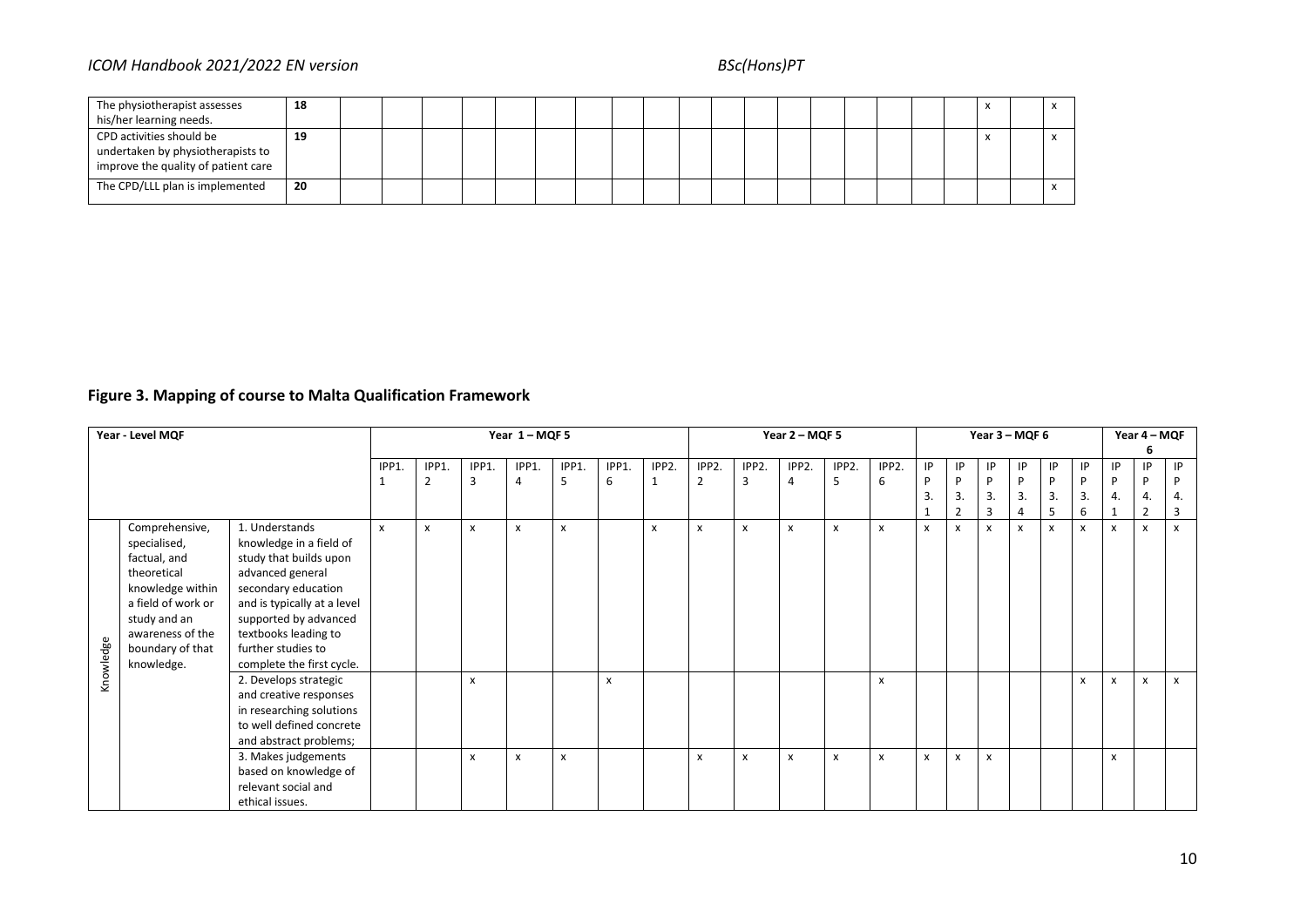|                                                                                                                                                     | A comprehensive<br>range of cognitive<br>and practical skills<br>required to<br>develop creative | 1. Demonstrates<br>transfer of theoretical<br>and practical<br>knowledge, in creating<br>solutions to problems;                                                                         | $\mathsf{x}$       | $\boldsymbol{\mathsf{x}}$ |                    | $\pmb{\times}$ | $\pmb{\chi}$       |   | $\boldsymbol{\mathsf{x}}$ | $\pmb{\chi}$       | $\pmb{\mathsf{x}}$ | $\pmb{\times}$     | $\pmb{\chi}$       | $\mathsf{x}$       | $\pmb{\chi}$       | $\pmb{\times}$     | $\pmb{\chi}$       |                    |                    | x | $\pmb{\mathsf{x}}$ |                | $\pmb{\mathsf{x}}$ |
|-----------------------------------------------------------------------------------------------------------------------------------------------------|--------------------------------------------------------------------------------------------------|-----------------------------------------------------------------------------------------------------------------------------------------------------------------------------------------|--------------------|---------------------------|--------------------|----------------|--------------------|---|---------------------------|--------------------|--------------------|--------------------|--------------------|--------------------|--------------------|--------------------|--------------------|--------------------|--------------------|---|--------------------|----------------|--------------------|
| <b>Skills</b>                                                                                                                                       | solutions to<br>abstract problems                                                                | 2. Conveys ideas, in a<br>well-structured and<br>coherent way to peers,<br>supervisors and clients<br>using qualitative and<br>quantitative<br>information;                             |                    |                           |                    |                | $\pmb{\mathsf{x}}$ |   | $\pmb{\mathsf{x}}$        | $\pmb{\mathsf{x}}$ | $\pmb{\mathsf{x}}$ | $\pmb{\mathsf{x}}$ | X                  | $\pmb{\mathsf{x}}$ | $\pmb{\times}$     | $\pmb{\mathsf{x}}$ | $\pmb{\chi}$       |                    |                    | x | $\pmb{\mathsf{x}}$ |                | $\pmb{\mathsf{x}}$ |
|                                                                                                                                                     |                                                                                                  | 3. Has the ability to<br>identify and uses data<br>to formulate responses<br>to well-defined concrete<br>and abstract problems;                                                         |                    | $\pmb{\times}$            |                    |                |                    | x |                           |                    |                    |                    |                    | $\pmb{\mathsf{x}}$ |                    |                    |                    |                    | $\pmb{\mathsf{x}}$ |   |                    | $\pmb{\times}$ |                    |
|                                                                                                                                                     |                                                                                                  | 4. Evaluates own<br>learning and identifies<br>learning needs<br>necessary to undertake<br>further learning.                                                                            | $\pmb{\mathsf{x}}$ | $\pmb{\mathsf{x}}$        | x                  | X              | $\pmb{\chi}$       | x | $\pmb{\mathsf{x}}$        | $\pmb{\chi}$       | $\pmb{\mathsf{x}}$ | $\pmb{\times}$     | $\pmb{\mathsf{x}}$ | $\pmb{\mathsf{x}}$ |                    |                    |                    |                    | $\pmb{\mathsf{x}}$ |   |                    | x              |                    |
| Exercise<br>supervision in<br>where there is<br>unpredictable<br>change. Review<br>and develop<br>performance of<br>self and others.<br>Competences | management and<br>contexts of work<br>or study activities                                        | 1. Manages projects<br>independently that<br>require problem solving<br>techniques where there<br>are many factors, some<br>of which interact and<br>lead to unpredictable<br>outcomes; |                    |                           |                    |                | $\pmb{\mathsf{X}}$ |   |                           | $\pmb{\times}$     | x                  | x                  | x                  | $\pmb{\mathsf{x}}$ |                    |                    |                    |                    | $\pmb{\times}$     | x |                    | $\mathsf{x}$   | X                  |
|                                                                                                                                                     |                                                                                                  | 2. Shows creativity in<br>managing projects,<br>manages people and<br>reviews performance of<br>self and others; trains<br>others and develops<br>team performance;                     |                    |                           |                    |                | $\pmb{\chi}$       |   |                           | $\pmb{\mathsf{x}}$ | $\pmb{\mathsf{x}}$ | $\pmb{\mathsf{x}}$ | $\pmb{\mathsf{x}}$ | $\pmb{\mathsf{x}}$ | $\pmb{\mathsf{x}}$ | X                  | $\pmb{\mathsf{x}}$ | $\pmb{\mathsf{x}}$ | $\pmb{\mathsf{x}}$ | x | $\pmb{\times}$     | $\mathsf{x}$   | $\pmb{\mathsf{x}}$ |
|                                                                                                                                                     |                                                                                                  | 3. Expresses a<br>comprehensive<br>internalized personal<br>world view reflecting<br>engagement of<br>solidarity with others;                                                           |                    |                           | $\pmb{\mathsf{x}}$ |                | $\pmb{\chi}$       |   |                           | $\pmb{\chi}$       | $\pmb{\mathsf{x}}$ | x                  | $\pmb{\mathsf{x}}$ | $\pmb{\mathsf{x}}$ | $\pmb{\chi}$       | x                  | $\pmb{\chi}$       |                    |                    | x |                    |                | $\pmb{\mathsf{X}}$ |
|                                                                                                                                                     |                                                                                                  | 4. Has the learning skills<br>to undertake further<br>studies with a degree of<br>autonomy.                                                                                             | $\pmb{\mathsf{x}}$ | $\pmb{\times}$            | $\pmb{\mathsf{x}}$ | x              | $\pmb{\mathsf{x}}$ | X | $\pmb{\mathsf{x}}$        | $\pmb{\chi}$       | $\pmb{\mathsf{x}}$ | x                  | $\pmb{\mathsf{x}}$ | $\pmb{\mathsf{x}}$ |                    |                    |                    |                    |                    | x |                    |                | $\pmb{\mathsf{X}}$ |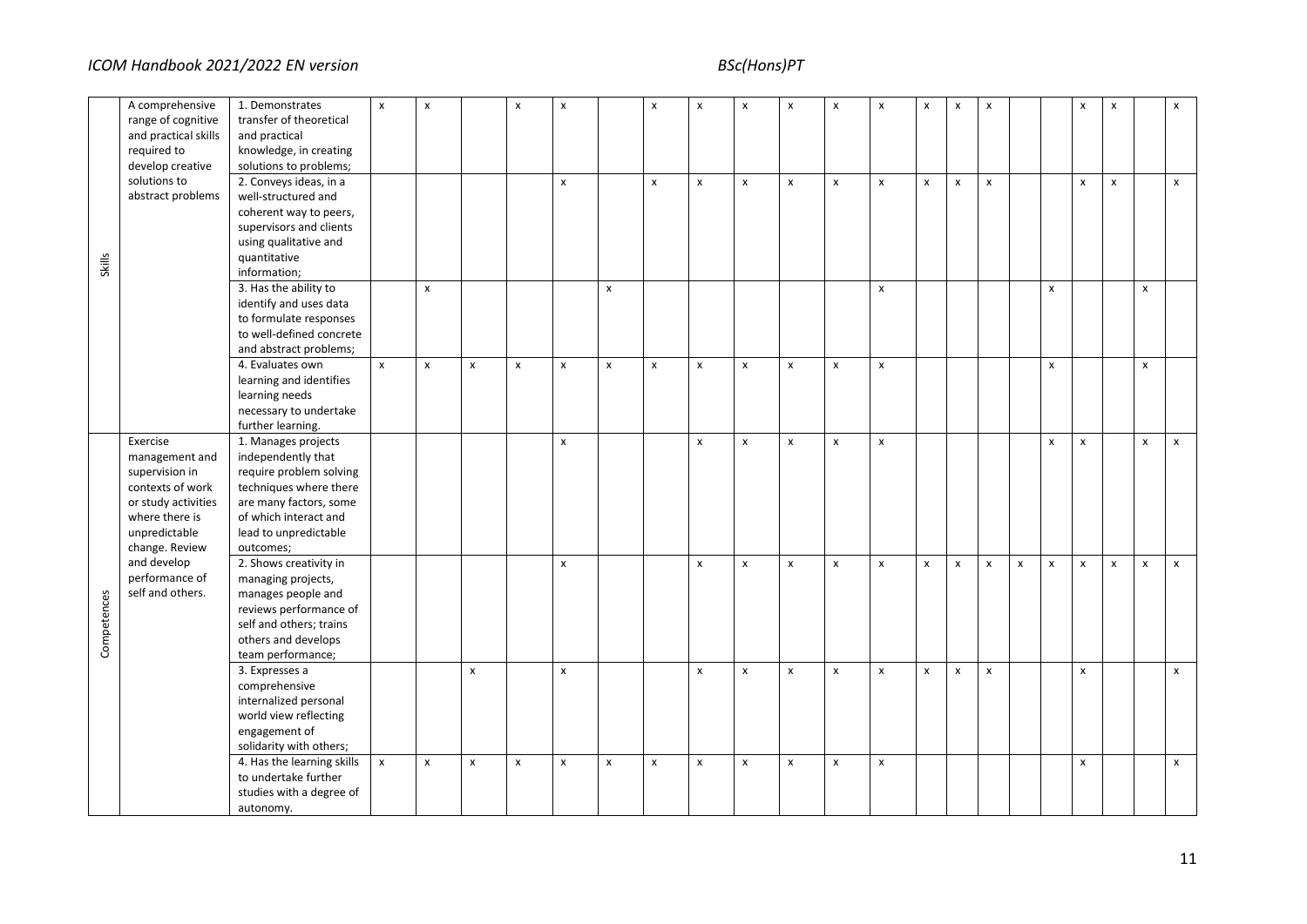|                   | •Knowledge and     | 1. Understands            | $\pmb{\chi}$ | $\pmb{\times}$ | $\mathsf{x}$ | $\boldsymbol{\mathsf{x}}$ | x | X | x | $\pmb{\times}$     | $\pmb{\chi}$ | X | $\pmb{\mathsf{x}}$ |              |              |                           |   |              | x |                |              | $\pmb{\times}$ |              |
|-------------------|--------------------|---------------------------|--------------|----------------|--------------|---------------------------|---|---|---|--------------------|--------------|---|--------------------|--------------|--------------|---------------------------|---|--------------|---|----------------|--------------|----------------|--------------|
|                   | understanding      | advanced textbooks        |              |                |              |                           |   |   |   |                    |              |   |                    |              |              |                           |   |              |   |                |              |                |              |
|                   |                    | which may lead to         |              |                |              |                           |   |   |   |                    |              |   |                    |              |              |                           |   |              |   |                |              |                |              |
|                   |                    | further academic or       |              |                |              |                           |   |   |   |                    |              |   |                    |              |              |                           |   |              |   |                |              |                |              |
|                   |                    | vocational learning and   |              |                |              |                           |   |   |   |                    |              |   |                    |              |              |                           |   |              |   |                |              |                |              |
|                   |                    | researches solutions to   |              |                |              |                           |   |   |   |                    |              |   |                    |              |              |                           |   |              |   |                |              |                |              |
|                   |                    | abstract problems;        |              |                |              |                           |   |   |   |                    |              |   |                    |              |              |                           |   |              |   |                |              |                |              |
|                   | •Applying          | 2. Demonstrates           |              |                |              |                           |   |   |   | X                  | X            | x | X                  | x            | $\mathsf{x}$ | $\boldsymbol{\mathsf{x}}$ | x | $\mathsf{x}$ | x | $\pmb{\times}$ | X            |                | X            |
|                   | knowledge and      | operational capacity      |              |                |              |                           |   |   |   |                    |              |   |                    |              |              |                           |   |              |   |                |              |                |              |
|                   | understanding      | and management skills     |              |                |              |                           |   |   |   |                    |              |   |                    |              |              |                           |   |              |   |                |              |                |              |
|                   |                    | using creativity;         |              |                |              |                           |   |   |   |                    |              |   |                    |              |              |                           |   |              |   |                |              |                |              |
|                   | •Communication     | 3. Interacts with others  |              |                |              |                           | X |   |   | $\pmb{\mathsf{x}}$ | $\mathsf{x}$ | X | x                  | $\pmb{\chi}$ | $\mathsf{x}$ | $\pmb{\times}$            | x |              |   | $\pmb{\times}$ | $\pmb{\chi}$ |                | $\mathsf{x}$ |
|                   | skills             | to convey abstract and    |              |                |              |                           |   |   |   |                    |              |   |                    |              |              |                           |   |              |   |                |              |                |              |
|                   |                    | concrete solutions to     |              |                |              |                           |   |   |   |                    |              |   |                    |              |              |                           |   |              |   |                |              |                |              |
|                   |                    | problems in a field of    |              |                |              |                           |   |   |   |                    |              |   |                    |              |              |                           |   |              |   |                |              |                |              |
|                   |                    | work of study;            |              |                |              |                           |   |   |   |                    |              |   |                    |              |              |                           |   |              |   |                |              |                |              |
| Learning outcomes | ·Judgmental skills | 4. Formulates practical   |              | $\pmb{\times}$ |              |                           | X |   |   | X                  | X            | x | $\pmb{\mathsf{x}}$ | x            |              |                           |   |              | x |                |              | $\pmb{\times}$ |              |
|                   |                    | and theoretical           |              |                |              |                           |   |   |   |                    |              |   |                    |              |              |                           |   |              |   |                |              |                |              |
|                   |                    | responses to abstract     |              |                |              |                           |   |   |   |                    |              |   |                    |              |              |                           |   |              |   |                |              |                |              |
|                   |                    | and concrete problems     |              |                |              |                           |   |   |   |                    |              |   |                    |              |              |                           |   |              |   |                |              |                |              |
|                   |                    | and makes judgements      |              |                |              |                           |   |   |   |                    |              |   |                    |              |              |                           |   |              |   |                |              |                |              |
|                   |                    | on social and ethical     |              |                |              |                           |   |   |   |                    |              |   |                    |              |              |                           |   |              |   |                |              |                |              |
|                   |                    | issues;                   |              |                |              |                           |   |   |   |                    |              |   |                    |              |              |                           |   |              |   |                |              |                |              |
|                   | •Learning skills   | 5. Evaluates own          | $\pmb{\chi}$ | $\pmb{\times}$ | $\pmb{\chi}$ | $\boldsymbol{\mathsf{x}}$ | X |   | X | X                  | $\pmb{\chi}$ | X | X                  | $\pmb{\chi}$ |              |                           |   |              | x | X              |              |                | $\pmb{\chi}$ |
|                   |                    | learning and can          |              |                |              |                           |   |   |   |                    |              |   |                    |              |              |                           |   |              |   |                |              |                |              |
|                   |                    | improve key               |              |                |              |                           |   |   |   |                    |              |   |                    |              |              |                           |   |              |   |                |              |                |              |
|                   |                    | competences for further   |              |                |              |                           |   |   |   |                    |              |   |                    |              |              |                           |   |              |   |                |              |                |              |
|                   |                    | learning and promotes     |              |                |              |                           |   |   |   |                    |              |   |                    |              |              |                           |   |              |   |                |              |                |              |
|                   |                    | team training;            |              |                |              |                           |   |   |   |                    |              |   |                    |              |              |                           |   |              |   |                |              |                |              |
|                   | •Autonomy and      | 6. Is responsible for the |              |                |              |                           | X |   |   | X                  | x            | X | X                  | x            | $\mathsf{x}$ | X                         | x | x            | X | X              | X            |                |              |
|                   | responsibility     | effective and efficient   |              |                |              |                           |   |   |   |                    |              |   |                    |              |              |                           |   |              |   |                |              |                |              |
|                   |                    | management of projects    |              |                |              |                           |   |   |   |                    |              |   |                    |              |              |                           |   |              |   |                |              |                |              |
|                   |                    | and people within         |              |                |              |                           |   |   |   |                    |              |   |                    |              |              |                           |   |              |   |                |              |                |              |
|                   |                    | agreed timeframes.        |              |                |              |                           |   |   |   |                    |              |   |                    |              |              |                           |   |              |   |                |              |                |              |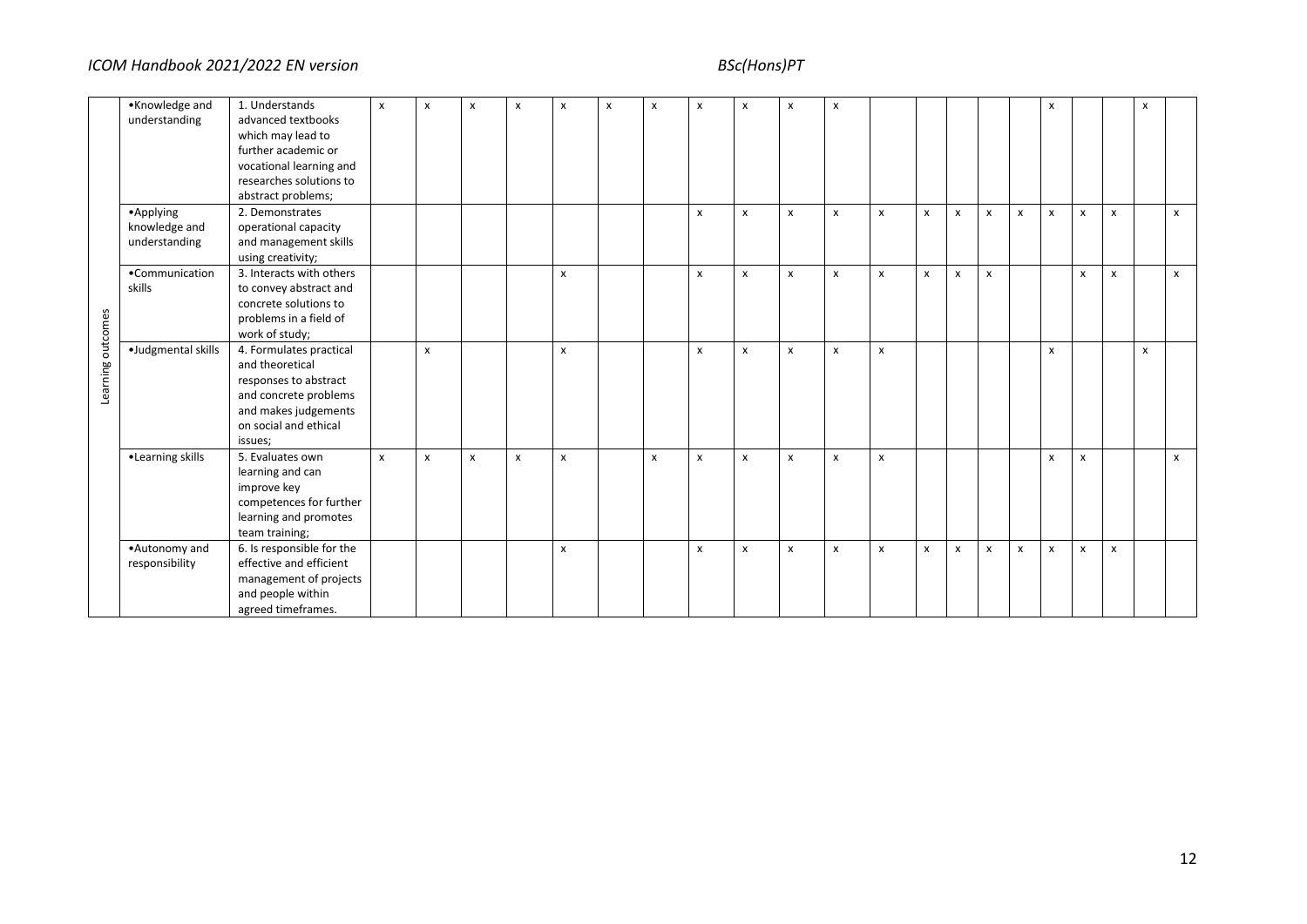# **Figure 4. Mapping of Malta CPCM Code of Practice 2013 to BSc. Hons. Physiotherapy**

|                     | Year 1             |                    |                    | Year 2         |                |                |                    |                    |                | Year 3         |                    |                    |                |                |                    | Year 4             |                |                |
|---------------------|--------------------|--------------------|--------------------|----------------|----------------|----------------|--------------------|--------------------|----------------|----------------|--------------------|--------------------|----------------|----------------|--------------------|--------------------|----------------|----------------|
|                     | <b>IPP 1.4</b>     | <b>IPP 1.5</b>     | <b>IPP 1.6</b>     | <b>IPP 2.1</b> | <b>IPP 2.2</b> | <b>IPP 2.3</b> | <b>IPP 2.4</b>     | <b>IPP 2.5</b>     | <b>IPP 2.6</b> | <b>IPP 3.1</b> | <b>IPP 3.2</b>     | <b>IPP 3.3</b>     | <b>IPP 3.4</b> | <b>IPP 3.5</b> | <b>IPP 3.6</b>     | <b>IPP 4.1</b>     | <b>IPP 4.2</b> | <b>IPP 4.3</b> |
| 1. Respect for the  | $\pmb{\mathsf{x}}$ | $\pmb{\mathsf{x}}$ | $\pmb{\mathsf{x}}$ |                |                | $\mathsf{x}$   | $\pmb{\mathsf{X}}$ | $\pmb{\mathsf{X}}$ |                | $\mathsf{x}$   | $\pmb{\mathsf{x}}$ | $\pmb{\mathsf{x}}$ |                |                | $\pmb{\mathsf{x}}$ | $\pmb{\mathsf{X}}$ |                | X              |
| patient as an       |                    |                    |                    |                |                |                |                    |                    |                |                |                    |                    |                |                |                    |                    |                |                |
| individual is       |                    |                    |                    |                |                |                |                    |                    |                |                |                    |                    |                |                |                    |                    |                |                |
| central to all      |                    |                    |                    |                |                |                |                    |                    |                |                |                    |                    |                |                |                    |                    |                |                |
| aspects of the      |                    |                    |                    |                |                |                |                    |                    |                |                |                    |                    |                |                |                    |                    |                |                |
| physiotherapeuti    |                    |                    |                    |                |                |                |                    |                    |                |                |                    |                    |                |                |                    |                    |                |                |
| c relationship and  |                    |                    |                    |                |                |                |                    |                    |                |                |                    |                    |                |                |                    |                    |                |                |
| should be           |                    |                    |                    |                |                |                |                    |                    |                |                |                    |                    |                |                |                    |                    |                |                |
| demonstrated at     |                    |                    |                    |                |                |                |                    |                    |                |                |                    |                    |                |                |                    |                    |                |                |
| all times,          |                    |                    |                    |                |                |                |                    |                    |                |                |                    |                    |                |                |                    |                    |                |                |
| ensuring that       |                    |                    |                    |                |                |                |                    |                    |                |                |                    |                    |                |                |                    |                    |                |                |
| professional        |                    |                    |                    |                |                |                |                    |                    |                |                |                    |                    |                |                |                    |                    |                |                |
| responsibilities    |                    |                    |                    |                |                |                |                    |                    |                |                |                    |                    |                |                |                    |                    |                |                |
| and standards for   |                    |                    |                    |                |                |                |                    |                    |                |                |                    |                    |                |                |                    |                    |                |                |
| practice are not    |                    |                    |                    |                |                |                |                    |                    |                |                |                    |                    |                |                |                    |                    |                |                |
| influenced by       |                    |                    |                    |                |                |                |                    |                    |                |                |                    |                    |                |                |                    |                    |                |                |
| age, gender,        |                    |                    |                    |                |                |                |                    |                    |                |                |                    |                    |                |                |                    |                    |                |                |
| religion, sexual    |                    |                    |                    |                |                |                |                    |                    |                |                |                    |                    |                |                |                    |                    |                |                |
| preference,         |                    |                    |                    |                |                |                |                    |                    |                |                |                    |                    |                |                |                    |                    |                |                |
| nationality, party  |                    |                    |                    |                |                |                |                    |                    |                |                |                    |                    |                |                |                    |                    |                |                |
| politics, social or |                    |                    |                    |                |                |                |                    |                    |                |                |                    |                    |                |                |                    |                    |                |                |
| economic status     |                    |                    |                    |                |                |                |                    |                    |                |                |                    |                    |                |                |                    |                    |                |                |
| or nature of a      |                    |                    |                    |                |                |                |                    |                    |                |                |                    |                    |                |                |                    |                    |                |                |
| patient's health    |                    |                    |                    |                |                |                |                    |                    |                |                |                    |                    |                |                |                    |                    |                |                |
| problems.           |                    |                    |                    |                |                |                |                    |                    |                |                |                    |                    |                |                |                    |                    |                |                |
| 2. Patients are     |                    | $\mathbf{x}$       | $\pmb{\times}$     |                |                | X              | $\pmb{\times}$     | $\mathbf{x}$       |                | x              | $\pmb{\times}$     | $\mathbf{x}$       |                |                | $\pmb{\chi}$       | $\mathbf{x}$       |                | x              |
| given information   |                    |                    |                    |                |                |                |                    |                    |                |                |                    |                    |                |                |                    |                    |                |                |
| about the           |                    |                    |                    |                |                |                |                    |                    |                |                |                    |                    |                |                |                    |                    |                |                |
| proposed            |                    |                    |                    |                |                |                |                    |                    |                |                |                    |                    |                |                |                    |                    |                |                |
| physiotherapy       |                    |                    |                    |                |                |                |                    |                    |                |                |                    |                    |                |                |                    |                    |                |                |
| procedure,          |                    |                    |                    |                |                |                |                    |                    |                |                |                    |                    |                |                |                    |                    |                |                |
| considering their   |                    |                    |                    |                |                |                |                    |                    |                |                |                    |                    |                |                |                    |                    |                |                |
| age, emotional      |                    |                    |                    |                |                |                |                    |                    |                |                |                    |                    |                |                |                    |                    |                |                |
| state and           |                    |                    |                    |                |                |                |                    |                    |                |                |                    |                    |                |                |                    |                    |                |                |
| cognitive ability,  |                    |                    |                    |                |                |                |                    |                    |                |                |                    |                    |                |                |                    |                    |                |                |
| to allow informed   |                    |                    |                    |                |                |                |                    |                    |                |                |                    |                    |                |                |                    |                    |                |                |
| consent.            |                    |                    |                    |                |                |                |                    |                    |                |                |                    |                    |                |                |                    |                    |                |                |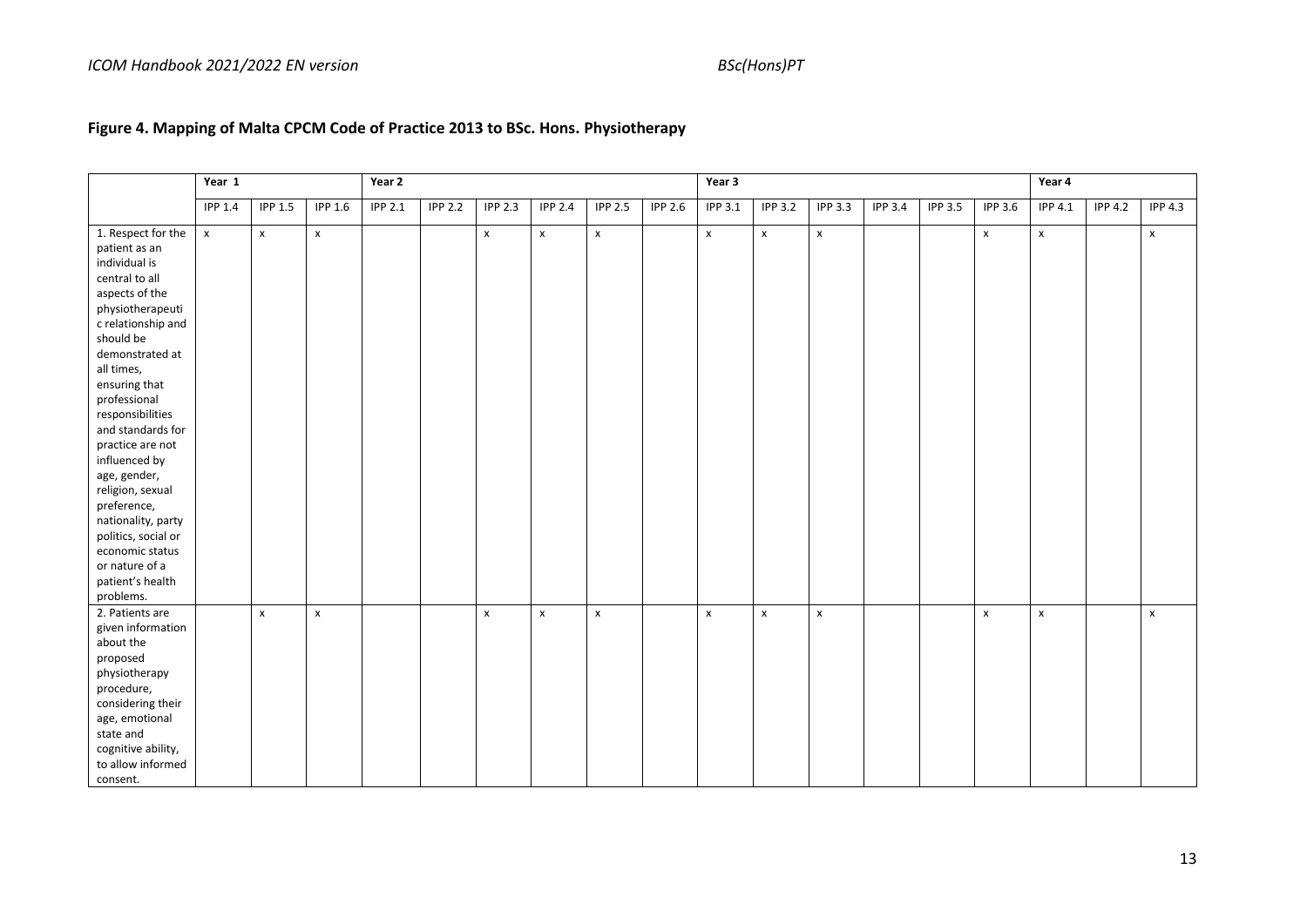| 3. Information     | $\pmb{\chi}$ | $\pmb{\mathsf{x}}$ |  | $\pmb{\mathsf{x}}$ | $\pmb{\times}$     | $\pmb{\mathsf{x}}$ |                    | $\pmb{\mathsf{x}}$ | $\pmb{\mathsf{x}}$ | $\pmb{\mathsf{x}}$ |  | $\pmb{\times}$     | $\pmb{\chi}$ | $\pmb{\mathsf{x}}$ |
|--------------------|--------------|--------------------|--|--------------------|--------------------|--------------------|--------------------|--------------------|--------------------|--------------------|--|--------------------|--------------|--------------------|
| which the patient  |              |                    |  |                    |                    |                    |                    |                    |                    |                    |  |                    |              |                    |
| gives to the       |              |                    |  |                    |                    |                    |                    |                    |                    |                    |  |                    |              |                    |
| physiotherapist is |              |                    |  |                    |                    |                    |                    |                    |                    |                    |  |                    |              |                    |
| to be treated in   |              |                    |  |                    |                    |                    |                    |                    |                    |                    |  |                    |              |                    |
| the strictest      |              |                    |  |                    |                    |                    |                    |                    |                    |                    |  |                    |              |                    |
| confidence. No     |              |                    |  |                    |                    |                    |                    |                    |                    |                    |  |                    |              |                    |
| information may    |              |                    |  |                    |                    |                    |                    |                    |                    |                    |  |                    |              |                    |
| be disclosed       |              |                    |  |                    |                    |                    |                    |                    |                    |                    |  |                    |              |                    |
| without the        |              |                    |  |                    |                    |                    |                    |                    |                    |                    |  |                    |              |                    |
|                    |              |                    |  |                    |                    |                    |                    |                    |                    |                    |  |                    |              |                    |
| consent            |              |                    |  |                    |                    |                    |                    |                    |                    |                    |  |                    |              |                    |
| (preferably        |              |                    |  |                    |                    |                    |                    |                    |                    |                    |  |                    |              |                    |
| written) of the    |              |                    |  |                    |                    |                    |                    |                    |                    |                    |  |                    |              |                    |
| patient, except    |              |                    |  |                    |                    |                    |                    |                    |                    |                    |  |                    |              |                    |
| when compelled     |              |                    |  |                    |                    |                    |                    |                    |                    |                    |  |                    |              |                    |
| by law             |              |                    |  |                    |                    |                    |                    |                    |                    |                    |  |                    |              |                    |
| 4. In order to     |              |                    |  | $\pmb{\chi}$       | $\pmb{\mathsf{x}}$ | $\pmb{\mathsf{X}}$ | $\pmb{\mathsf{X}}$ | $\pmb{\mathsf{x}}$ | $\pmb{\mathsf{x}}$ | $\pmb{\mathsf{X}}$ |  | $\pmb{\chi}$       | $\mathsf{x}$ | $\pmb{\mathsf{X}}$ |
| deliver effective  |              |                    |  |                    |                    |                    |                    |                    |                    |                    |  |                    |              |                    |
| care, information  |              |                    |  |                    |                    |                    |                    |                    |                    |                    |  |                    |              |                    |
| relating to        |              |                    |  |                    |                    |                    |                    |                    |                    |                    |  |                    |              |                    |
| $treatment$        |              |                    |  |                    |                    |                    |                    |                    |                    |                    |  |                    |              |                    |
| options is         |              |                    |  |                    |                    |                    |                    |                    |                    |                    |  |                    |              |                    |
| identified, based  |              |                    |  |                    |                    |                    |                    |                    |                    |                    |  |                    |              |                    |
| on the best        |              |                    |  |                    |                    |                    |                    |                    |                    |                    |  |                    |              |                    |
| available          |              |                    |  |                    |                    |                    |                    |                    |                    |                    |  |                    |              |                    |
| evidence.          |              |                    |  |                    |                    |                    |                    |                    |                    |                    |  |                    |              |                    |
| 5. Information     | $\mathsf{x}$ | $\pmb{\mathsf{X}}$ |  | $\pmb{\mathsf{x}}$ | $\pmb{\mathsf{x}}$ | $\pmb{\mathsf{X}}$ |                    | $\pmb{\mathsf{x}}$ | $\pmb{\chi}$       | $\pmb{\mathsf{X}}$ |  | $\mathsf{x}$       | $\mathsf{x}$ | $\pmb{\mathsf{X}}$ |
| relating to the    |              |                    |  |                    |                    |                    |                    |                    |                    |                    |  |                    |              |                    |
| patient and        |              |                    |  |                    |                    |                    |                    |                    |                    |                    |  |                    |              |                    |
| his/her            |              |                    |  |                    |                    |                    |                    |                    |                    |                    |  |                    |              |                    |
| presenting         |              |                    |  |                    |                    |                    |                    |                    |                    |                    |  |                    |              |                    |
| problem is         |              |                    |  |                    |                    |                    |                    |                    |                    |                    |  |                    |              |                    |
| collected via the  |              |                    |  |                    |                    |                    |                    |                    |                    |                    |  |                    |              |                    |
| assessment and     |              |                    |  |                    |                    |                    |                    |                    |                    |                    |  |                    |              |                    |
| recorded.          |              |                    |  |                    |                    |                    |                    |                    |                    |                    |  |                    |              |                    |
| 6. Taking account  |              |                    |  | $\pmb{\chi}$       | $\pmb{\times}$     | $\pmb{\mathsf{x}}$ |                    | $\pmb{\chi}$       | $\pmb{\chi}$       | $\pmb{\mathsf{X}}$ |  | $\pmb{\mathsf{x}}$ | $\mathsf{x}$ | $\pmb{\mathsf{x}}$ |
| of the patient's   |              |                    |  |                    |                    |                    |                    |                    |                    |                    |  |                    |              |                    |
| problems,          |              |                    |  |                    |                    |                    |                    |                    |                    |                    |  |                    |              |                    |
| continual re-      |              |                    |  |                    |                    |                    |                    |                    |                    |                    |  |                    |              |                    |
| assessment is      |              |                    |  |                    |                    |                    |                    |                    |                    |                    |  |                    |              |                    |
| done to evaluate   |              |                    |  |                    |                    |                    |                    |                    |                    |                    |  |                    |              |                    |
| the change in the  |              |                    |  |                    |                    |                    |                    |                    |                    |                    |  |                    |              |                    |
| patient's health   |              |                    |  |                    |                    |                    |                    |                    |                    |                    |  |                    |              |                    |
| status. This is    |              |                    |  |                    |                    |                    |                    |                    |                    |                    |  |                    |              |                    |
|                    |              |                    |  |                    |                    |                    |                    |                    |                    |                    |  |                    |              |                    |
| recorded.          |              |                    |  |                    |                    |                    |                    |                    |                    |                    |  |                    |              |                    |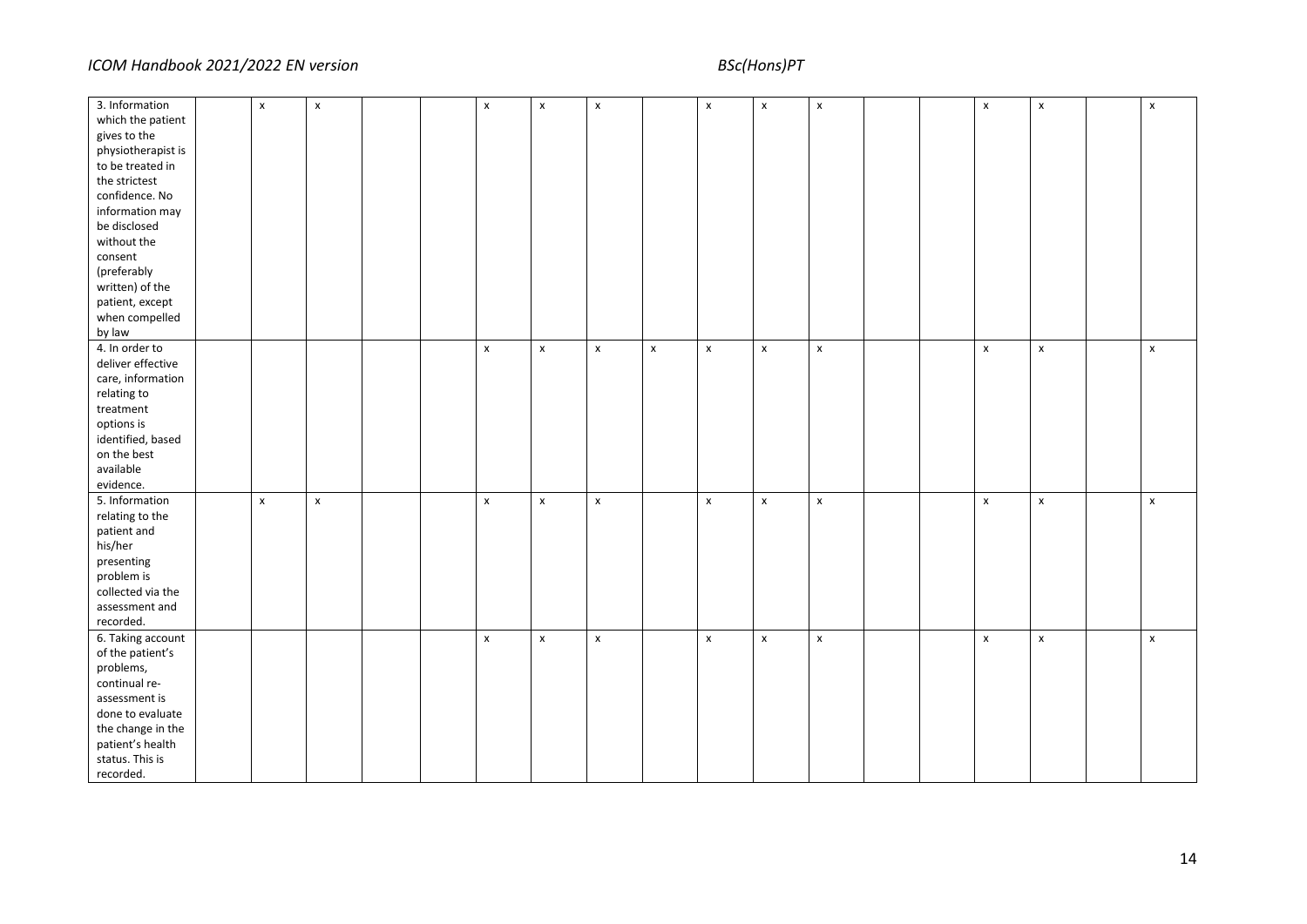| 7. Following        | $\pmb{\mathsf{x}}$ | $\pmb{\mathsf{X}}$ |  | $\pmb{\mathsf{x}}$ | $\pmb{\mathsf{x}}$ | $\pmb{\mathsf{x}}$ | $\pmb{\mathsf{x}}$ | $\pmb{\mathsf{x}}$ | $\pmb{\mathsf{x}}$ |  | $\pmb{\mathsf{x}}$ | $\pmb{\mathsf{x}}$ | x                  |
|---------------------|--------------------|--------------------|--|--------------------|--------------------|--------------------|--------------------|--------------------|--------------------|--|--------------------|--------------------|--------------------|
| information         |                    |                    |  |                    |                    |                    |                    |                    |                    |  |                    |                    |                    |
| gathering and       |                    |                    |  |                    |                    |                    |                    |                    |                    |  |                    |                    |                    |
| assessment,         |                    |                    |  |                    |                    |                    |                    |                    |                    |  |                    |                    |                    |
| analysis will be    |                    |                    |  |                    |                    |                    |                    |                    |                    |  |                    |                    |                    |
| undertaken in       |                    |                    |  |                    |                    |                    |                    |                    |                    |  |                    |                    |                    |
| order to            |                    |                    |  |                    |                    |                    |                    |                    |                    |  |                    |                    |                    |
| formulate a         |                    |                    |  |                    |                    |                    |                    |                    |                    |  |                    |                    |                    |
|                     |                    |                    |  |                    |                    |                    |                    |                    |                    |  |                    |                    |                    |
| treatment plan.     |                    |                    |  |                    |                    |                    |                    |                    |                    |  |                    |                    |                    |
| This is to be       |                    |                    |  |                    |                    |                    |                    |                    |                    |  |                    |                    |                    |
| recorded            |                    |                    |  |                    |                    |                    |                    |                    |                    |  |                    |                    |                    |
| 8. Every patient    |                    |                    |  | $\pmb{\mathsf{x}}$ | $\pmb{\mathsf{x}}$ | $\pmb{\mathsf{x}}$ | $\pmb{\mathsf{x}}$ | $\pmb{\mathsf{x}}$ | $\pmb{\mathsf{x}}$ |  | $\pmb{\mathsf{x}}$ | $\pmb{\mathsf{x}}$ | $\pmb{\mathsf{x}}$ |
| who receives        |                    |                    |  |                    |                    |                    |                    |                    |                    |  |                    |                    |                    |
| physiotherapy       |                    |                    |  |                    |                    |                    |                    |                    |                    |  |                    |                    |                    |
| must have a         |                    |                    |  |                    |                    |                    |                    |                    |                    |  |                    |                    |                    |
| record which        |                    |                    |  |                    |                    |                    |                    |                    |                    |  |                    |                    |                    |
| includes            |                    |                    |  |                    |                    |                    |                    |                    |                    |  |                    |                    |                    |
| information         |                    |                    |  |                    |                    |                    |                    |                    |                    |  |                    |                    |                    |
| associated with     |                    |                    |  |                    |                    |                    |                    |                    |                    |  |                    |                    |                    |
| each episode of     |                    |                    |  |                    |                    |                    |                    |                    |                    |  |                    |                    |                    |
| care. Patient       |                    |                    |  |                    |                    |                    |                    |                    |                    |  |                    |                    |                    |
| records are         |                    |                    |  |                    |                    |                    |                    |                    |                    |  |                    |                    |                    |
| signed and          |                    |                    |  |                    |                    |                    |                    |                    |                    |  |                    |                    |                    |
| retained in         |                    |                    |  |                    |                    |                    |                    |                    |                    |  |                    |                    |                    |
|                     |                    |                    |  |                    |                    |                    |                    |                    |                    |  |                    |                    |                    |
| accordance with     |                    |                    |  |                    |                    |                    |                    |                    |                    |  |                    |                    |                    |
| existing policies.  |                    |                    |  |                    |                    |                    |                    |                    |                    |  |                    |                    |                    |
| 9. A treatment      | $\pmb{\mathsf{X}}$ | $\pmb{\mathsf{x}}$ |  | $\mathsf{x}$       | $\pmb{\chi}$       | $\mathsf{x}$       | $\pmb{\mathsf{X}}$ | $\pmb{\mathsf{x}}$ | $\pmb{\mathsf{x}}$ |  | $\pmb{\mathsf{x}}$ | $\pmb{\chi}$       | $\pmb{\mathsf{x}}$ |
| plan is             |                    |                    |  |                    |                    |                    |                    |                    |                    |  |                    |                    |                    |
| formulated in       |                    |                    |  |                    |                    |                    |                    |                    |                    |  |                    |                    |                    |
| partnership with    |                    |                    |  |                    |                    |                    |                    |                    |                    |  |                    |                    |                    |
| the patient/        |                    |                    |  |                    |                    |                    |                    |                    |                    |  |                    |                    |                    |
| relatives/          |                    |                    |  |                    |                    |                    |                    |                    |                    |  |                    |                    |                    |
| carers/guardian.    |                    |                    |  |                    |                    |                    |                    |                    |                    |  |                    |                    |                    |
| 10. The             | $\pmb{\mathsf{x}}$ | $\pmb{\mathsf{x}}$ |  | $\pmb{\chi}$       | $\pmb{\times}$     | $\mathsf{x}$       | $\pmb{\mathsf{x}}$ | $\pmb{\mathsf{x}}$ | $\pmb{\mathsf{x}}$ |  | $\pmb{\mathsf{x}}$ | $\pmb{\chi}$       | $\pmb{\mathsf{x}}$ |
| treatment plan is   |                    |                    |  |                    |                    |                    |                    |                    |                    |  |                    |                    |                    |
| delivered in a      |                    |                    |  |                    |                    |                    |                    |                    |                    |  |                    |                    |                    |
| way that benefits   |                    |                    |  |                    |                    |                    |                    |                    |                    |  |                    |                    |                    |
| the patient,        |                    |                    |  |                    |                    |                    |                    |                    |                    |  |                    |                    |                    |
| ensuring that it is |                    |                    |  |                    |                    |                    |                    |                    |                    |  |                    |                    |                    |
| effective and       |                    |                    |  |                    |                    |                    |                    |                    |                    |  |                    |                    |                    |
| relevant to the     |                    |                    |  |                    |                    |                    |                    |                    |                    |  |                    |                    |                    |
| patient's           |                    |                    |  |                    |                    |                    |                    |                    |                    |  |                    |                    |                    |
|                     |                    |                    |  |                    |                    |                    |                    |                    |                    |  |                    |                    |                    |
| circumstances       |                    |                    |  |                    |                    |                    |                    |                    |                    |  |                    |                    |                    |
| and health          |                    |                    |  |                    |                    |                    |                    |                    |                    |  |                    |                    |                    |
| status.             |                    |                    |  |                    |                    |                    |                    |                    |                    |  |                    |                    |                    |
| 11. On              |                    |                    |  |                    |                    |                    | $\pmb{\mathsf{x}}$ | $\pmb{\mathsf{x}}$ | $\pmb{\mathsf{x}}$ |  | $\pmb{\mathsf{x}}$ | $\pmb{\chi}$       | $\pmb{\mathsf{x}}$ |
| completion of       |                    |                    |  |                    |                    |                    |                    |                    |                    |  |                    |                    |                    |
| treatment plan,     |                    |                    |  |                    |                    |                    |                    |                    |                    |  |                    |                    |                    |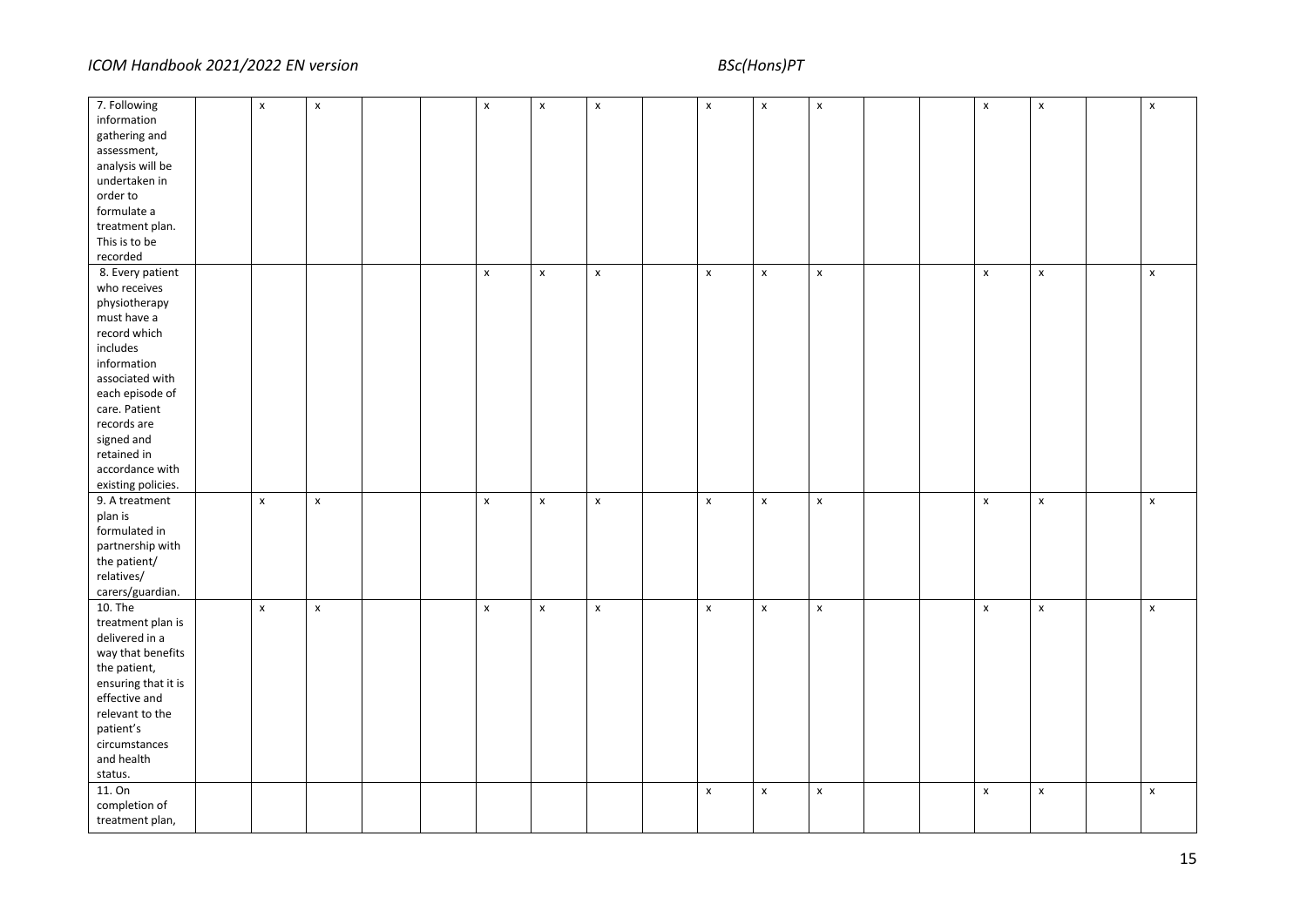| arrangements are<br>made for the<br>transfer of<br>care/discharge.                                                                                                                                                                                          |                    |                    |                    |                    |                    |                    |                    |              |                    |                    |                    |                    |                    |                    |                    |                    |              |                    |
|-------------------------------------------------------------------------------------------------------------------------------------------------------------------------------------------------------------------------------------------------------------|--------------------|--------------------|--------------------|--------------------|--------------------|--------------------|--------------------|--------------|--------------------|--------------------|--------------------|--------------------|--------------------|--------------------|--------------------|--------------------|--------------|--------------------|
| 12.<br>Physiotherapists<br>should<br>communicate<br>effectively with<br>registered<br>medical<br>practitioners,<br>other health<br>professionals and<br>relevant outside<br>agencies.                                                                       | $\pmb{\mathsf{x}}$ | $\pmb{\chi}$       | $\pmb{\mathsf{x}}$ |                    |                    | $\pmb{\chi}$       | $\pmb{\chi}$       | $\pmb{\chi}$ |                    |                    |                    |                    |                    | $\pmb{\mathsf{x}}$ | $\pmb{\mathsf{x}}$ |                    | $\pmb{\chi}$ | $\pmb{\times}$     |
| 13. Patients are<br>treated in an<br>environment that<br>is safe for<br>patients,<br>physiotherapists<br>and relatives/<br>carers, ensuring<br>that actual<br>and/or potential<br>risks (equipment,<br>environment,<br>actual treatment)<br>are eliminated. | $\pmb{\mathsf{x}}$ | $\pmb{\chi}$       | $\pmb{\mathsf{x}}$ | $\pmb{\mathsf{x}}$ | $\pmb{\mathsf{X}}$ | $\pmb{\mathsf{X}}$ | $\pmb{\chi}$       | $\pmb{\chi}$ |                    | $\pmb{\mathsf{x}}$ | $\pmb{\mathsf{x}}$ | $\pmb{\mathsf{x}}$ |                    |                    | $\pmb{\mathsf{x}}$ | $\pmb{\chi}$       |              | $\pmb{\times}$     |
| 14.<br>Physiotherapists<br>are obliged to<br>take all<br>reasonable<br>measures to<br>eliminate or<br>minimize the<br>risks of working<br>alone.                                                                                                            |                    | $\pmb{\mathsf{x}}$ | $\pmb{\mathsf{x}}$ |                    |                    | $\pmb{\mathsf{X}}$ | $\pmb{\mathsf{x}}$ | $\pmb{\chi}$ |                    | $\pmb{\mathsf{x}}$ | $\pmb{\mathsf{x}}$ | $\pmb{\mathsf{x}}$ |                    |                    | $\pmb{\mathsf{x}}$ | $\pmb{\mathsf{x}}$ |              | $\pmb{\mathsf{x}}$ |
| 15. The<br>physiotherapist<br>assesses his/her<br>learning needs,<br>plans his/ her<br>continuing<br>professional<br>development and                                                                                                                        | $\pmb{\mathsf{x}}$ |                    |                    |                    |                    |                    |                    |              | $\pmb{\mathsf{x}}$ |                    |                    |                    | $\pmb{\mathsf{x}}$ | $\pmb{\mathsf{x}}$ |                    | $\pmb{\chi}$       |              | $\pmb{\mathsf{x}}$ |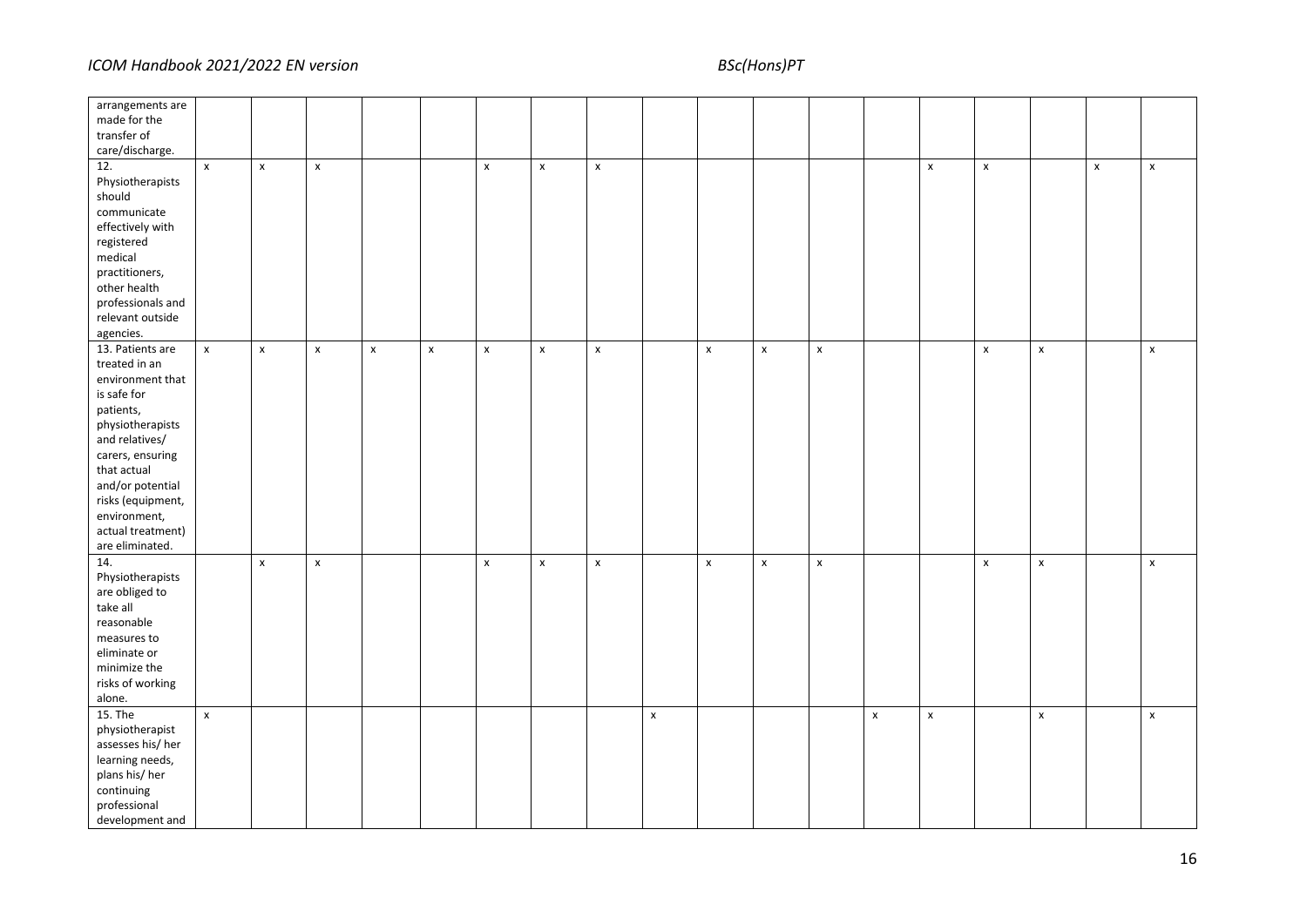# *ICOM Handbook 2021/2022 EN version* BSc(Hons)PT

| implements the |  |  |  |  |  |  |  |  |  |
|----------------|--|--|--|--|--|--|--|--|--|
| plan           |  |  |  |  |  |  |  |  |  |
|                |  |  |  |  |  |  |  |  |  |
|                |  |  |  |  |  |  |  |  |  |
|                |  |  |  |  |  |  |  |  |  |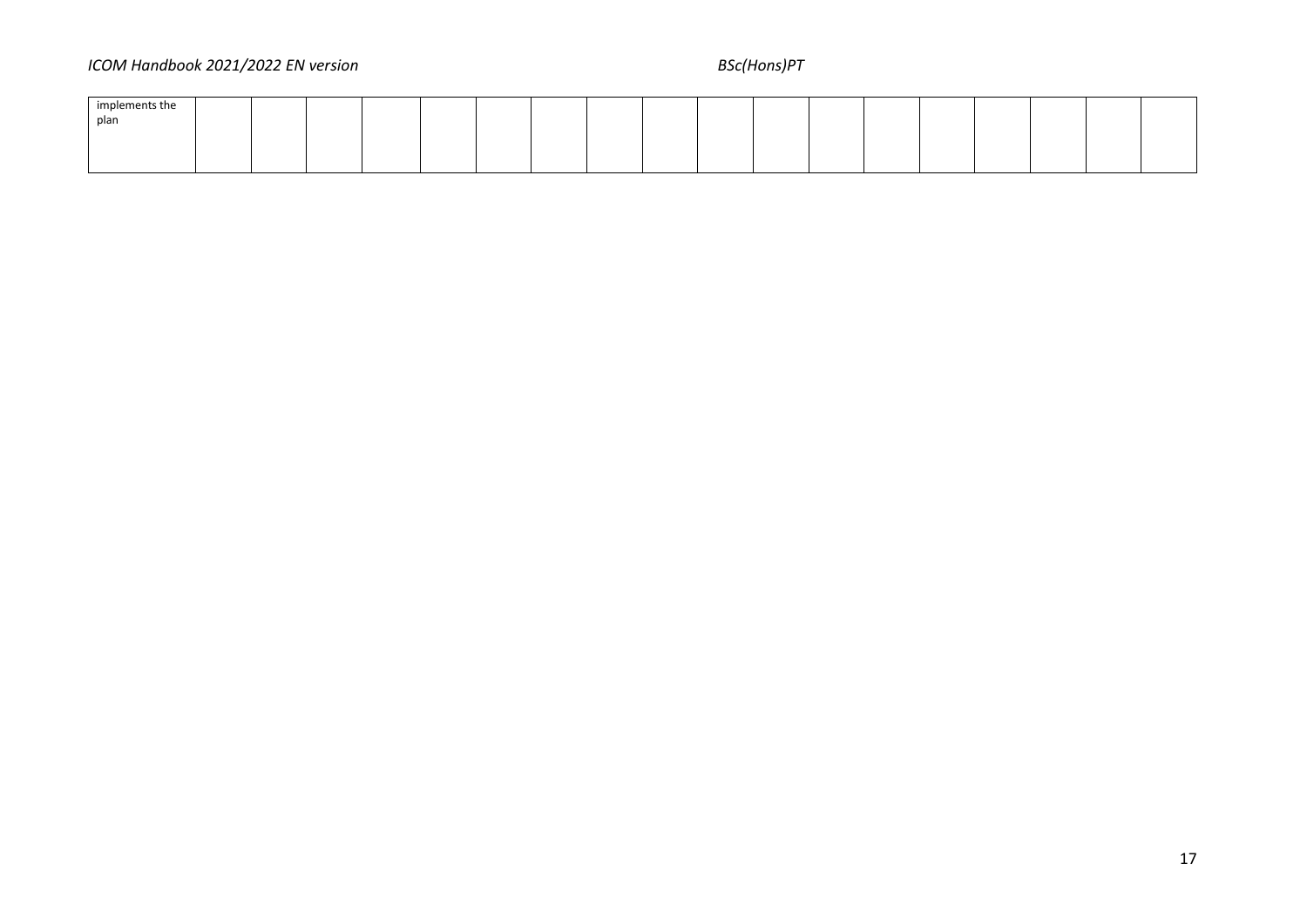# **2.3 PROGRAMME STRUCTURE**

Full Time Pathway - Duration: 4 years.

This programme is full-time and leads to the award of Bachelor of Science (Honours) Physiotherapy. Entry is normally at Level 4 with other points of entry subject to recognition of prior learning (RPL) for example, those holding degrees in subjects allied to medicine.

Enrolment is normally taking place at Level 4 in September.

Extended Pathway - Duration: 5 years.

Part-time programme leads to the award of Bachelor of Science (Honours) Physiotherapy. Entry is normally at Level 4 and it is subjected to job certificated contract, at least 3 years, plus other points of entry subject to recognition of prior learning (RPL) for example, those holding degrees in subjects allied to medicine.

Enrolment is normally taking place at Level 4 in September.

The teaching is delivered in Italy and Malta. Those modules that will be partly-delivered in Malta are highlighted in the Module Guides. Of 1800 clinical training hours, a minimum of 1650 will be delivered in Italy at the ICOM Ed Ltd teaching clinics. A maximum of 150 hours can be delivered in other approved supervised clinical settings that adhere to the ER-WCPT and the Malta Code of Practice.

# **2.4 CLINICAL COMPONENT OF THE PROGRAMME**

Students must attend at least 1800 hours in Training Clinics over the four years of the course. They will undertake observations and treatments according to their level of training.

Clinics are staffed by highly qualified tutors with extensive experience of supervising students whilst they assess and treat patients. The clinics provide a service to a wide range of patients, including those requiring specialist treatment such as children and those with sports injuries.

Students become experienced in managing patients, taking case histories, making diagnosis and carrying out treatment. They are allocated a clinic tutor and receive regular scheduled tutorials. Clinic tutors spend at least 50% of their clinical time working directly with their allocated students. Clinical placement forms part of the timetable for all each year of study and may also extend outside normal teaching hours and term-times, especially for specialist clinics.

# **2.5 PROFESSIONAL AND STATUTORY REGULATORY BODIES**

Students will be presented for accreditation upon graduation to The Council for The Professions Complementary to Medicine (CPCM) in Malta<sup>4</sup>. Accreditation is on a case by case basis. The course has been designed to map to the requirements set out by the CPCM for eligibility to register.

<sup>4</sup> 93. CPCM Requirement list for registration.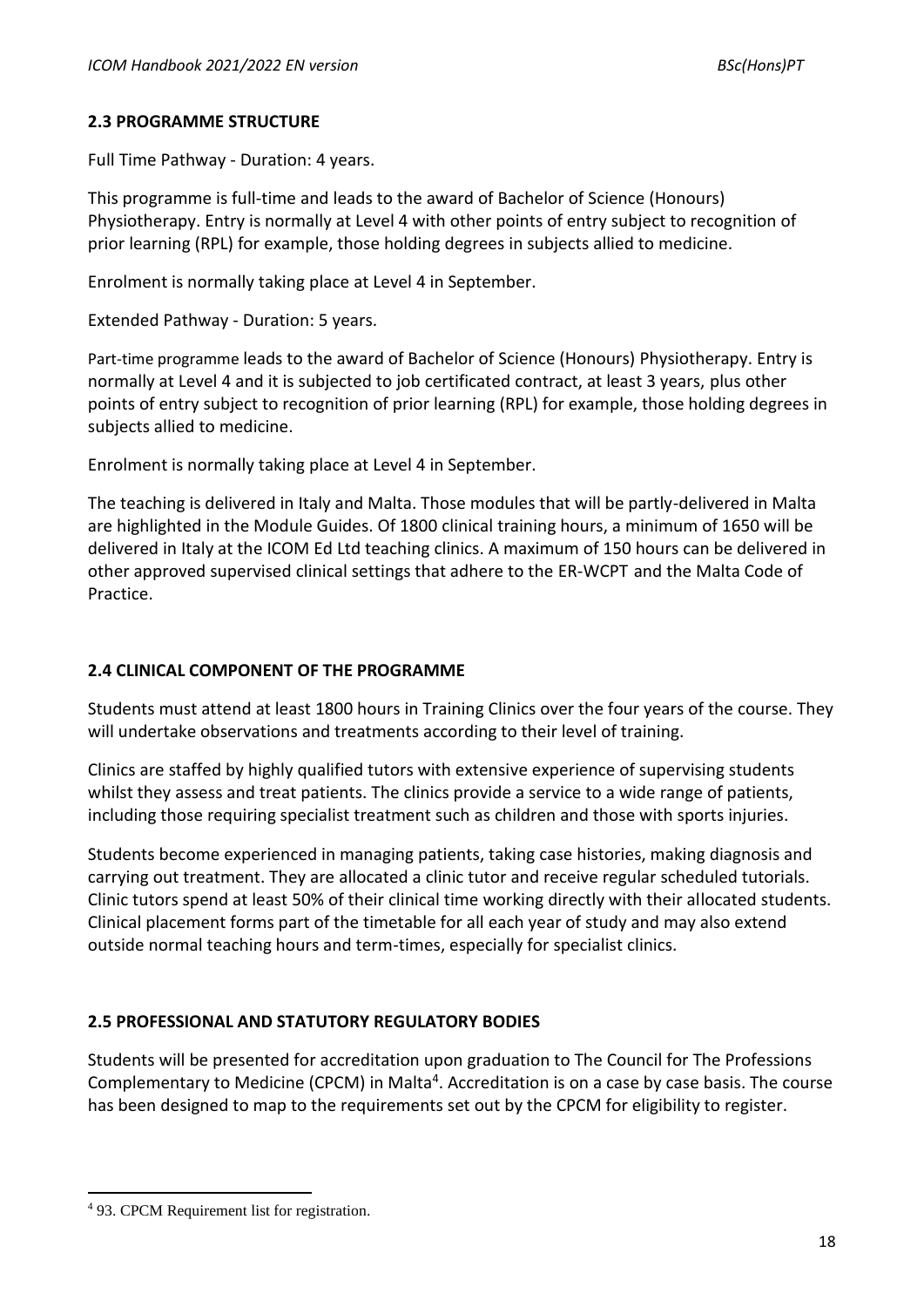### **2.6 MODULE AND CREDITS**

The programme is a four-year course. Each academic year is made up of 35 weeks delivered over three semesters. Student complete 60 ECTS during each academic year of study, achieving 240 ECTS on successful completion of the Degree. All students are provided with programme regulations including those facilitating registration with CPCM. Details of modules are contained in the module descriptors and guides available on-line.

### **Figure 5a. Module hours and credits Full Time Pathway**

| Year 1                                    |                                |       |              |             |
|-------------------------------------------|--------------------------------|-------|--------------|-------------|
| <b>Subject</b>                            | Code                           | Level | <b>Hours</b> | <b>ECTS</b> |
| Anatomical Structure & Function           | IPP1.1                         | 5     | 425.0        | 17          |
| Pathophysiology                           | <b>IPP 1.2</b>                 | 5     | 285          | 12          |
| Psycho-social science introduction        | IPP <sub>1.3</sub>             | 5     | 100          | 4           |
| <b>Mandatory Training</b>                 | IPP1.4                         | 5     | 150          | 6           |
| Physiotherapy 1                           | <b>IPP1.5</b>                  | 5     | 250          | 10          |
| <b>Clinical and Professional Practice</b> | <b>IPP1.6</b>                  | 5     | 290          | 11          |
|                                           | <b>Total hours and credits</b> |       | 1500         | 60          |

| Year <sub>2</sub>                                 |               |       |              |             |
|---------------------------------------------------|---------------|-------|--------------|-------------|
| Subject                                           | Code          | Level | <b>Hours</b> | <b>ECTS</b> |
| <b>Pediatrics Physiotherapy</b>                   | IPP2.2        |       | 175          |             |
| Musculoskeletal Physiotherapy                     | IPP2.3        |       | 350          | 14          |
| <b>Geriatrics and Rheumatology</b>                | IPP2.4        |       | 150          | 6           |
| Medical-rehabilitation sciences in neurology      | <b>IPP2.5</b> |       | 400          | 16          |
| Clinical & Professional Practice Placement Year 2 | <b>IPP2.6</b> |       | 425          | 17          |
| <b>Total hours &amp; credits</b>                  |               |       | 1500         | 60          |

| Year 3                                                 |                |                                |              |             |
|--------------------------------------------------------|----------------|--------------------------------|--------------|-------------|
| Subject                                                | Code           | Level                          | <b>Hours</b> | <b>ECTS</b> |
| Advanced physiotherapy methods                         | <b>IPP 3.1</b> | 6                              | 200          | 8           |
| Cardio Vascular Rehabilitation                         | <b>IPP 3.2</b> | 6                              | 250          | 10          |
| Medical rehabilitation sciences in the specialist area | <b>IPP 3.3</b> | 6                              | 450          | 18          |
| Clinical radiology in physiotherapy                    | <b>IPP 3.4</b> | 6                              | 75           | 3           |
| Research methodology in rehabilitation                 | <b>IPP 3.5</b> | 6                              | 75           | 3           |
| Clinical & Professional Practice Placement 3           | <b>IPP 3.6</b> | 6                              | 450          | 18          |
|                                                        |                | <b>Total hours and credits</b> | 1500         | 60          |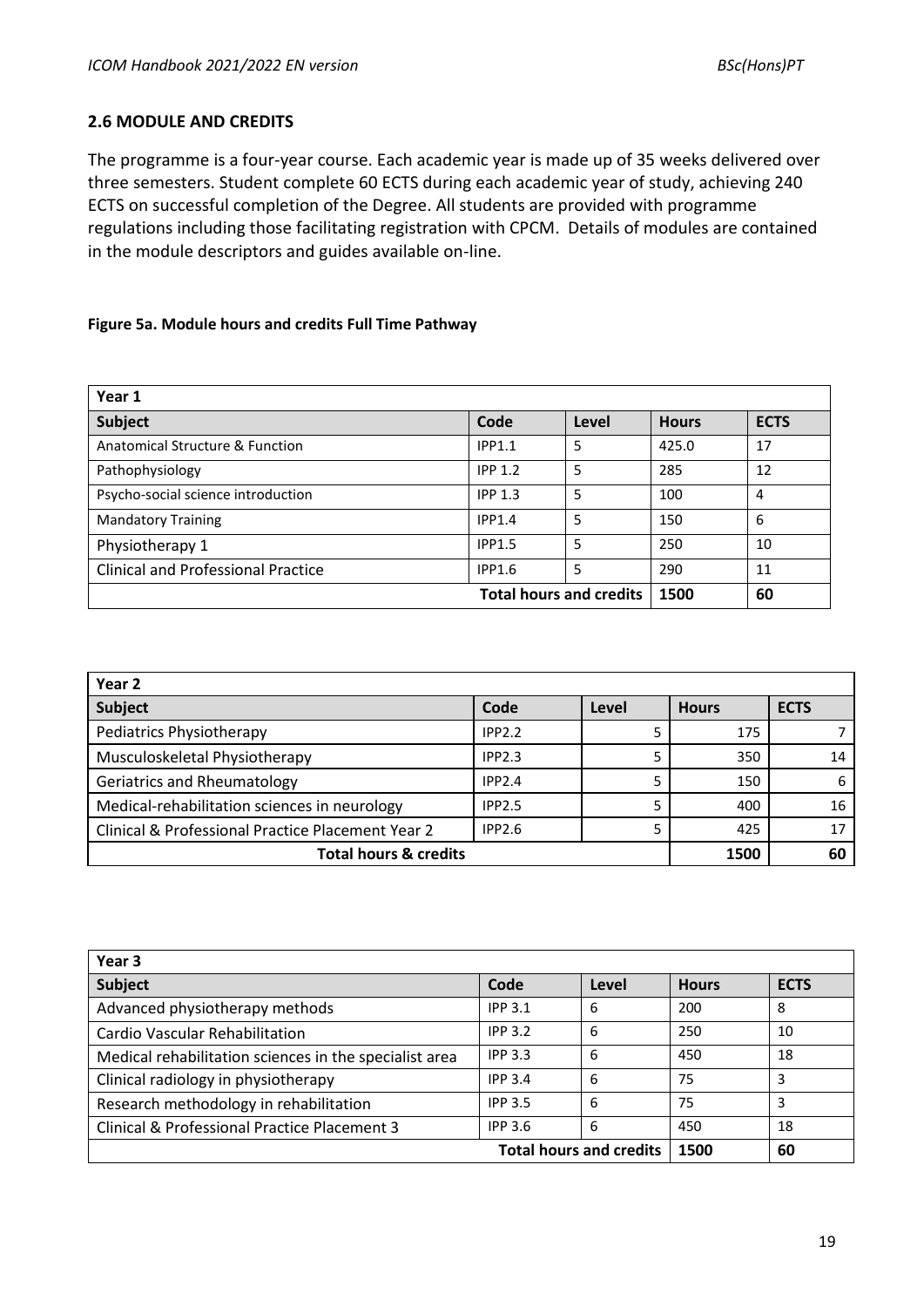| Year 4                                                               |               |                                  |              |             |
|----------------------------------------------------------------------|---------------|----------------------------------|--------------|-------------|
| Subject                                                              | Code          | Level                            | <b>Hours</b> | <b>ECTS</b> |
| Advance Rehabilitation Techniques 1                                  | <b>IPP4.1</b> | 6                                | 650          | 26          |
| <b>Research Methods Y4 Dissertation</b>                              | IPP4.2        |                                  | 250          | 10          |
| Introduction to Business Management for Health Care<br>Professionals | IPP4.3        | 6                                | 650          | 26          |
| Professional Practice Y4 (final exam)                                |               |                                  |              |             |
|                                                                      |               | <b>Total hours &amp; credits</b> | 1500         | 60          |

# **Figure 5b. Module hours and credits Extended Pathway**

| Year 1                             |                    |       |              |             |  |  |  |  |  |
|------------------------------------|--------------------|-------|--------------|-------------|--|--|--|--|--|
| Subject                            | Code               | Level | <b>Hours</b> | <b>ECTS</b> |  |  |  |  |  |
| Anatomical Structure & Function    | IPP1.1             |       | 425          | 17          |  |  |  |  |  |
| Pathophysiology                    | <b>IPP 1.2</b>     |       | 285          | 12          |  |  |  |  |  |
| Psycho-social science introduction | IPP <sub>1.3</sub> | 5     | 100          | 4           |  |  |  |  |  |
| Physiotherapy 1                    | <b>IPP1.5</b>      |       | 250          | 10          |  |  |  |  |  |
| <b>Total hours and credits</b>     |                    |       | 1060         | 43          |  |  |  |  |  |

| Year <sub>2</sub>                            |                |       |              |             |
|----------------------------------------------|----------------|-------|--------------|-------------|
| <b>Subject</b>                               | Code           | Level | <b>Hours</b> | <b>ECTS</b> |
| <b>Mandatory Training</b>                    | IPP1.4         | 5     | 150          | -6          |
| <b>Clinical and Professional Practice</b>    | <b>IPP1.61</b> | 5     | 290          | 11          |
| Musculoskeletal Physiotherapy                | IPP2.3         | 5     | 350          | 14          |
| Medical-rehabilitation sciences in neurology | <b>IPP2.5</b>  | 5     | 400          | 16          |
| <b>Total hours &amp; credits</b>             |                |       | 1190         | 47          |

| Year 3                                            |                |       |              |             |  |  |  |  |  |
|---------------------------------------------------|----------------|-------|--------------|-------------|--|--|--|--|--|
| Subject                                           | Code           | Level | <b>Hours</b> | <b>ECTS</b> |  |  |  |  |  |
| Pediatrics Physiotherapy                          | IPP2.2         | 5     | 175          | 7           |  |  |  |  |  |
| Geriatrics and Rheumatology                       | IPP2.4         | 5     | 150          | 6           |  |  |  |  |  |
| Clinical & Professional Practice Placement Year 2 | IPP2.6         | 5     | 425          | 17          |  |  |  |  |  |
| Advanced physiotherapy methods                    | <b>IPP 3.1</b> | 6     | 200          | 8           |  |  |  |  |  |
| Cardio Vascular Rehabilitation                    | <b>IPP 3.2</b> | 6     | 250          | 10          |  |  |  |  |  |
| Clinical radiology in physiotherapy               | <b>IPP 3.4</b> | 6     | 75           | 3           |  |  |  |  |  |
| <b>Total hours and credits</b>                    |                |       | 1275         | 51          |  |  |  |  |  |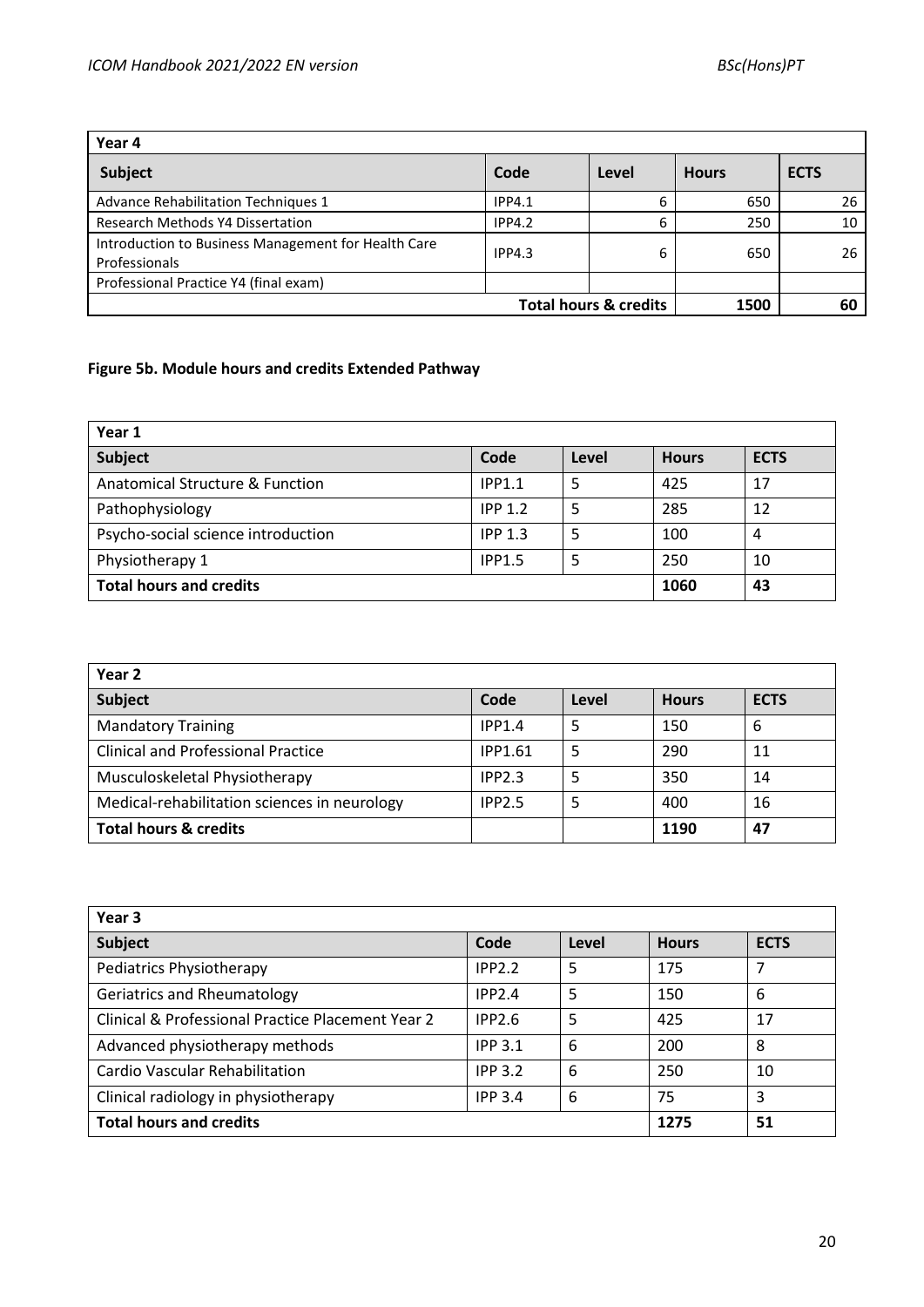| Year 4                                                 |                |       |              |             |  |  |  |  |  |
|--------------------------------------------------------|----------------|-------|--------------|-------------|--|--|--|--|--|
| <b>Subject</b>                                         | Code           | Level | <b>Hours</b> | <b>ECTS</b> |  |  |  |  |  |
| Medical rehabilitation sciences in the specialist area | <b>IPP 3.3</b> | 6     | 450          | 18          |  |  |  |  |  |
| Research methodology in rehabilitation                 | <b>IPP 3.5</b> | 6     | 75           |             |  |  |  |  |  |
| Clinical & Professional Practice Placement 3           | <b>IPP 3.6</b> | 6     | 450          | 18          |  |  |  |  |  |
| <b>Total hours &amp; credits</b>                       |                |       | 975          | 39          |  |  |  |  |  |

| Year 5                                                                      |               |       |              |             |  |  |  |  |  |
|-----------------------------------------------------------------------------|---------------|-------|--------------|-------------|--|--|--|--|--|
| <b>Subject</b>                                                              | Code          | Level | <b>Hours</b> | <b>ECTS</b> |  |  |  |  |  |
| Advance Rehabilitation Techniques 1                                         | <b>IPP4.1</b> | 6     | 600          | 24          |  |  |  |  |  |
| <b>Research Methods Y4 Dissertation</b>                                     | IPP4.2        | 6     | 250          | 10          |  |  |  |  |  |
| Introduction to Business Management for Health<br><b>Care Professionals</b> | IPP4.3        | 6     | 650          | 26          |  |  |  |  |  |
| Professional Practice Y4 (final exam)                                       |               |       |              |             |  |  |  |  |  |
| <b>Total hours &amp; credits</b>                                            |               |       | 1500         | 60          |  |  |  |  |  |

# **2.7 TEACHING METHODS**

The curriculum uses a blended approach to teaching and learning, employing a diverse variety of methods and resources<sup>5</sup>. The curriculum is delivered using both class-based and virtual learning environments and focus on providing students with an integrated approach to theory and clinical practice through facilitated self-managed learning. Problem-based learning is used to develop critical thinking and diagnostic reasoning skills.

A variety of teaching methods are used on the programme. Lectures, tutorials, and seminars are used extensively to support teaching and learning in theory-based subjects. These are further supported by staff and student-led practical workshops and case studies. Students are guided in their self- directed study and facilitated in undertaking group discussion as part of clinical supervision and their individual research and study. In practical classes, demonstrators ensure that appropriate techniques are used safely, and the purpose is understood by learners. Physiotherapic skills are developed through demonstration followed by technique practice using peers as models.

Self-managed and directed learning, supervised by tutors, provides students with opportunities for greater autonomy and self-management, skills needed for students to demonstrate that they are prepared for their future professional life. For example, during self-study, students will read journal articles and books, work on individual and group projects, undertake research, whilst preparing for assessment.

Students are exposed to different teaching methods as they progress through their course.

<sup>5</sup> 92. Teaching and learning strategy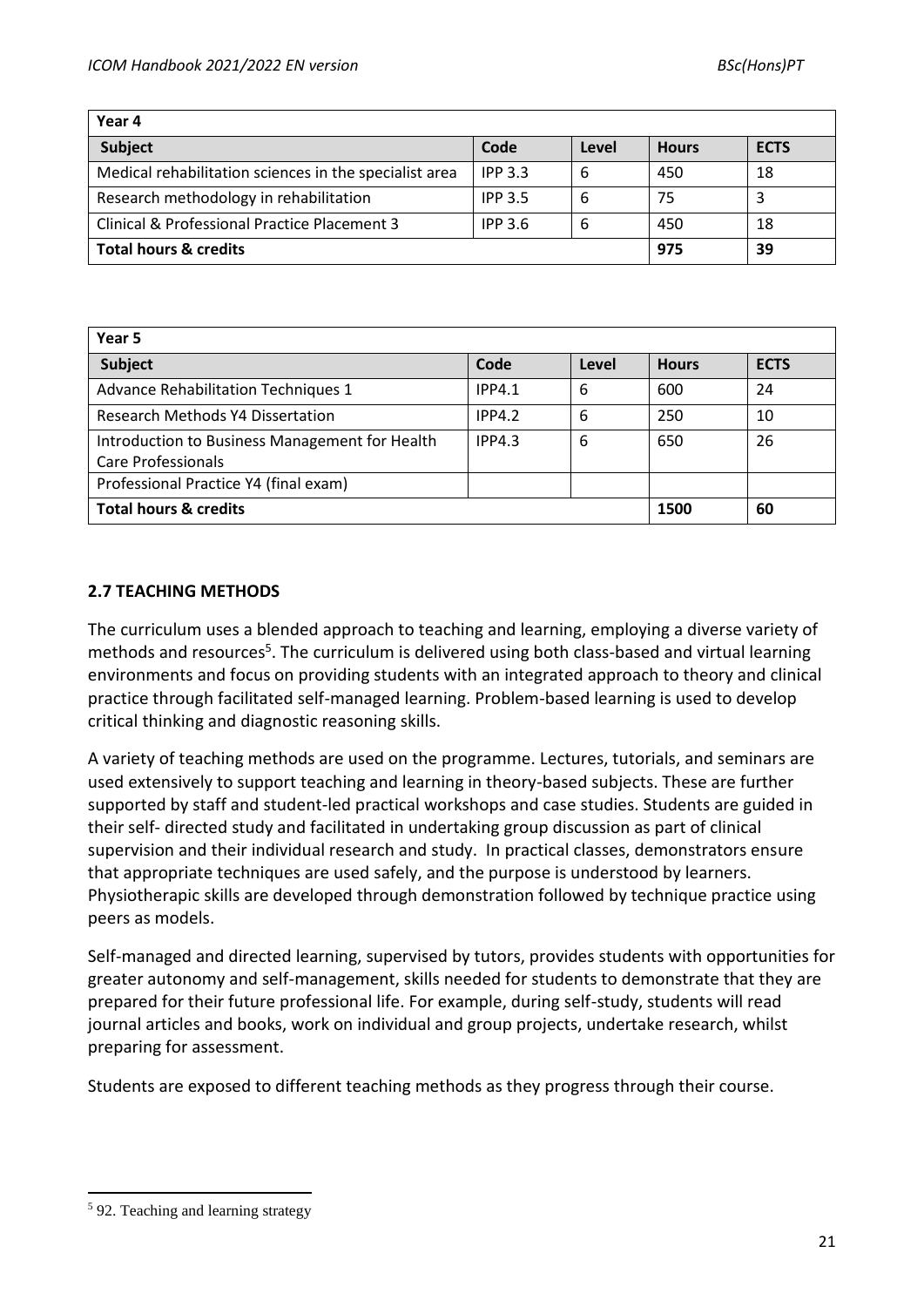At Level 5**,** in Year 1 there is a focus on the acquisition of underpinning knowledge and skills. Key subject areas are introduced, alongside an exploration of the basic principles and philosophy of Physiotherapic practice. The concept of reflection for personal and professional development is first introduced and skills are acquired to enable them to study effectively. The modules help students to develop their self-awareness, acquire knowledge of normal human function alongside a limited and specified range of practical Physiotherapic skills.

At Level 5 in Year 2 there is a focus on consolidation and development of the knowledge and skills acquired at Level 4 and its application to understanding of abnormal states of health. Critical thinking skills are further developed in the 'Foundation in Professional Practice' module. Students' manual dexterity is further developed. Students learn to integrate theoretical and practical knowledge within supervised clinical experience, complemented and informed by developing reflective skills.

At Level 5/6 in Year 3 there is a focus on students' ability to integrate and synthesise knowledge and acquired skills and to apply them in clinical settings. Research skills continue to be developed. Further development of Physiotherapic theory and practice occurs within the 'Cardio Vascular Rehabilitation' and 'Medical rehabilitation sciences in the specialist area' modules. Students will develop the ability to make informed and justified decisions, in selecting and applying clinical treatment. These skills are further assessed in the 'Developing Professional Practice' module.

At Level 6 in Year 4 students focus on their continuing development as autonomous practitioners. Modules delivered at this level also focus on clinical reasoning skills, refining technique, widening scope of practice and developing a research proposal. Year 4 prepares students for life as an Physiotherapic practitioner, encouraging and developing lifelong skills necessary for continuing professional development. They will also further develop their application of business-related skills in preparing a Business Plan.

# **2.8 METHODS OF ASSESSMENT**

The assessment methods relate to specific learning outcomes at module level as set out within the approved qualification<sup>6</sup>. Assessment criteria specific to each assessment are described in Module Guide.

Methods of assessment includes:

**Short Essay** (1500 words, depending on the nature of the task). Focused on a specific text or limited topic, with an emphasis on specific knowledge and understanding. 20 hours research and writing

**Long Essay** (2000-2500 words). Dealing with a range of texts and/ or multiple aspects of a complex topic, with an emphasis not only on knowledge and understanding but also on analysis, critical thought, development of original ideas etc. 40 hours research and writing.

<sup>6</sup> 37. Assessment Policy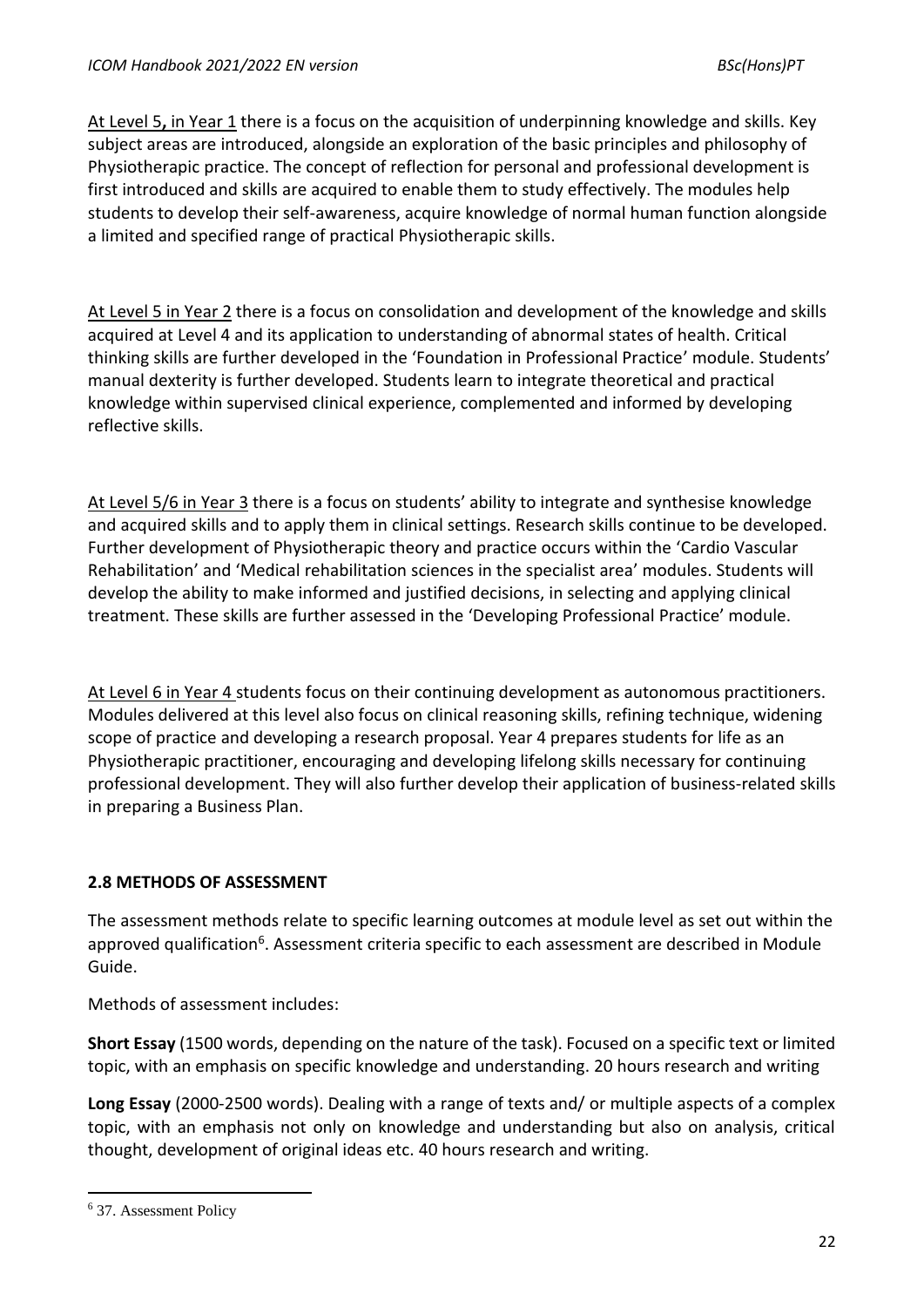**Seminar Presentation.** Depending on the length of the presentation and on the nature and complexity of the topic which students will be expected to cover, this may be considered analogous to either a short or a long essay. 20 to 40 hours preparation

**Unseen Exam.** May be anything between 45 minutes and 2 hours in length; length to be determined by the nature of what is to be assessed, which also determines the nature of the questions set. The amount of time required for revision will be determined by the amount of material which will need to be covered, so that one might envisage 10-20 hours revision being required.

**OSPE/ISPE/CCA**. Depending on the length of OSPE and on the nature and complexity of the topic which students will be expected to cover in practical examination. 20 to 40 hours preparation.

**ISCE.** May be anything between 1.5 and 2 hours. Focused on the presentation of case study with conduction of the patient visit on objective and treatment competences. 30 to 40 hours preparation.

**Proposal** (6000 words). Dealing in detail with a range of texts and/or multiple aspects of a complex topic, largely self-chosen and self-directed, with an emphasis on knowledge, understanding, critical thought, analysis, development of original ideas etc. It is impossible to prescribe a single notional workload figure for this exercise. a minimum of 80-100 hours.

| Level 5                                   |                       |                        |       |                   |                              |                     |                                 |
|-------------------------------------------|-----------------------|------------------------|-------|-------------------|------------------------------|---------------------|---------------------------------|
| <b>Compulsory modules</b>                 | <b>Module</b><br>code | Credit<br><b>Value</b> | Level | % written<br>exam | % oral/<br>practical<br>exam | %<br>course<br>work | <b>Teaching</b><br><b>Block</b> |
| Anatomical Structure & Function           | IPP1.1                | 17                     | 5     | 60%               | 40%                          |                     | 1 & 2                           |
| Pathophysiology                           | <b>IPP 1.2</b>        | 12                     | 5     | 70%               | 30%                          |                     | 1&2                             |
| Psycho-social science introduction        | IPP <sub>1.3</sub>    | 4                      | 5     | 70%               | 30%                          |                     | 1&2                             |
| <b>Mandatory Training</b>                 | IPP1.4                | 6                      | 5     | 100%              |                              |                     | 2                               |
| Physiotherapy 1                           | <b>IPP1.5</b>         | 10                     | 5     |                   | 100%                         |                     | 2                               |
| <b>Clinical and Professional Practice</b> | <b>IPP1.6</b>         | 11                     | 5.    | 100%              |                              |                     |                                 |

# **Figure 6. Indicative Module Assessment Maps**

Progression to Year 2 requires an overall Pass in all three modules.

Students exiting the programm at this point who have successfully completed 60 ECTS credits are eligible for the award of Undergraduate Certificate.

| Level 5                                         |                |                 |       |                      |                              |                     |                                 |
|-------------------------------------------------|----------------|-----------------|-------|----------------------|------------------------------|---------------------|---------------------------------|
| <b>Compulsory modules</b>                       | Module<br>code | Credit<br>Value | Level | %<br>written<br>exam | % oral/<br>practical<br>exam | %<br>course<br>work | <b>Teaching</b><br><b>Block</b> |
| Pediatrics Physiotherapy                        | IPP2.2         |                 | 5     | 30%                  | 70%                          |                     |                                 |
| Musculoskeletal Physiotherapy                   | <b>IPP2.3</b>  | 14              | 5     | 30%                  | 70%                          |                     |                                 |
| <b>Geriatrics and Rheumatology</b>              | IPP2.4         | 6               | 5     | 50%                  | 50%                          |                     |                                 |
| Medical-rehabilitation sciences in<br>neurology | <b>IPP2.5</b>  | 16              | 5     | 30%                  | 70%                          |                     |                                 |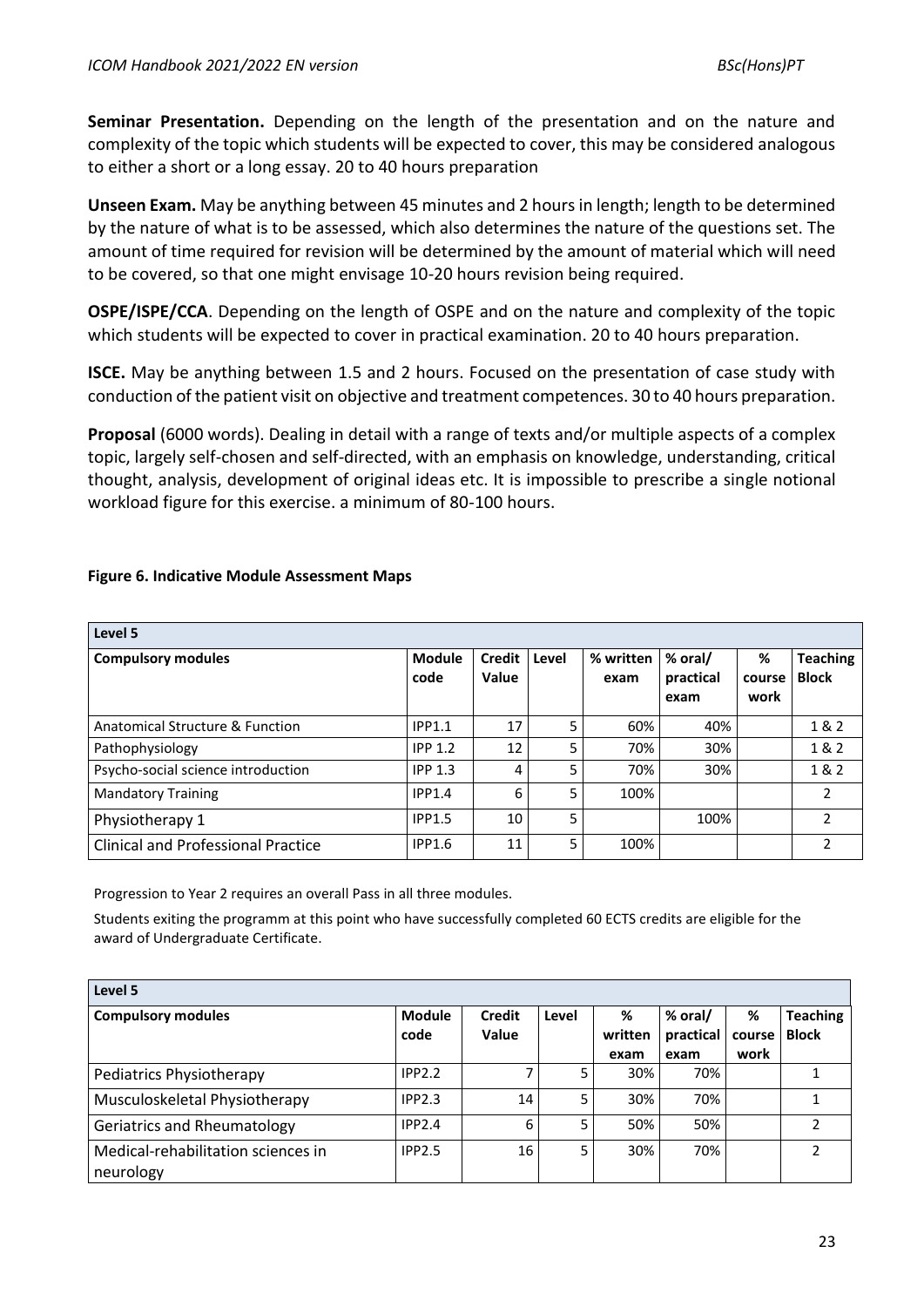| <b>Clinical &amp; Professional Practice Placement</b> | <b>IPP2.6</b> | ∸ / | 20% | 80% | 182 |
|-------------------------------------------------------|---------------|-----|-----|-----|-----|
| Year.                                                 |               |     |     |     |     |

Progression to Year 3 requires an overall Pass in all four modules and completion of the minimum clinical hours. Students exiting the programme at this stage who have successfully completed 120 ECTS credits are eligible for the award of Undergraduate Diploma.

| Level 6                                                   |                       |                        |       |                        |                              |                 |                                 |
|-----------------------------------------------------------|-----------------------|------------------------|-------|------------------------|------------------------------|-----------------|---------------------------------|
| <b>Compulsory modules</b>                                 | <b>Module</b><br>code | <b>Credit</b><br>Value | Level | %<br>written l<br>exam | % oral/<br>practical<br>exam | %<br>coursework | <b>Teaching</b><br><b>Block</b> |
| Advanced physiotherapy methods                            | <b>IPP 3.1</b>        | 8                      | 6     | 30%                    | 70%                          |                 |                                 |
| <b>Cardio Vascular Rehabilitation</b>                     | <b>IPP 3.2</b>        | 10                     | 6     | 40%                    | 60%                          |                 | 2                               |
| Medical rehabilitation sciences in the specialist<br>area | <b>IPP 3.3</b>        | 18                     | 6     | 40%                    | 60%                          |                 |                                 |
| Clinical radiology in physiotherapy                       | <b>IPP 3.4</b>        | 3                      | 6     | 100%                   |                              |                 |                                 |
| Research methodology in rehabilitation                    | <b>IPP 3.5</b>        | 3                      | 6     | 30%                    |                              | 70%             | 1&2                             |
| Clinical & Professional Practice Placement 3              | <b>IPP 3.6</b>        | 18                     | 6     | 20%                    | 80%                          |                 | 1&2                             |

Progression to Level 6 Year 4 requires an overall Pass in all four modules and completion of the minimum clinical hours.

Students exiting the programme at this point who have successfully completed 180 ECTS credits are eligible for the award of Undergraduate Higher Diploma

| Level 6                                                              |                |                        |       |                      |                              |                 |                                 |
|----------------------------------------------------------------------|----------------|------------------------|-------|----------------------|------------------------------|-----------------|---------------------------------|
| <b>Compulsory modules</b>                                            | Module<br>code | <b>Credit</b><br>Value | Level | %<br>written<br>exam | % oral/<br>practical<br>exam | %<br>coursework | <b>Teaching</b><br><b>Block</b> |
| Advance Rehabilitation Techniques 1                                  | <b>IPP4.1</b>  | 24                     | 6     | 30%                  | 70%                          |                 |                                 |
| Research Methods Y4 Dissertation                                     | IPP4.2         | 10                     | 6     |                      |                              | 100%            | 1&2                             |
| Introduction to Business Management for Health<br>Care Professionals | IPP4.3         | 26                     | 6     |                      |                              | 100%            | $\mathcal{P}$                   |

Level 6 Year 4 requires Pass in all three modules and the minimum 1000 clinical hours.

#### **2.9 ASSESSMENT OF CLINICAL PRACTICE**

Assessment of clinical practice proficiency forms part of students' summative assessment.

Clinical competence and practice assessments test students' ability to draw on, synthesise and apply knowledge and skills for safe and effective patient management. Methods of assessment always require students to demonstrate their Physiotherapic skills with a range of new and continuing patients. To ensure practitioner standards external examiners are present at some of the practical assessments in clinical settings.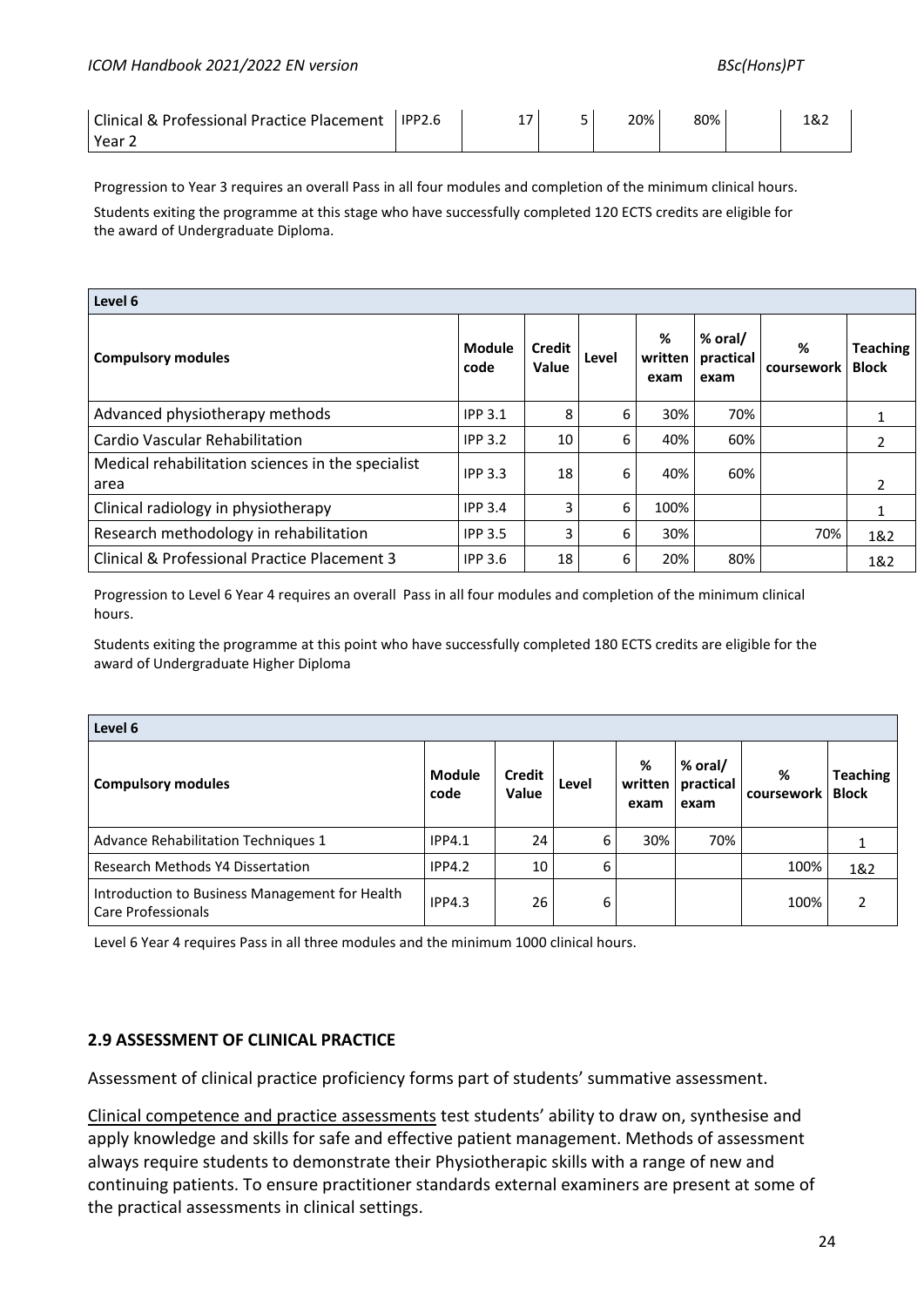Clinical proficiency is assessed throughout the programme<sup>7</sup>. To progress students are required to have achieved each one of the clinical learning outcomes in modules. Failure to achieve the required practice outcomes to the level specified, within the relevant academic year, may result in an incomplete clinical portfolio document which may delay submission of related assignments. The Formative Clinical Assessment is a continuous process with assessment by the students' clinical tutor every six weeks.

The Clinical Portfolio forms a structured record of every clinical interaction experienced by students within a supervised clinical setting. The portfolio includes accounts of skill acquisition and development and the reflective practice components necessary to demonstrate primary care practitionership. The student will be required to submit a complete portfolio of evidence each year which clearly demonstrates the student's clinical competence and ability to reflect upon and apply theory to clinical practice.

The clinical portfolio should include:

- A development action plan
- Placement diary
- Reflective accounts of practice
- Case study reports
- ER-WCPT mapping grid

The following types of patient examples:

- neuromusculoskeletal,
- visceral,
- case involving referral to another health professional,
- patient unsuitable for Physiotherapic treatments (e.g. contra-indications)

The following types of techniques:

- diagnostic palpation,
- articulatory techniques,
- Physiotherapic thrust techniques,
- soft tissue techniques

# Evidence of:

- taking a case history
- examination

<sup>7</sup> 107.Clinical competence assessment marking criteria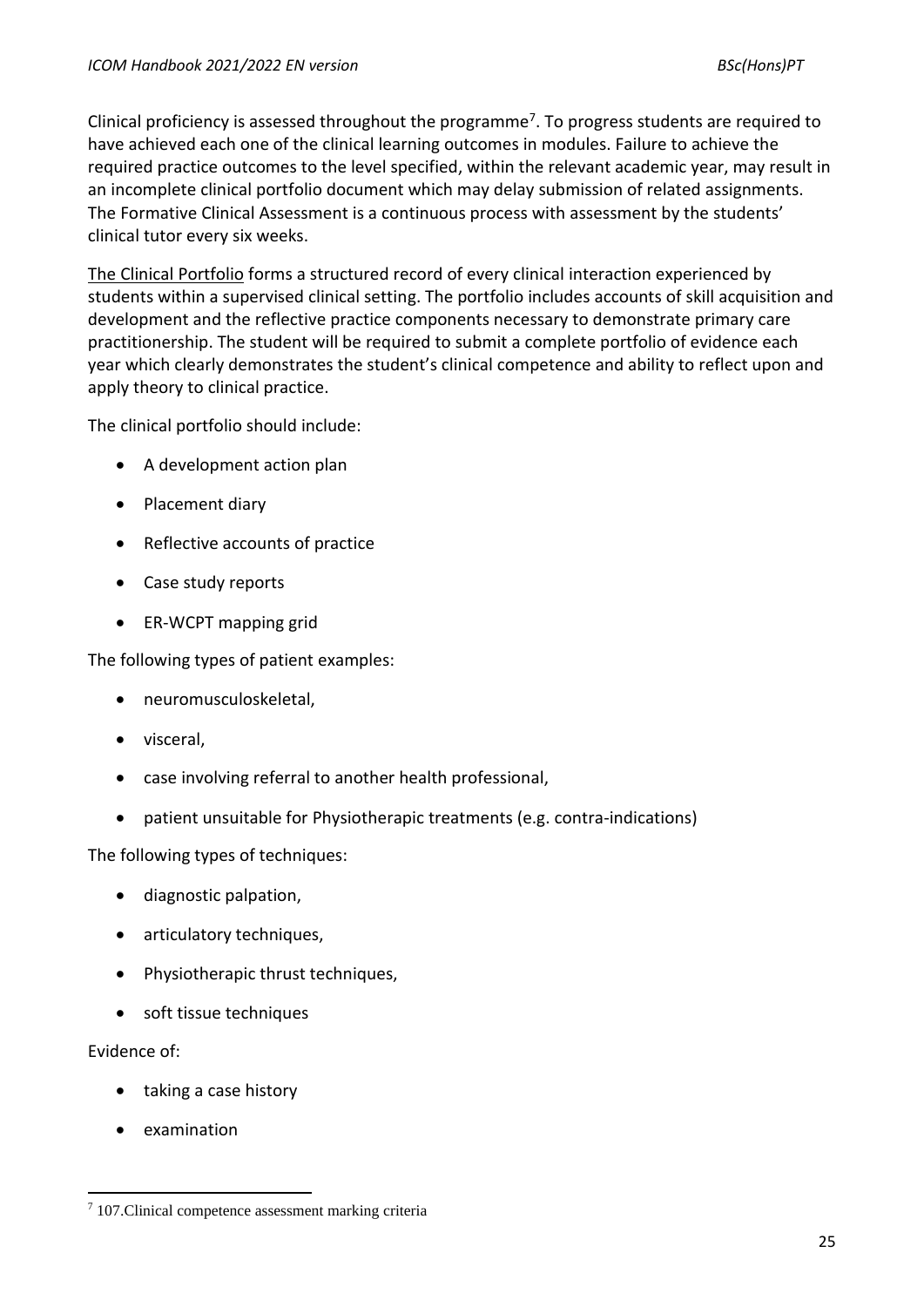- clinical reasoning
- making a diagnosis
- treatment plan agreed with patient
- treatment
- any referral

Any information provided about a specific patient case must be anonymised. Patients must not be identifiable in any way in accordance with ER-WCPT standards.

Other material:

- FCA (formative clinic assessment) with a 200-300-word reflection commenting on the clinical feedback actions to improve.
- References and Bibliography
- Evidence of research, including articles referenced in reflective diary entries. Records of websites used for research.

The clinical tutor will supervise the clinical portfolio in conjunction with the personal tutor to ensure that the portfolio provides a clear insight into the development of the student's skills and knowledge acquisition. The portfolio will be submitted at the end of each year for assessment and feedback by the clinical mentor and personal tutor.

Integrated Structured Clinical Examination (ISCE) is an assessment of the students will be undertaken in their own clinical environment, in terms of their management of a new and a follow-up patient.

Patients taking part in the assessment of student clinical competency will be recruited especially.

The exam will be based upon the following components:

- Case History / Review
- Preliminary Diagnosis with differentials
- Physiotherapic Assessment (new patient only)
- Final Diagnosis (new patients only)/ Revisioning of Diagnosis (follow-up patient)
- Creation / Review of Treatment Plan
- Administration of an appropriate Physiotherapic Treatment
- Patient education, advice and guidance

Physiotherapic principles, knowledge, patient management, interpersonal and communication skills and professionalism will also be included in the assessment.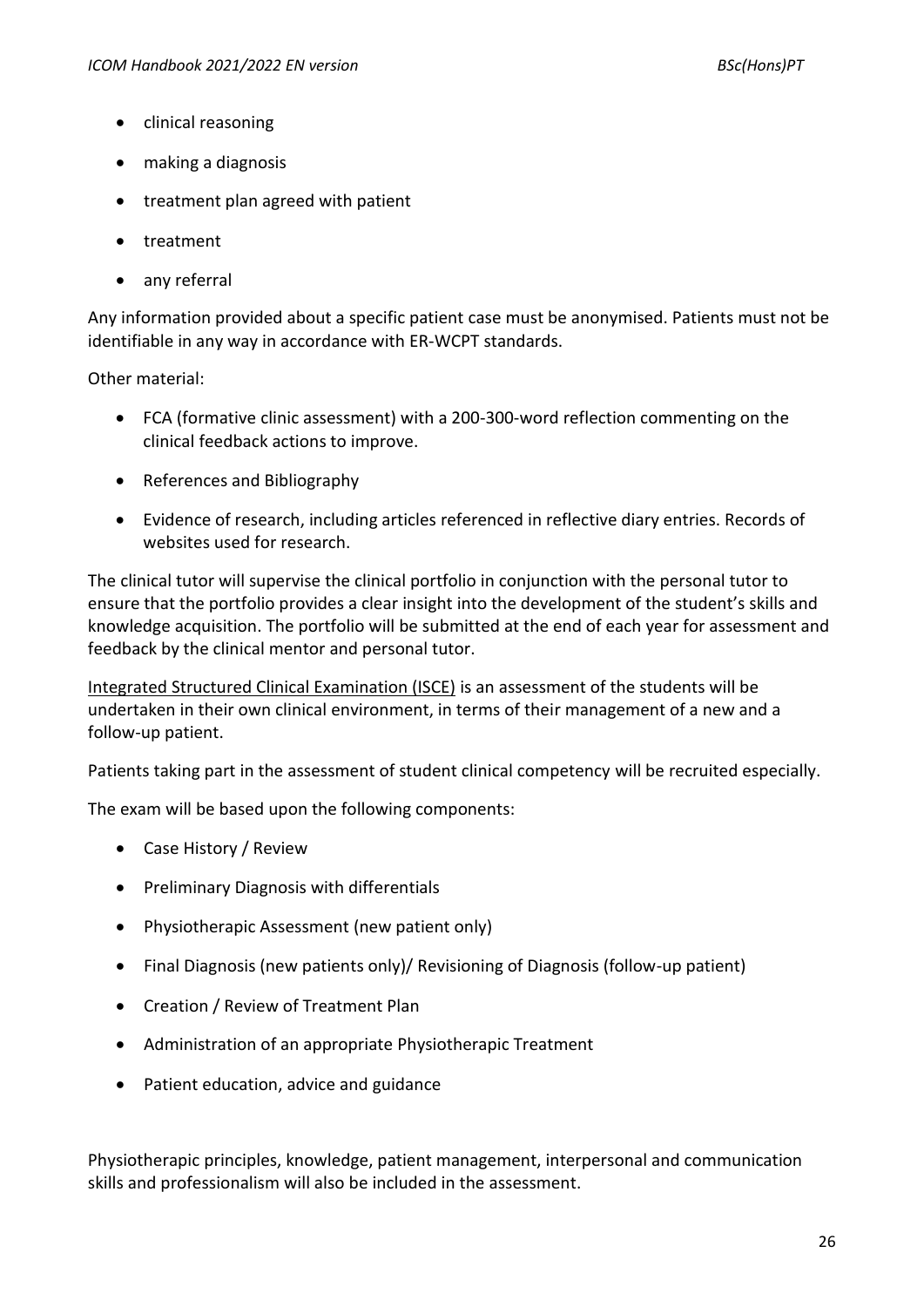Throughout the examination the student will be questioned by the examiners to explore their clinical decision-making process.

The examination team is made up of one ICOM senior clinical tutor, one Medical Doctor and one ICOM clinic Moderator. This exam is done at the student's normal teaching clinic.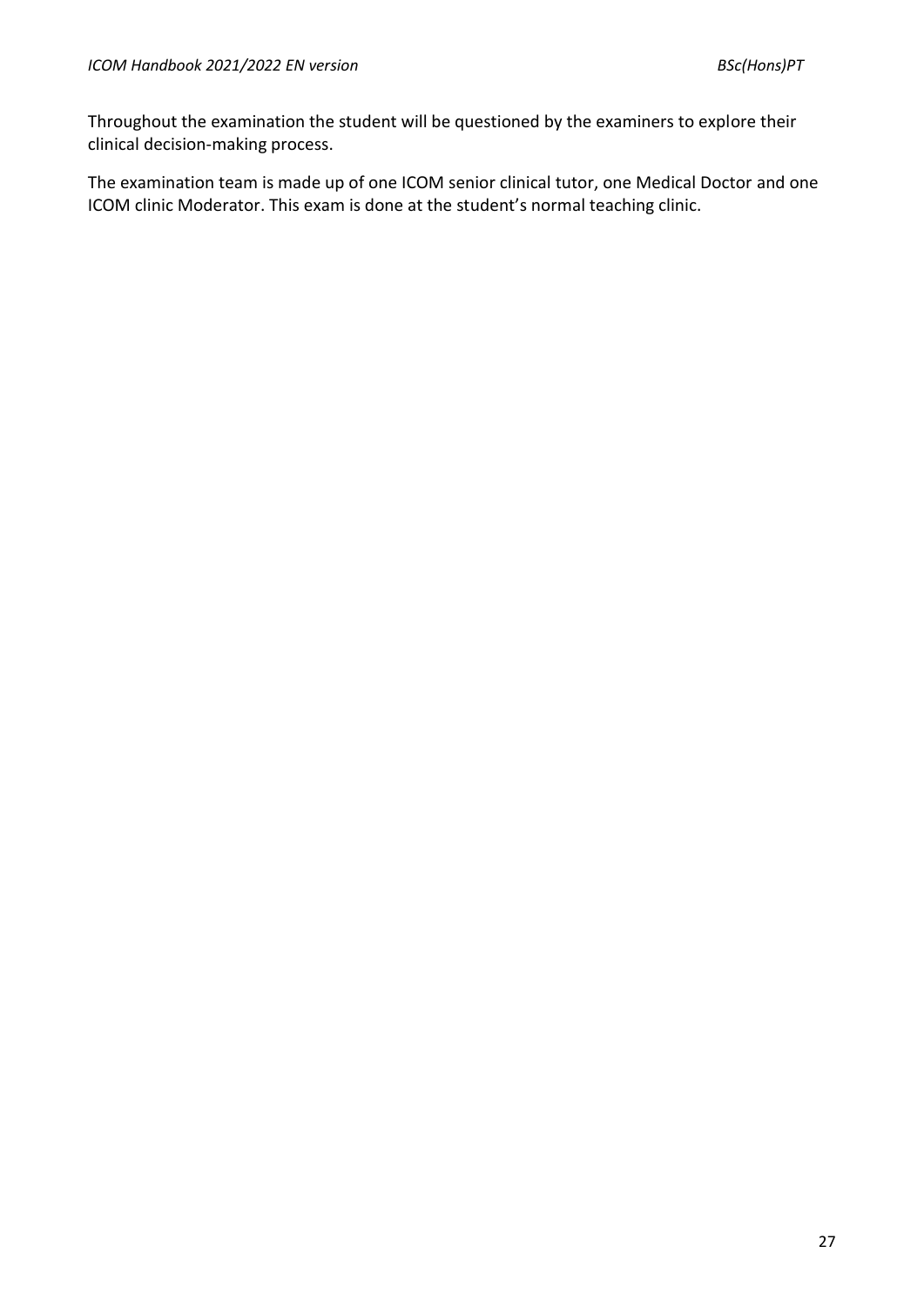# *SECTION 2 QUALITY PROCEDURE*

# **3. ENROLLMENT AND INDUCTION**

# **3.1 ENROLLMENT – RESPONSIBILITY OF STUDENT**

In order to complete student registration process, new students are responsible for the following:

- a) Completing all student registration forms and questionnaires and returning these to ICOM staff as directed during the Student Registration Induction Session.
- b) Providing the ICOM with relevant and appropriate official documentation (e.g. qualification certificates, Disclosure & Barring Service application documentation, passport, etc.) as and when required to complete student registration requirements<sup>8</sup>.
- c) Arranging payment of tuition fees at the Student Registration Induction Session (or within the first week of the course start date). ICOM is authorised to exclude anybody for nonpayment of fees and may decline the admittance to examinations of anybody for whom fees are in arrears.

# **3.2 INDUCTION SESSION AND TIME TABLES**

Prior to the course start date, new students will receive student induction information from the Admissions Department and will be available online on the ICOM website<sup>9</sup>. Student induction for new students consists of a variety of informative introductory sessions normally scheduled throughout the first week of the new academic year.

A schedule of induction sessions is provided to new students as an Induction Timetable clearly identifying the title, date, time and location of each session. Sessions may include information regarding:

- a) The course curriculum, organization, teaching and assessment methods;
- b) Student support services;
- c) The Student representation;
- d) Key contacts at the ICOM.

# **4. EQUALITY & DISABILITY**

<sup>8</sup> 48.Admission policy

<sup>&</sup>lt;sup>9</sup> 147. Student registration and induction policy.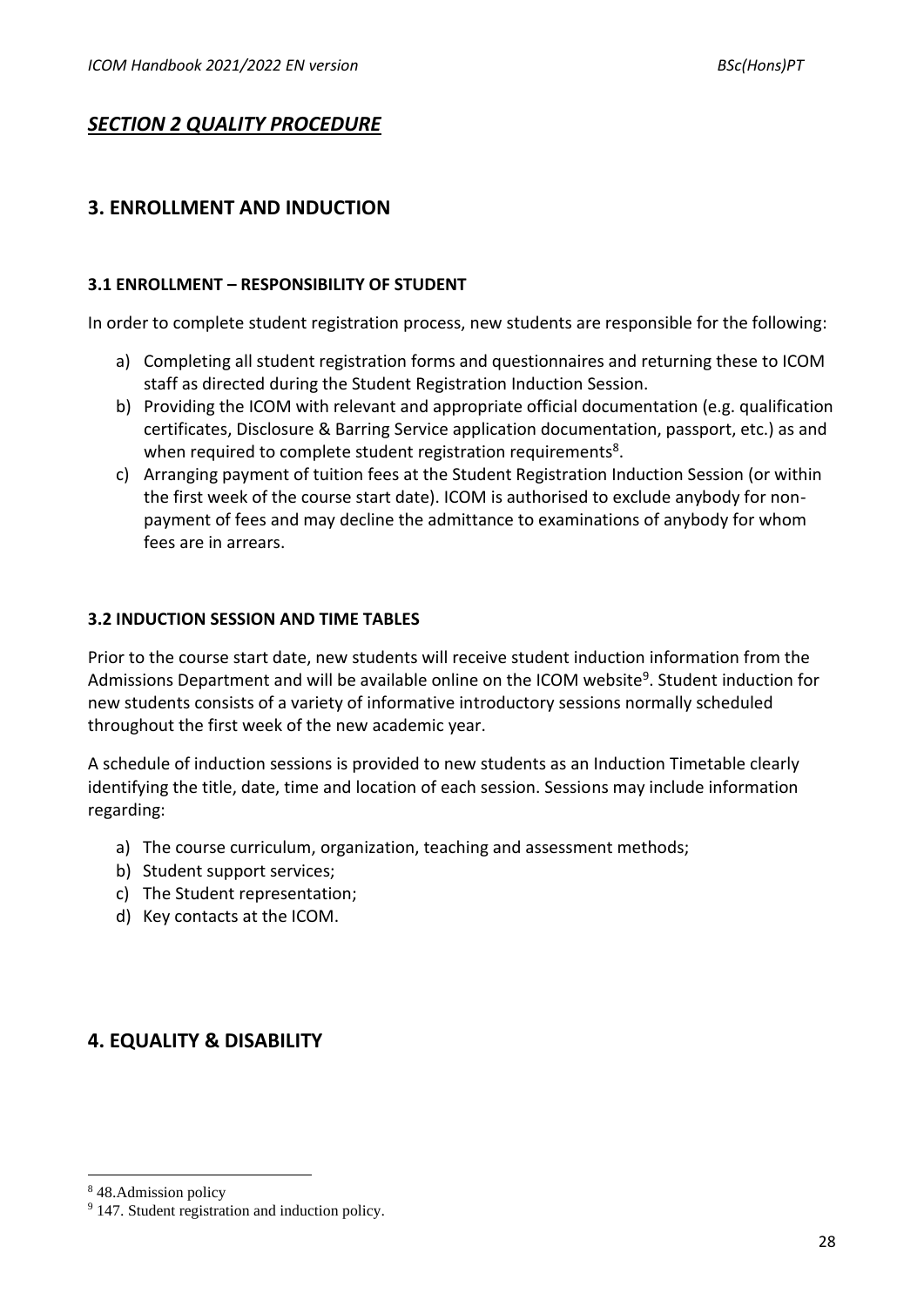ICOM is committed to valuing diversity and the promotion of equality of opportunity for all its users<sup>10</sup>. It is also committed to working with National Commission for the Promotion of Equality, and all partners to promote community harmony and social cohesion. The College will challenge all forms of inequality, discrimination and harassment, and actively promote opportunities for the protected groups:

- a) Age
- b) Disability
- c) Gender reassignment
- d) Marriage and civil partnership
- e) Pregnancy and maternity
- f) Race
- g) Religion or belief
- h) Sex
- i) Sexual orientation

The College will seek positively to remove conditions and barriers which place people at a disadvantage and will actively promote equality for all and celebrate diversity.

The Equality Duty has three general aims:

- I. To eliminate unlawful discrimination, harassment and victimisation and other conduct prohibited by the Acts;
- II. To advance equality of opportunity between people who share a protected characteristic and those who do not; and
- III. To foster good relations between people who share a protected characteristic and those who do not.

# **4.1. LEARNING SUPPORT**

The Equal Opportunities (Persons with Disability) Act 2000 , and the Italian Guide Line of DM 5669 12/07/2011 Law n. 170/2010 granted the learning support to student affected by Specific Learning Disorders.

ICOM apply the guidelines listed below::

- Preventive interventions
- Welcoming, tutoring, monitoring
- Hand out measures:
	- Oral examination where more advisable
	- Quantitative reduction of written examination or increase execution time to 30%
	- orthographic or grammar errors should not be taken into consideration in the judgment of examination
- Compensatory measures:
	- Lessons video recordings

<sup>&</sup>lt;sup>10</sup>46. Equality and diversity policy

<sup>47.</sup> Equality objectives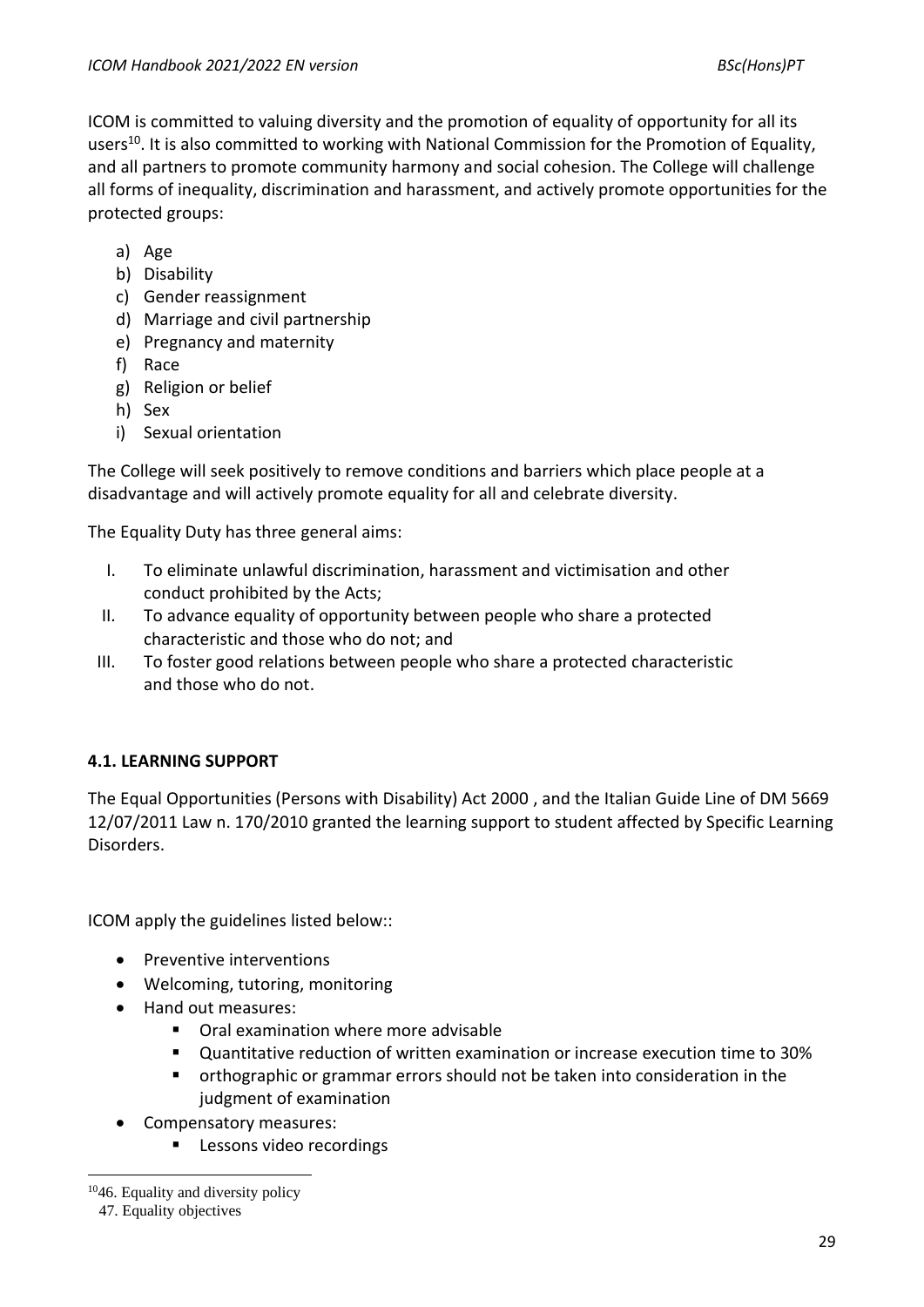- Digital format books and materials
- Software supports
- Specific Service:
	- Personal tutoring
	- Planning and scheduling counselling
	- On line availability of didactic materials

# **4.1.1 SLD Certification**

The spontaneous declaration of SLD by the student can be done at any time during the course.

The student must be provide SLD Certification to access to learning support. According to law n. 170/2010, certification provides:

- Nosologic code and description of disturb
- Information concerning individual learning support requirements
- Description of strength and weakness in particular areas of learning

SLD certification should be given to the Admissions Team or the Centre Dean.

According to individual needs, the Dean will offer the student a Learning Agreement with a strategy of Learning Support.

# **4.2 PERSONAL TUTORING**

A Personal Tutor is a member of academic staff who provides academic guidance, support for student personal development and pastoral care with regard to student welfare<sup>11</sup>.

College responsibilities are:

- to provide clear information to students and staff regarding the provision for personal tutoring in the College;
- to ensure personal tutoring arrangements meet all of the College's minimum requirements for personal tutoring;
- to ensure that all students are allocated a named personal tutor at the commencement of their programme;
- to ensure that replacement Personal Tutors are allocated to students in instances of extended staff absence;
- to ensure that an appropriate system is introduced to effectively monitor personal tutoring arrangements within the College;
- to ensure that clear information is provided to students on how to request a change of Personal Tutor.

Concerning personal tutor, specific student's requests can be done to the Dean, Head of Year or Module Leaders.

Student responsibilities are:

<sup>&</sup>lt;sup>11</sup> 153. Personal tutoring policy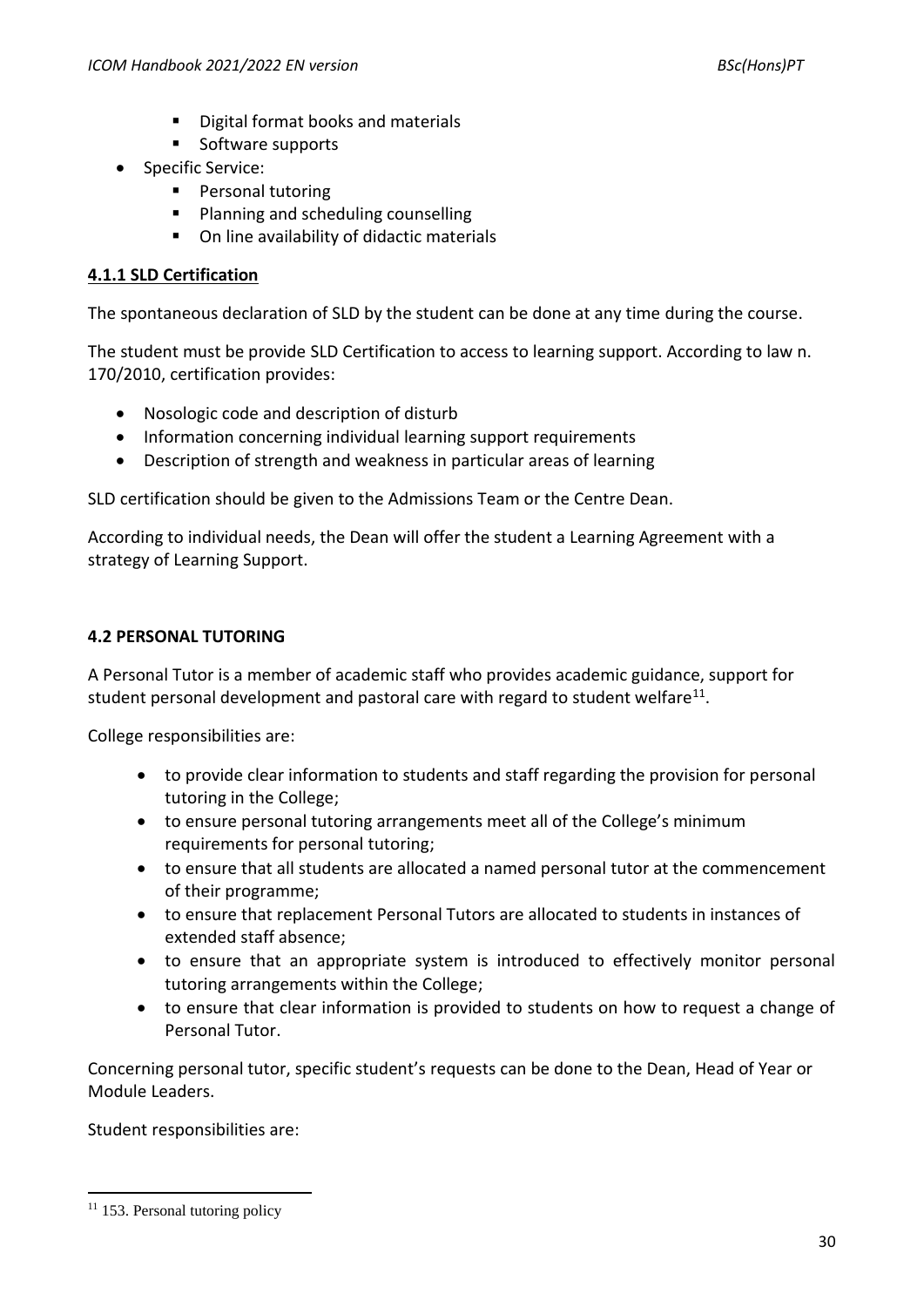- to attend Personal Tutor meetings and to inform their tutor, in advance, of any instances of unavoidable absence;
- to actively participate in meetings with Personal Tutors;
- to inform Personal Tutors of any personal circumstances that might be affecting attendance and academic progress;
- to submit any requests for extenuating circumstances to the Dean;
- to declare any needs for specific support from the College and to actively seek such support;
- to take a proactive approach to identifying and accessing opportunities provided to enhance their employability;

to actively respond to feedback and guidance provided and opportunities to enhance personal development;

• to inform Personal Tutors of their inclusion as a named referee in respect of any applications for employment or other purposes. In all cases, students must provide the Personal Tutor with relevant information regarding the purpose of the reference.

Colleges monitor Personal Tutoring through reviewing the outcomes of College student experience surveys and through the College's monitoring and evaluation systems. A record should be kept confirming that all tutees have attended the Personal Tutor session and that all of the required information has been provided by the tutor. Any students who do not attend a Personal Tutor meeting without having informed the College of unavoidable absence should be subject to the College's attendance monitoring procedures.

# **5. ATTENDANCE**

All modules on the BSc.Phy are core and thus attendance at all sessions is compulsory. Nonattendance may result in a delay in the commencement of your clinical experience or enrolment into the next academic year. Your attendance at these sessions shall be monitored and recorded.

Attendance through the programme is essential in order to achieve the learning outcomes and CPCM requirements. In addition, the design of the programme often requires the sharing of ideas and experiences in small group work and seminar presentations. Consequently, there is a collective responsibility to support each other by attending these sessions.

90% attendance is compulsory for both lectures and clinic. Lack of attendance will jeopardise entry to the examinations. Any lack to attendance must be supported with the required documentation (see mitigating circumstances).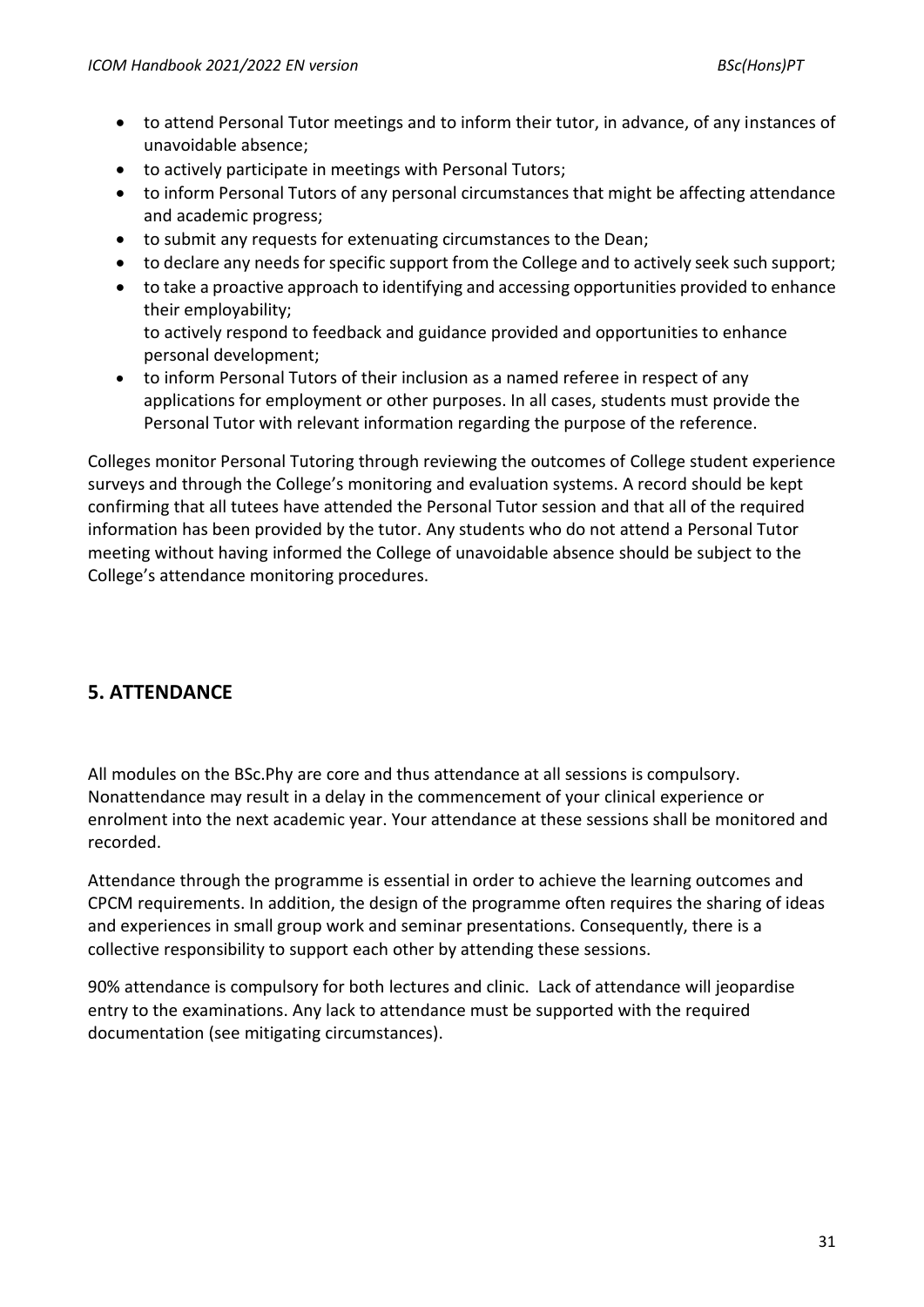# **6. ASSESSMENT**

The eligibility to sit assessment is based on 90% attendance.

At the beginnings of academic year, the Dean will publish the assignment timetables (see handbook)<sup>12</sup>. Each assignment must be completed by student on the scheduled dates. The dates can be modified by Dean only for extraordinary reasons, such as:

- Unforeseen closure of College
- Absence of exam commission

The academic year is passed when all module subjects are passed with minimum of 40% of the mark.

For module specifications, see Module Guide.

Procedure in the event of illness

- If a student fails to sit or submit all or part of an assessment due to medically certified illness or other valid cause, s/he may be permitted to sit/resubmit the failed assessment(s) as if for the first time by a date to be determined in accordance with the Extenuating Circumstances policy. This is only permitted if application has been made in accordance with the Extenuating Circumstances policy
- If a student fails to sit or submit all or part of an assessment without medically certified illness or other valid cause, s/he may be consider to fail the assessment.

Exam is also considered a fail for plagiarism and misconduct (see section 8):

- Delayed delivery of essays or projects: penalty marks are applied see figure 7.
- Plagiarism of literature
- Plagiarism during examination
- Misconduct with exam commission

#### **Figure 7. Penalty Marks delayed delivery**

| <b>DELAY</b>  | <b>PENALTY</b> |
|---------------|----------------|
| 1-3 days      | 5%             |
| 4 days        | 8%             |
| 5 days        | 10%            |
| $\geq 6$ days | Fail           |

The results are ratified by the Exam Board and it declares that student has passed the academic year after assessing the exams progress.

<sup>12</sup> 37. Assessment policy

<sup>38.</sup> Assessment schedule policy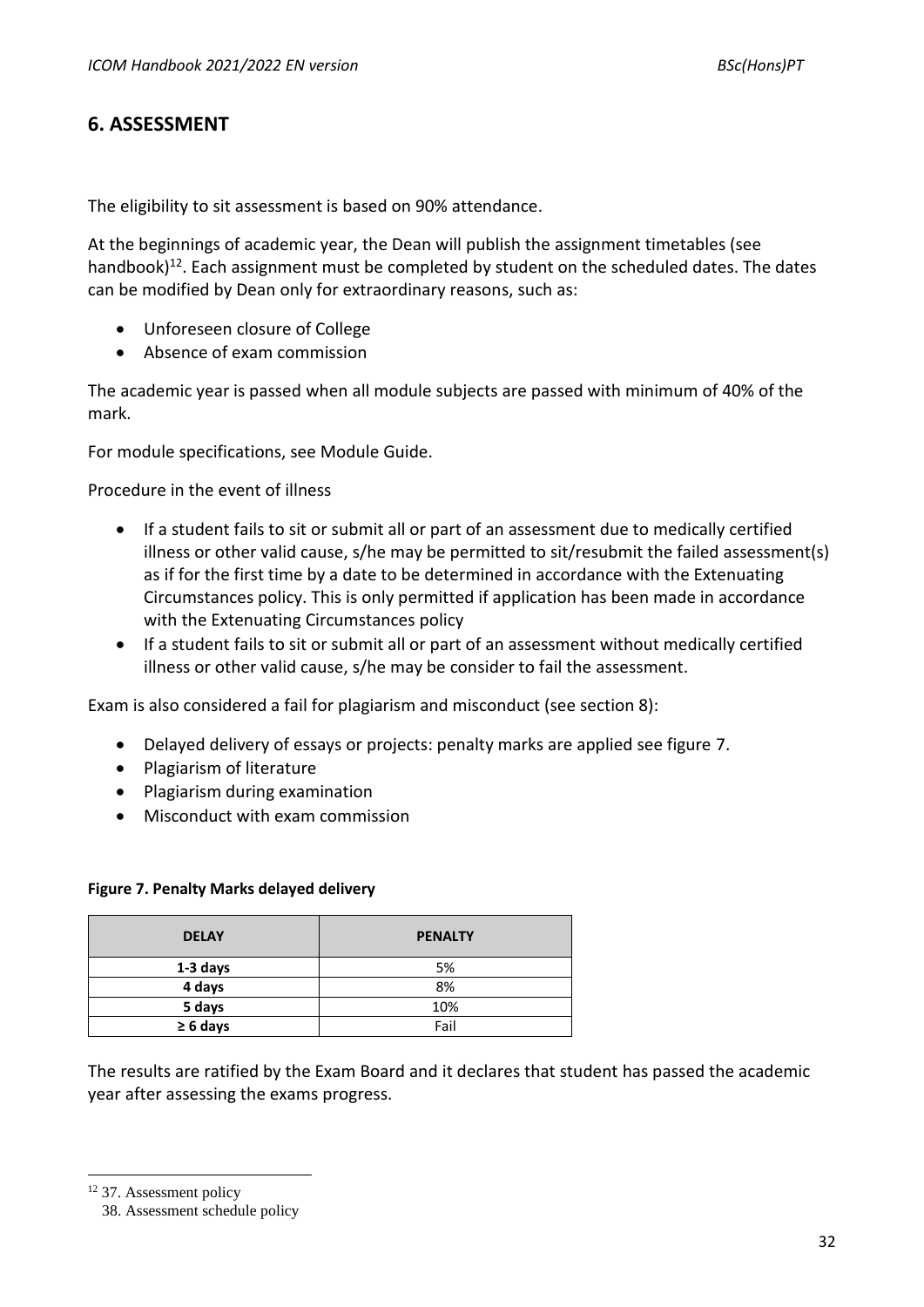Each assignment is granted 3 resubmission/resit, which will be capped at minimum of 40% of the mark, except in the case of accepted Extenuating Circumstance.

The resubmission/resit exams will be organized in sessions, whose dates are communicated through a specific agenda by Exam Board.

The student pass to the following year if the exams of the module defined Core are passed. Student will progress in following years if he pass the missing resit exams.

The modules identified as Core Module are characterized by fundamental prerequisites necessary for the progress in the studies. These are:

Full time Pathway

- $Y1$ :
- $Y2$ :
- Y3:

Extented Pathway

- $Y1$ :
- $Y2$ :
- $Y3$ .
- Y4:

Resit sessions for these modules will be organised in June, July and September of the year of attendance. The Exam Board will ratify the consequent access to the following year of course within the month of September.

The resit sessions of the remaining modules, defined as Basic Module, will be organized in the months of July, September of the year of attendance, December and March of the following academic year. Failure the exam (s) in the last session (March) entails the failure of the previous academic year.

In case of failure to pass the basic module (s), the student will not have access to the exams of the attended year. The enrollment is renewable for the attended year starting from September of the following academic year. The Exam Board decides on a recovery plan for the non-passed basic modules for the previous academic year.

The exams are charged to the student at a cost of 30 euros each.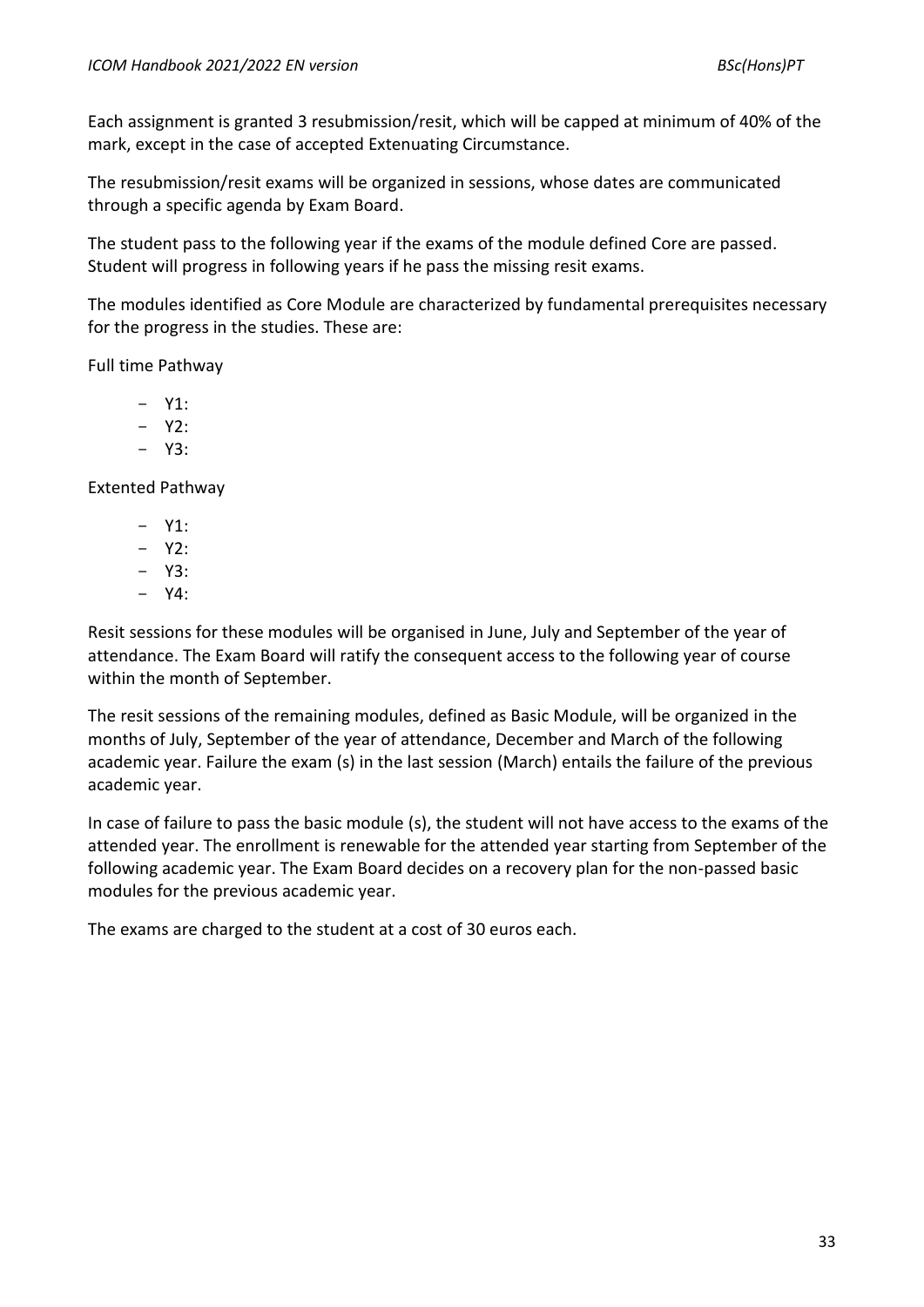# **6.1 EVALUATING CRITERIA**

The evaluation of assessments are in agreement with tables below

### **Figure 9. Level 5 Marking criteria**

| <b>Classification %</b> | Knowledge, Understanding & Application                                                                                                                                                                                                                                                                                                                                               | <b>Structure &amp; Organisation</b>                                                                                                            | <b>Presentation &amp; Attribution of Sources</b>                                                                                                                                                                                                                                                                                                                    | <b>Evaluation</b>                                                                                                                                                            |
|-------------------------|--------------------------------------------------------------------------------------------------------------------------------------------------------------------------------------------------------------------------------------------------------------------------------------------------------------------------------------------------------------------------------------|------------------------------------------------------------------------------------------------------------------------------------------------|---------------------------------------------------------------------------------------------------------------------------------------------------------------------------------------------------------------------------------------------------------------------------------------------------------------------------------------------------------------------|------------------------------------------------------------------------------------------------------------------------------------------------------------------------------|
| > 80                    | An excellent answer showing a well developed ability<br>to apply knowledge and concepts to the question or<br>topic at hand. Provides a comprehensive discussion<br>of the core issues, with evidence of synthesis and<br>analysis. Knowledge, understanding and skills are<br>quite advanced for this level. Appropriate and well<br>integrated personal reflection where relevant. | Excellent development of<br>discussion with clear structure.                                                                                   | Excellent literary style. There should be very little, if any,<br>presentation errors on the script. An extensive range of sources are<br>critically appraised and referenced accurately.                                                                                                                                                                           | An excellent and very well constructed answer<br>which takes into account current<br>discussion/debate. Evidence of creativity and<br>independent thought.                   |
| 79-70                   | A very good response that demonstrates application<br>of knowledge and concepts to the question or topic<br>at hand. Provides a balanced discussion/application<br>of the main issues, with evidence of evaluation.<br>Shows knowledge and understanding of the topic<br>with a few minor errors present. Appropriate<br>personal reflection where relevant.                         | Discussion shows clear<br>development, within standard<br>essay structure.                                                                     | Accurately supported by a good range of sources. There are few<br>errors or omissions on the script. Generally, referencing follows the<br>correct format and is applied consistently.                                                                                                                                                                              | Displays a very good level of skill in providing an<br>answer which takes into account current<br>discussion/debate. Some evidence of creativity<br>and independent thought. |
| 69-60                   | An answer that shows a satisfactory explanation of<br>the main issues. with some shortcomings but no<br>fundamental errors. Adopts a thoughtful approach to<br>the topic, with some evidence of evaluation.                                                                                                                                                                          | Discussion is generally well-<br>organised and clearly structured.                                                                             | Additional reading and referencing could develop the arguments<br>further.                                                                                                                                                                                                                                                                                          | Displays a good level of skill in providing an answer<br>which takes into account current<br>discussion/debate.                                                              |
| 59-55                   | An answer that shows a basic understanding of the<br>question or topic at hand. Discussion addresses the<br>main points but could be better developed. Some<br>evidence of personal reflection shown where<br>appropriate.                                                                                                                                                           | Has some structure to discussion,<br>but significant areas for<br>improvement.                                                                 | Shows evidence of reading only a very limited number of sources.<br>Shows some skills in applying the correct referencing style.                                                                                                                                                                                                                                    | Displays some limited skill in discussion but<br>incorporates some unnecessary description.                                                                                  |
| 54-50                   | An answer showing a limited grasp of some of the<br>issues but displays evidence of having addressed the<br>main learning outcomes. Module pass/fail issues are<br>met. Not all learning outcomes may have been<br>addressed. Some evidence of personal reflection but<br>may be used inappropriately.                                                                               | Has some structure to discussion,<br>but significant areas for<br>improvement. May contain<br>significant omissions or irrelevant<br>material. | Presentation is of a sufficient level to be able to follow arguments.<br>Shows evidence of reading at the minimum level, and a basic grasp<br>of the correct referencing style.                                                                                                                                                                                     | Tends to describe rather than discuss.                                                                                                                                       |
| 49-47                   | Set question has not been answered, either in part or<br>whole. There may be concerns about the<br>understanding of practice and its application. Shows<br>a limited discussion of the main issues. Has not<br>addressed learning outcomes sufficiently. Module<br>pass/fail issues are not met. Some attempt at<br>relevant reflection.                                             | Disorganised structure and<br>presentation. May contain<br>substantial omissions or irrelevant<br>material.                                    | There may be an insufficient level of academic referencing and<br>citations in the assignment to support claims and arguments. Poor<br>literary style and presentation with a significant number of errors.<br>The writing rarely goes beyond simply paraphrasing. There may be<br>evidence of plagiarism. Please refer to University policy on Unfair<br>Practice. | An attempt to answer the question but largely<br>descriptive in nature. Argument, evidence, and<br>theoretical material is partly misrepresented or<br>misunderstood.        |
| 46-20                   | An attempt to answer the questions, but without a<br>basic grasp of material or appropriate skills.                                                                                                                                                                                                                                                                                  | Difficult to follow, with no clear<br>structure. May contain mostly<br>irrelevant material.                                                    | Poor literary style and presentation with a significant number of<br>errors. Referencing absent or inaccurate. There may be evidence of<br>plagiarism. Please refer to University policy on Unfair Practice.                                                                                                                                                        | Largely descriptive. Difficult to comprehend the<br>answer.                                                                                                                  |
| $20 - 0$                | No answer offered, irrelevant, fundamentally wrong<br>No reflection where relevant.                                                                                                                                                                                                                                                                                                  | Content bears little relevance to<br>the question.                                                                                             | Poor literary style and presentation with a significant number of<br>errors. Referencing absent or inaccurate. There may be evidence of<br>plagiarism. Please refer to University policy on Unfair Practice.                                                                                                                                                        | Not easily comprehensible.                                                                                                                                                   |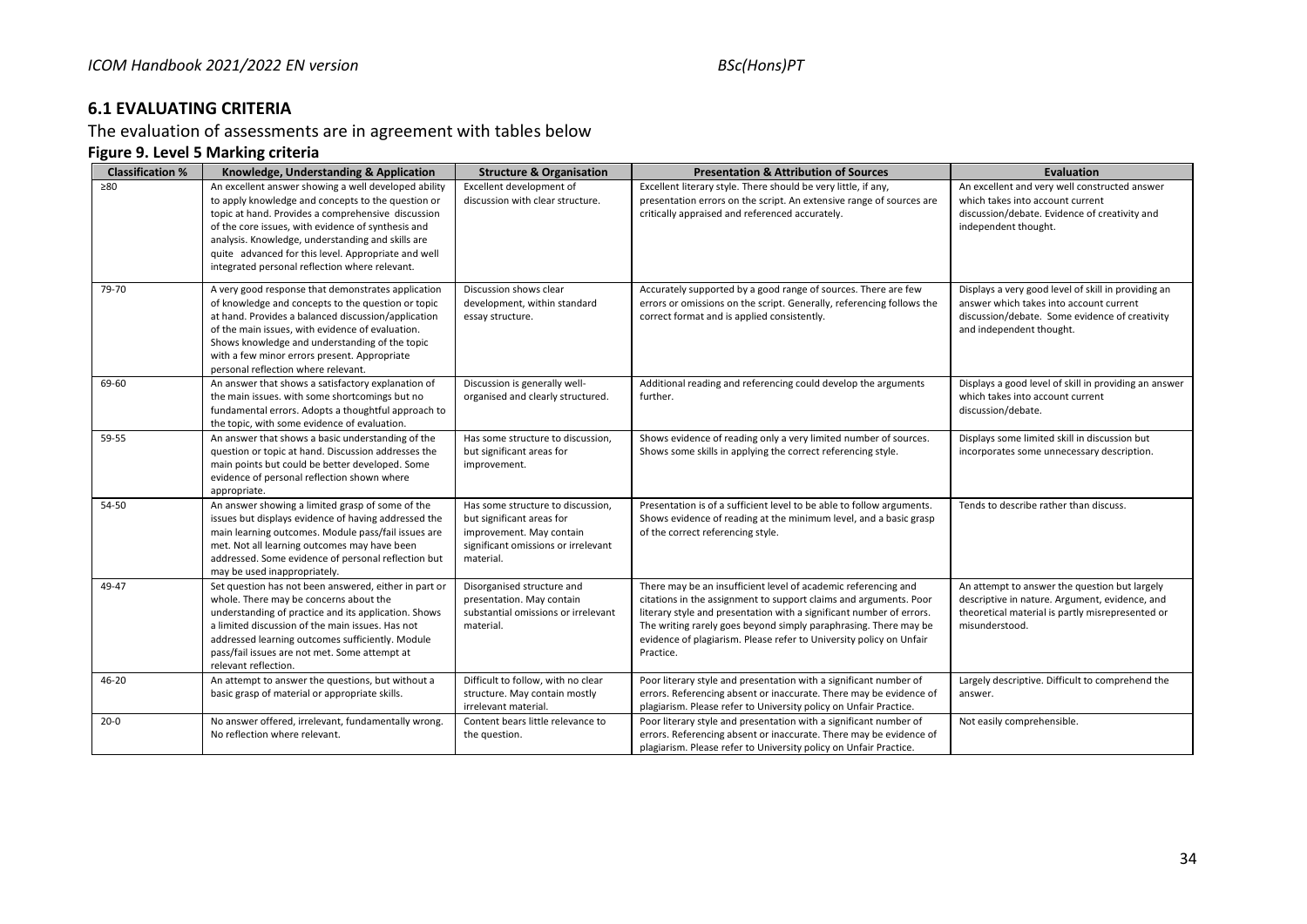# **Figure 10. Level 6 Marking criteria**

| <b>Classification %</b> | Knowledge, Understanding & Application                                                                                                                                                                                                                                                                                                           | <b>Structure &amp; Organisation</b>                                                                               | <b>Presentation &amp; Attribution of Sources</b>                                                                                                                                                                                                                                                                                                                                                                                                   | <b>Evaluation</b>                                                                                                                                                                                                                   |
|-------------------------|--------------------------------------------------------------------------------------------------------------------------------------------------------------------------------------------------------------------------------------------------------------------------------------------------------------------------------------------------|-------------------------------------------------------------------------------------------------------------------|----------------------------------------------------------------------------------------------------------------------------------------------------------------------------------------------------------------------------------------------------------------------------------------------------------------------------------------------------------------------------------------------------------------------------------------------------|-------------------------------------------------------------------------------------------------------------------------------------------------------------------------------------------------------------------------------------|
| >80                     | An excellent response showing a strong ability to<br>apply knowledge and concepts to the question or<br>topic at hand. Shows wide knowledge of the topic<br>with very few errors or omissions. Appropriate<br>integrated personal reflection where relevant.                                                                                     | Excellent development of argument<br>with clear structure.                                                        | Excellent literary style. There should be very few, if any,<br>presentation errors on the script. An extensive range of sources are<br>critically appraised and referenced accurately.                                                                                                                                                                                                                                                             | The answer displays independent critical thought,<br>persuasive arguments and analysis. Critical<br>appraisal and analysis skills are evident.                                                                                      |
| 79-70                   | An answer that shows a comfortable grasp of the<br>main issues. The majority of learning outcomes<br>and/or most parts of the question or topic have been<br>addressed with some shortcomings but no<br>fundamental errors. Adopts a thoughtful approach to<br>the topic. Reflection shows good insight into the<br>topic being considered.      | Argument shows clear<br>development, within standard<br>essay structure.                                          | Accurately supported by a good range of sources. There are few<br>errors or omissions on the script. Generally, referencing follows the<br>correct format and is applied consistently.                                                                                                                                                                                                                                                             | Displays a good level of skill in applying concepts,<br>thinking critically and using evidence.                                                                                                                                     |
| 69-60                   | An answer that shows a satisfactory grasp of the<br>main issues. The majority of learning outcomes<br>and/or key parts of the question or topic have been<br>addressed well. Personal reflection shows insight<br>into the topic discussed                                                                                                       | Material coherently organised<br>overall, but some inconsistencies<br>present.                                    | Shows familiarity with the basic reading, with some minor errors<br>and omissions of essential material. Some errors with presentation<br>and style. For the most part, the correct referencing style is applied<br>consistently.                                                                                                                                                                                                                  | Faithful reproduction of material without<br>significant critical judgment. Displays some skills in<br>applying concepts and using evidence but tends to<br>describe rather than analyse.                                           |
| 59-55                   | An answer that shows a basic understanding of most<br>of the issues raised by the topic or question. Some<br>evidence of personal reflection shown where<br>appropriate.                                                                                                                                                                         | May contain substantial omissions<br>or irrelevant material.                                                      | Shows evidence of reading only a very limited number of sources.<br>Shows some skills in applying the correct referencing style.                                                                                                                                                                                                                                                                                                                   | Mainly descriptive, but shows some evidence of<br>analysis.                                                                                                                                                                         |
| 54-50                   | An answer showing a limited grasp of some of the<br>issues but displays some signs of skill in addressing<br>the learning outcomes. Module pass/fail issues are<br>met. Not all learning outcomes may have been<br>addressed. Some evidence of personal reflection but<br>may be used inappropriately.                                           | Has some structure to argument,<br>but significant areas for<br>improvement.                                      | Presentation is of a sufficient level to be able to follow arguments.<br>Shows evidence of reading at the minimum level, and a basic grasp<br>of the correct referencing style.                                                                                                                                                                                                                                                                    | Predominantly descriptive, but with some limited<br>evidence of analysis.                                                                                                                                                           |
| 49-47                   | Set question has not been answered, either in part or<br>whole. Shows some evidence of grasp of material<br>and/or skills, but not applied appropriately or where<br>relevant. There may be concerns about the<br>understanding of practice and its application.<br>Module pass/fail issues are not met. Some attempt<br>at relevant reflection. | Content bears little relevance to<br>the question. Poorly organised<br>structure and presentation of<br>argument. | There may be an insufficient level of academic references and<br>citations in the assignment to support claims and arguments. Poor<br>literary style and presentation with a significant number of errors.<br>Contains a considerable number of verbatim quotations or<br>unreferenced sources. Referencing style needs considerable<br>improvement. There may be evidence of plagiarism. Please refer to<br>University policy on Unfair Practice. | An attempt to answer the question but little<br>awareness of analysis. Arguments, evidence, and<br>theoretical material is substantially<br>misrepresented or misunderstood. The writing<br>rarely goes beyond simply paraphrasing. |
| 46-20                   | An attempt to answer the questions, but without a<br>basic grasp of material or appropriate skills.                                                                                                                                                                                                                                              | Difficult to follow, with<br>disorganised structure.                                                              | Poor literary style and presentation with a significant number of<br>errors. Referencing absent or inaccurate. Significant number of<br>verbatim quotations or unreferenced sources. There may be<br>evidence of plagiarism. There may be evidence of plagiarism. Please<br>refer to University policy on Unfair Practice.                                                                                                                         | Difficult to comprehend arguments.                                                                                                                                                                                                  |
| $20 - 0$                | No answer offered, or irrelevant or, fundamentally<br>wrong. No reflection where relevant.                                                                                                                                                                                                                                                       | No clear structure.                                                                                               | Poor literary style and presentation with a significant number of<br>errors. Referencing absent or inaccurate. Serious breach of<br>confidentiality where relevant. There may be evidence of<br>plagiarism. Please refer to University policy on Unfair Practice.                                                                                                                                                                                  | No comprehensible arguments presented.                                                                                                                                                                                              |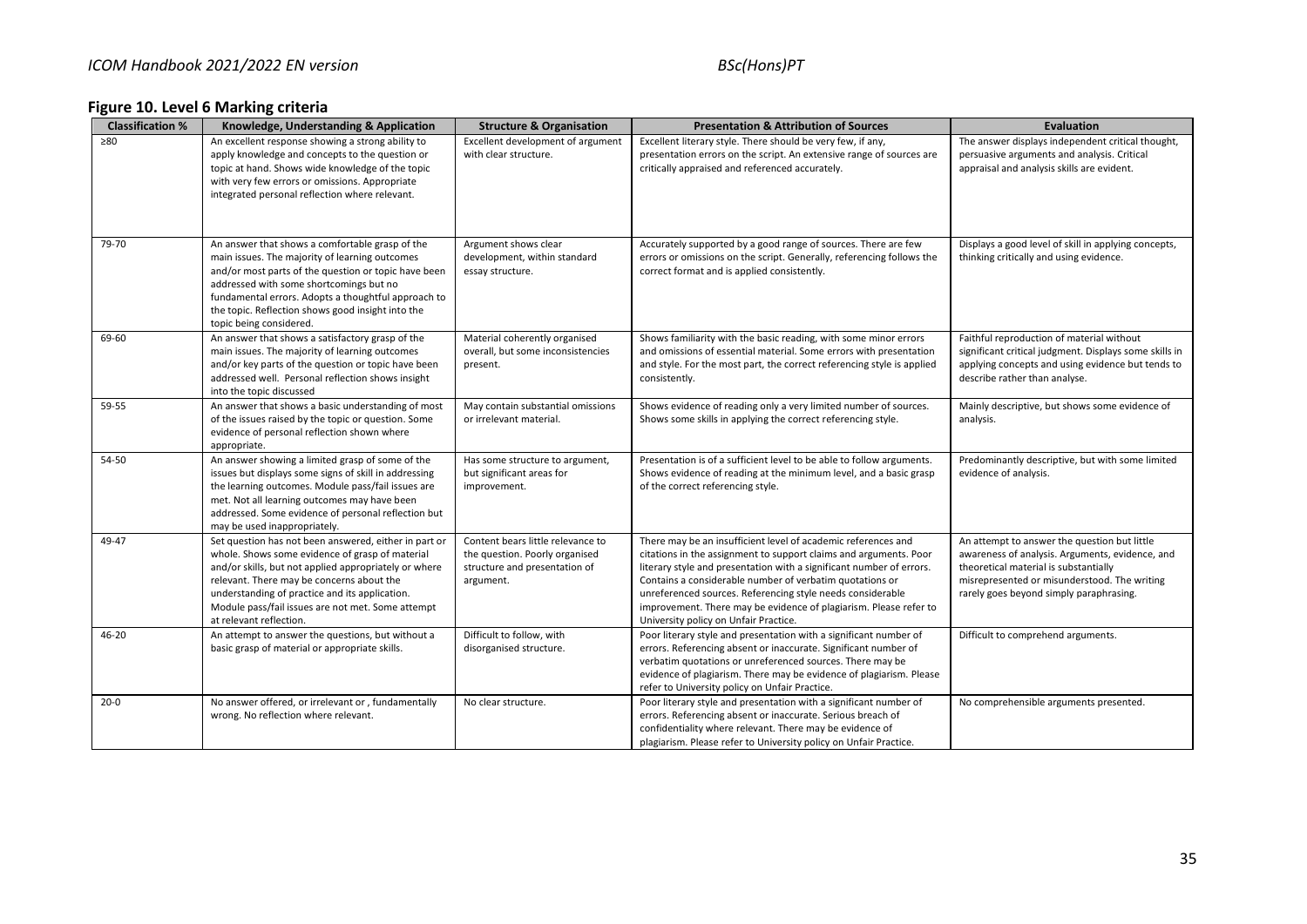#### **6.2 RETAINING RECORDS**

All student work and associated records are retained until after External Verification/Moderation and Certification. Work is stored securely in the college.

### **6.3 SPECIAL ASSESSMENT NEEDS**

Students with a disability or requiring special arrangements will be given appropriate and sufficient consideration of their individual needs.

### **6.4 ACADEMIC APPEALS PROCESS**

If a learner is dissatisfied with an assessment decision, s/he should discuss this with the relevant member of staff concerned in the first instance. If this does not lead to a satisfactory resolution, then the learner can appeal formally using the academic appeal policy<sup>13</sup>.

### **6.5 MODERATION PROCESS**

The Moderation process consists to internal assessment moderation as follows<sup>14</sup>;

- **a) Internal verification/moderation (IV/IM) w**ill be applied to;
	- All assessment tools prior to distribution to students
	- A planned sample of assessment decisions
- **b) Double marking** (sometimes referred to as second marking) will be applied to;
	- Assessment decisions planned as appropriate to the subject and assessment method

#### Applied procedure are:

- 1. Each programme will have at least one named lead internal verifier/moderator.
- 2. Internal verifiers/moderators and double markers will carry out internal verification/moderation and double marking
- 3. Standard College documentation will be used to record and evidence implementation of internal verification/moderation and double marking.
- 4. Assessment tools (e.g. assignment briefs, exam papers) will be internally verified/moderated prior to distribution to students.
- 5. Assessment decisions will be internally verified/moderated or double marked, as appropriate to the subject, assessment method and the requirements of the validating/awarding body, prior to distribution to students.

<sup>&</sup>lt;sup>13</sup> 54. Academic appeals procedure.

<sup>&</sup>lt;sup>14</sup> 56. Assessment moderation policy.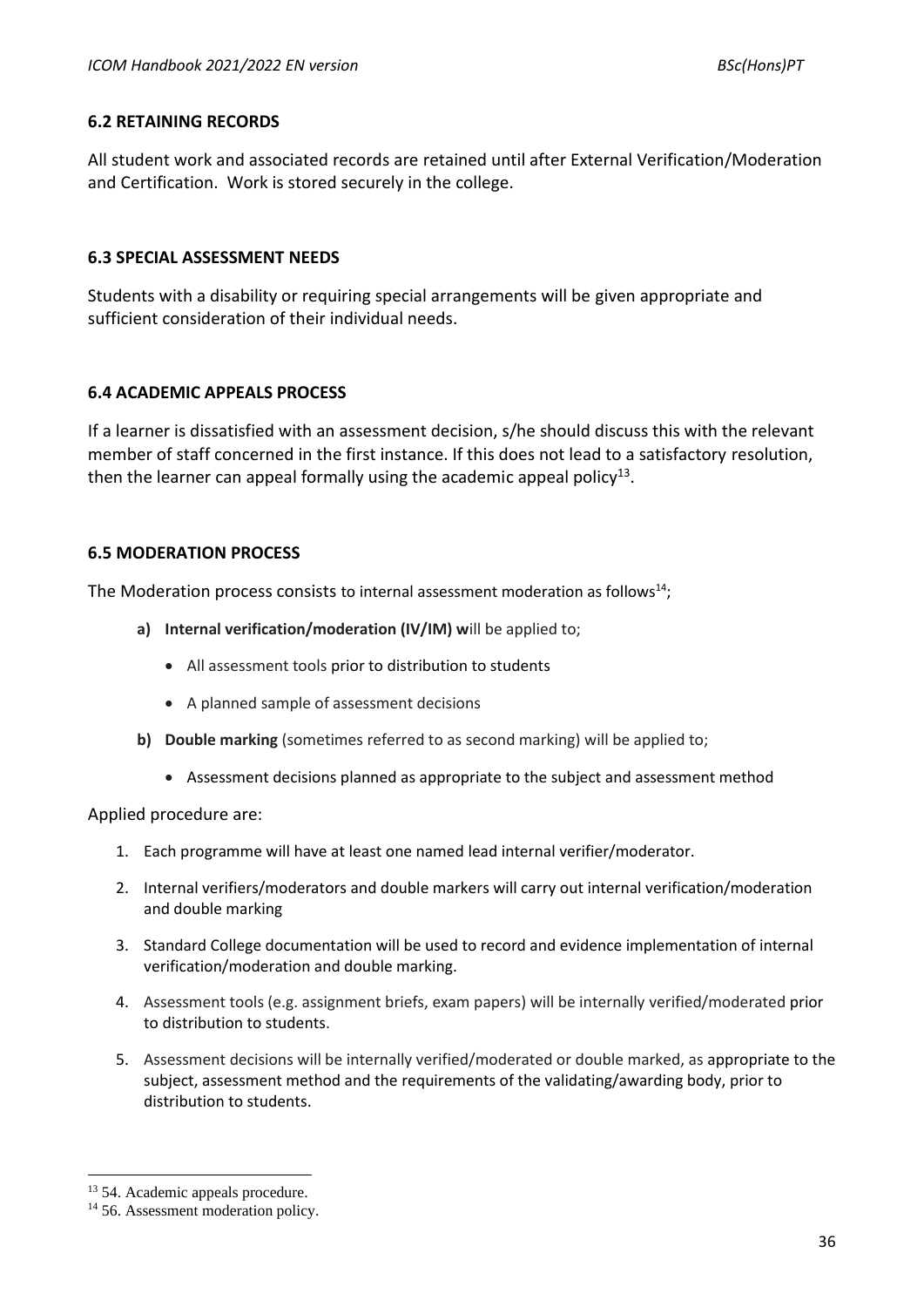6. Assessors, internal verifiers/moderators and double markers will meet to support standardisation of assessment decisions. It is recommended that these meetings occur at least once each semester.

# **6.6 EXAM BOARD**

Internal and external markers meet at appropriate intervals during the academic year to consider and finalise the grades awarded to students at Exam Boards<sup>15</sup>, which are formally constituted by the University, and the External Examiners are normally present. Once marks have been ratified by the Exam Boards they will be formally published. Until the Exam Board meets and the marks are agreed, any unratified marks you have received during the year will not be final and could be subject to change. A Summary of the outcome will be reported to Academic Board and to the Management Board.

### **6.7 ASSESSMENT REPORT**

After the ratification of the marks, the student receives the report of the grades and credits obtained in the year of the course. The report also reports the weighted averages related to the modules and the overall average achieved at the completion of all relevant examinations per year.

The final average of each academic year is weighed against the total credits of each module (figure 11.)

| <b>Subject</b>                                         | Code           | <b>ECTS</b> | Wheitgh (%) |
|--------------------------------------------------------|----------------|-------------|-------------|
| Anatomical Structure & Function                        | <b>IPP1.1</b>  | 17          | 28%         |
| Pathophysiology                                        | <b>IPP 1.2</b> | 12          | 20%         |
| Psycho-social science introduction                     | <b>IPP 1.3</b> | 4           | 7%          |
| <b>Mandatory Training</b>                              | <b>IPP1.4</b>  | 6           | 10%         |
| Physiotherapy 1                                        | <b>IPP1.5</b>  | 10          | 17%         |
| <b>Clinical and Professional Practice</b>              | <b>IPP1.61</b> | 11          | 18%         |
| Year 2                                                 |                |             |             |
| <b>Subject</b>                                         | Code           | <b>ECTS</b> | Wheitgh (%) |
| Pediatrics Physiotherapy                               | <b>IPP2.2</b>  | 7           | 12%         |
| Musculoskeletal Physiotherapy                          | <b>IPP2.3</b>  | 14          | 23%         |
| Geriatrics and Rheumatology                            | <b>IPP2.4</b>  | 6           | 10%         |
| Medical-rehabilitation sciences in neurology           | <b>IPP2.5</b>  | 16          | 27%         |
| Clinical & Professional Practice Placement Year 2      | <b>IPP2.6</b>  | 17          | 28%         |
| Year 3                                                 |                |             |             |
| <b>Subject</b>                                         | Code           | <b>ECTS</b> | Wheitgh (%) |
| Advanced physiotherapy methods                         | <b>IPP 3.1</b> | 8           | 13%         |
| Cardio Vascular Rehabilitation                         | <b>IPP 3.2</b> | 10          | 17%         |
| Medical rehabilitation sciences in the specialist area | <b>IPP 3.3</b> | 18          | 30%         |

#### **Figure 11. Module Weight per Year**

<sup>15</sup>61. Examination board terms and structure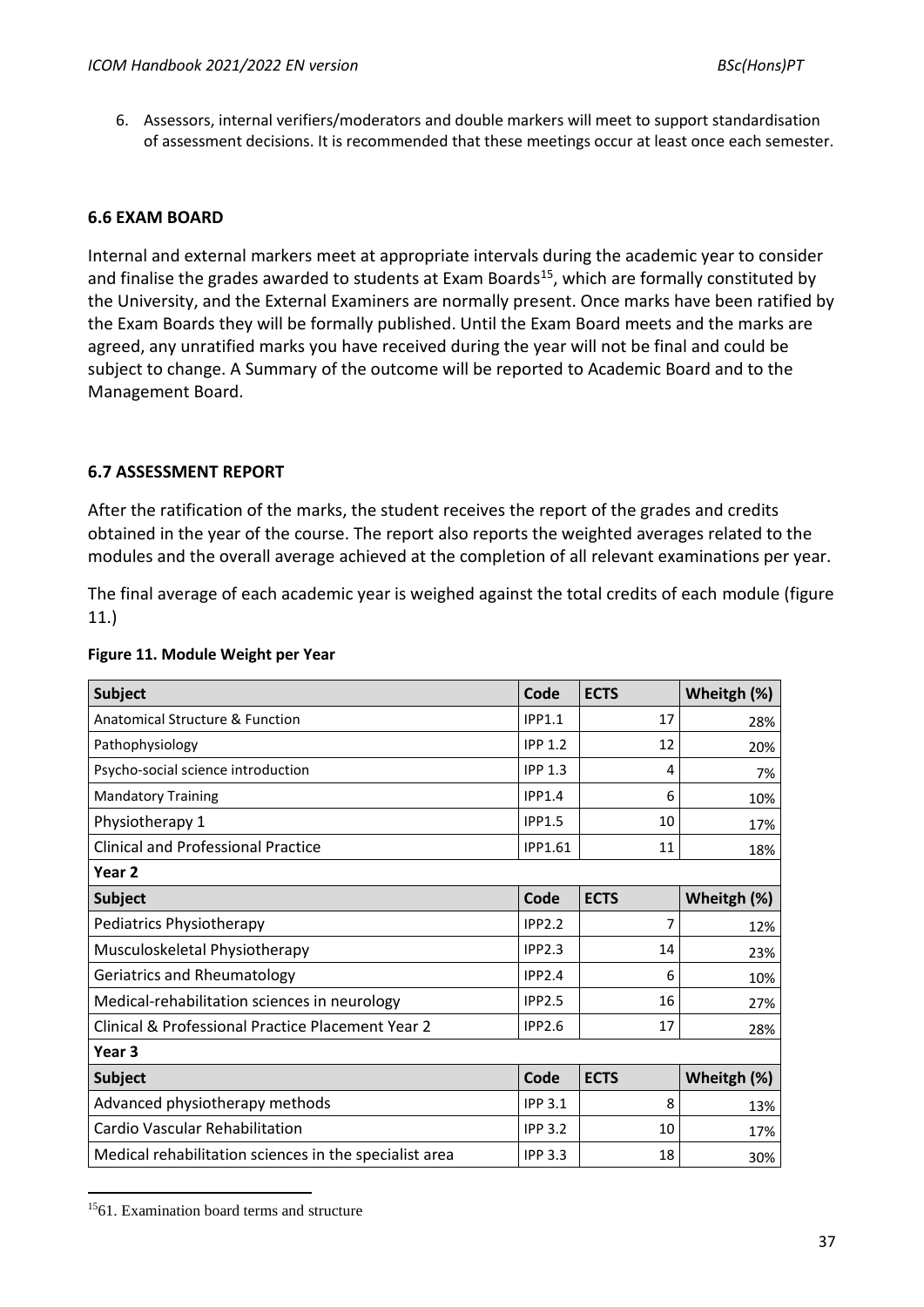| Clinical radiology in physiotherapy          | <b>IPP 3.4</b> | 3           | 5%          |
|----------------------------------------------|----------------|-------------|-------------|
| Research methodology in rehabilitation       | <b>IPP 3.5</b> | 3           | 5%          |
| Clinical & Professional Practice Placement 3 | <b>IPP 3.6</b> | 18          | 30%         |
| Year 4                                       |                |             |             |
|                                              |                |             |             |
| <b>Subject</b>                               | Code           | <b>ECTS</b> | Wheitgh (%) |
| <b>Advance Rehabilitation Techniques 1</b>   | <b>IPP4.1</b>  | 24          | 40%         |
| Research Methods Y4 Dissertation             | <b>IPP4.2</b>  | 10          | 17%         |

# **7. EXTENUATING CIRCUMSTANCE**

A student may claim extenuating circumstances <sup>16</sup>if they have been temporarily unable to participate in their course, submit work for assessment, or attend examinations. In this context assessment is taken to mean any work for assessment, for example coursework, assignments, projects and practical assessments. Similarly, students may wish to claim if their performance has been affected in assessments. The following are examples of extenuating circumstances;

- Bereavement in the family e.g. close relative, spouse or partner
- Serious sudden illness, sudden worsening of a chronic illness or accident
- Employer demands (Extended Pathway students only) e.g. short-term increase or change in work pattern
- Other exceptional circumstances which inhibit attendance or submission e.g. military service, civil unrest

Students are responsible for making the extenuating circumstances claim, demonstrating the circumstances are appropriate and providing proof in the form of the necessary evidence to support the claim.

Dean is responsible for chairing the Extenuating Circumstances Panel.

Heads of Year or Module Leader are responsible for ensuring academic staff are aware of the availability and scope of the extenuating circumstances procedure. Attending the Extenuating Circumstances Panel where appropriate.

Where a student encounters unforeseen circumstances that are consistent with any of the matters and wishes them to be recognised as extenuating circumstances they are required to provide supporting evidence. This is to be set out in writing, and be signed by the person providing it.

The nature of the evidence that the College requires includes

• for bereavement, a death certificate or a signed and dated letter from

<sup>16</sup>62. Extenuating circumstance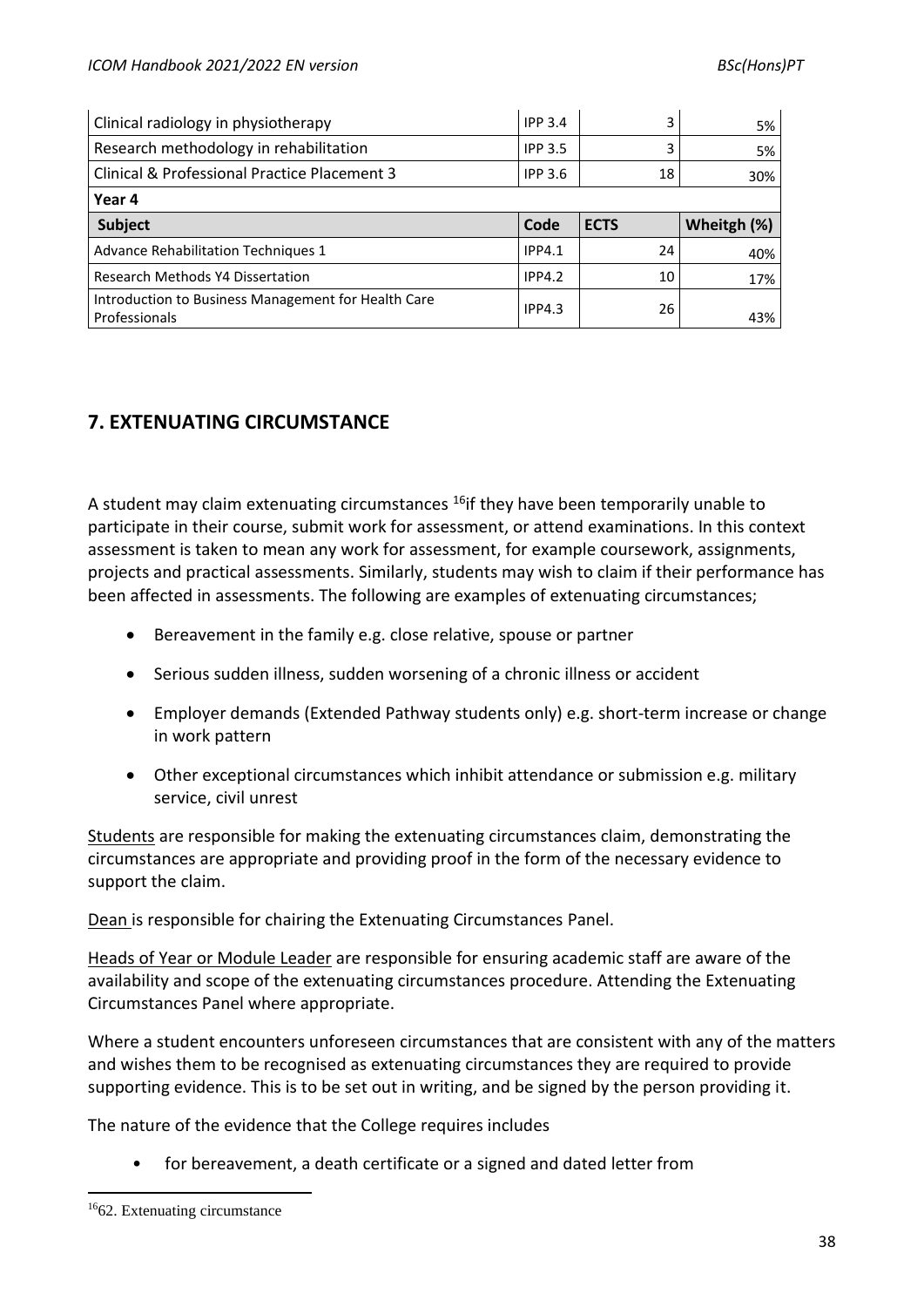- a minister of religion,
- medical practitioner,
- police officer,
- **■** solicitor,
- magistrate or other officer of the law or a person with equivalent professional standing;
- for illness, a signed and dated letter from a medical practitioner (GP, clinical specialist, or registered professional in psychiatric practice) that states
	- the dates when the illness affected the student and how, without breaching confidence,
	- the circumstances affected or are likely to affect the student's ability to prepare for an assessment, submit or attend for an assessment,
	- the student's ability to recognise and deal with their circumstances;
- for a student awaiting a diagnosis of an illness or condition, a signed and dated letter from a medical practitioner (GP, clinical specialist, or registered professional in psychiatric practice) that states
	- the dates when the student attended for treatment,
	- when tests were undertaken, and
	- when a diagnosis is expected;
- for accident or injury to the student, a copy of an accident report provided by a police officer, Magistrate, or Magistrate's Clerk; or a signed and dated letter from a medical practitioner. In all cases where a letter is provided it must state
	- the dates when the accident or injury affected the student;
	- the position and qualification(s) of the person providing the letter; and their contact details
- for significant adverse personal or family circumstances being encountered by the student, a signed and dated letter from one or more of the following:
	- a medical practitioner;
	- a social worker (stating their position with respect to the student);
	- a registered psychological therapist:
	- a registered professional in psychiatric practice;
	- an officer of the law;
	- a teacher outside ICOM;
	- a minister of religion.

The letter they provide must give their position and qualification(s) and their contact details and must provide information on the time when the circumstances occurred and whether they are continuing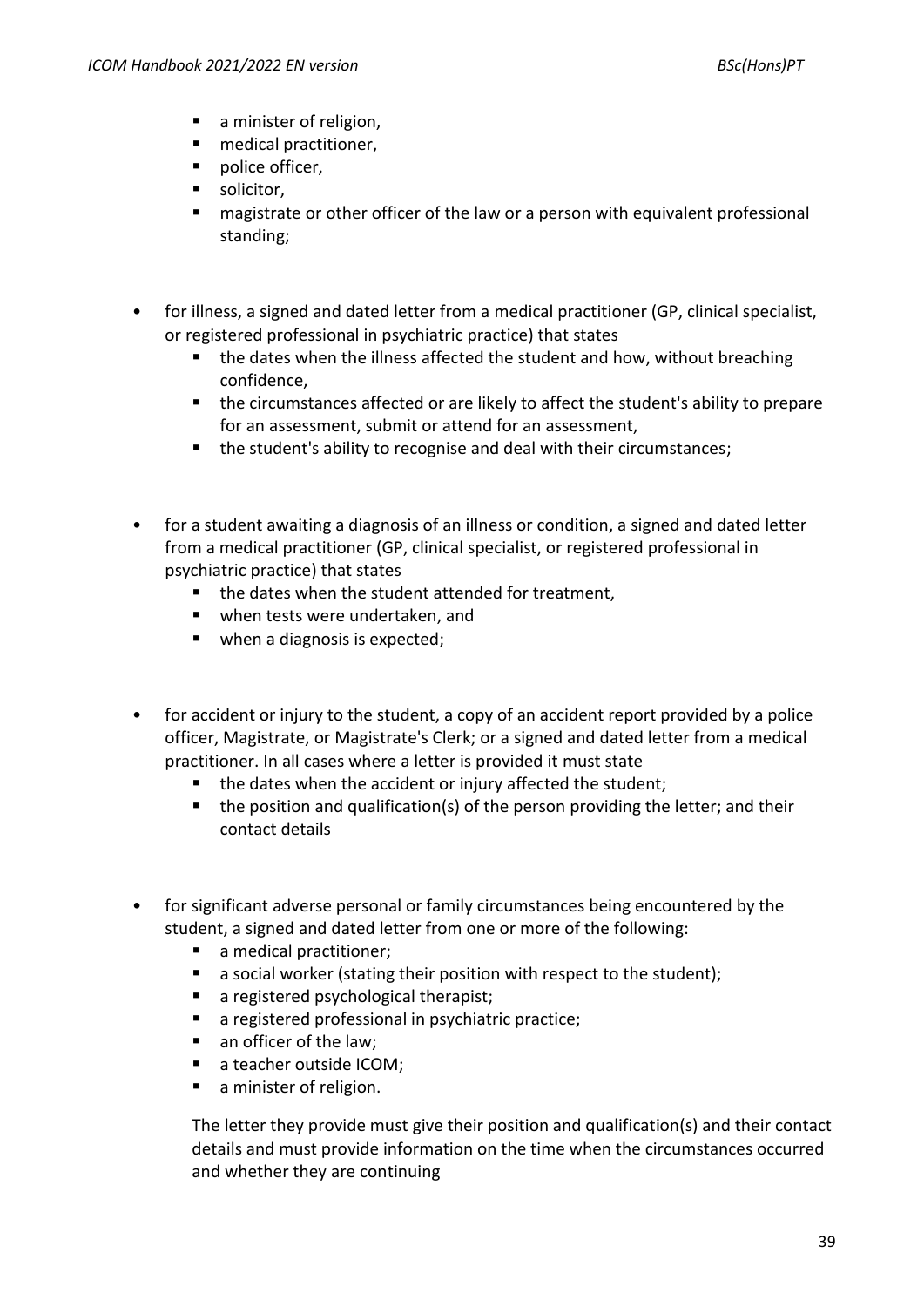- for extended pathway students in full-time employment only, who have experienced an increase in their workload due to circumstances beyond their control, or have been required by their employer or a client to work through periods normally available for study and/or assessment where they are in employment, a signed and dated letter from
	- their employer, or
	- their employer's authorised representative,

stating that the student has been required by them to undertake work in the interests of the employer and that this was in time that had previously been agreed would be available for the student to study, prepare for assessment, or take an assessment

- where they are self-employed, evidence from their client or the client's authorised representative stating that they have required the student to undertake unforeseen work that was necessary in the interests of the client's business, together with the dates and times when the student had been required to attend the client or undertake the previously unforeseen work.
- for military service, the individual's call-up papers (translated where necessary) together with evidence to show that the service cannot be deferred to affect the student's ability to submit an assessment, attend for an assessment, respond to requests for information from the ICOM or represent themselves and their situation to the ICOM.

According to individual needs, Dean offers to the student a Learning Agreement concerning a strategy for the Extenuating Circumstance.

# **8. MISCONDUCT**

Students are ambassadors for ICOM and behave accordingly. This applies anywhere and at any time but is particularly important in the local community around the ICOM sites<sup>17</sup>.

It is important that learners are made aware of the seriousness of academic misconduct and the procedures in place for any case of suspected academic misconduct. Academic misconduct is any action or attempted action that may result in creating an unfair academic advantage for oneself or an unfair academic advantage or disadvantage for any other member or members of the college. This includes a wide variety of behaviours such as

<sup>&</sup>lt;sup>17</sup>66. Code of conduct for student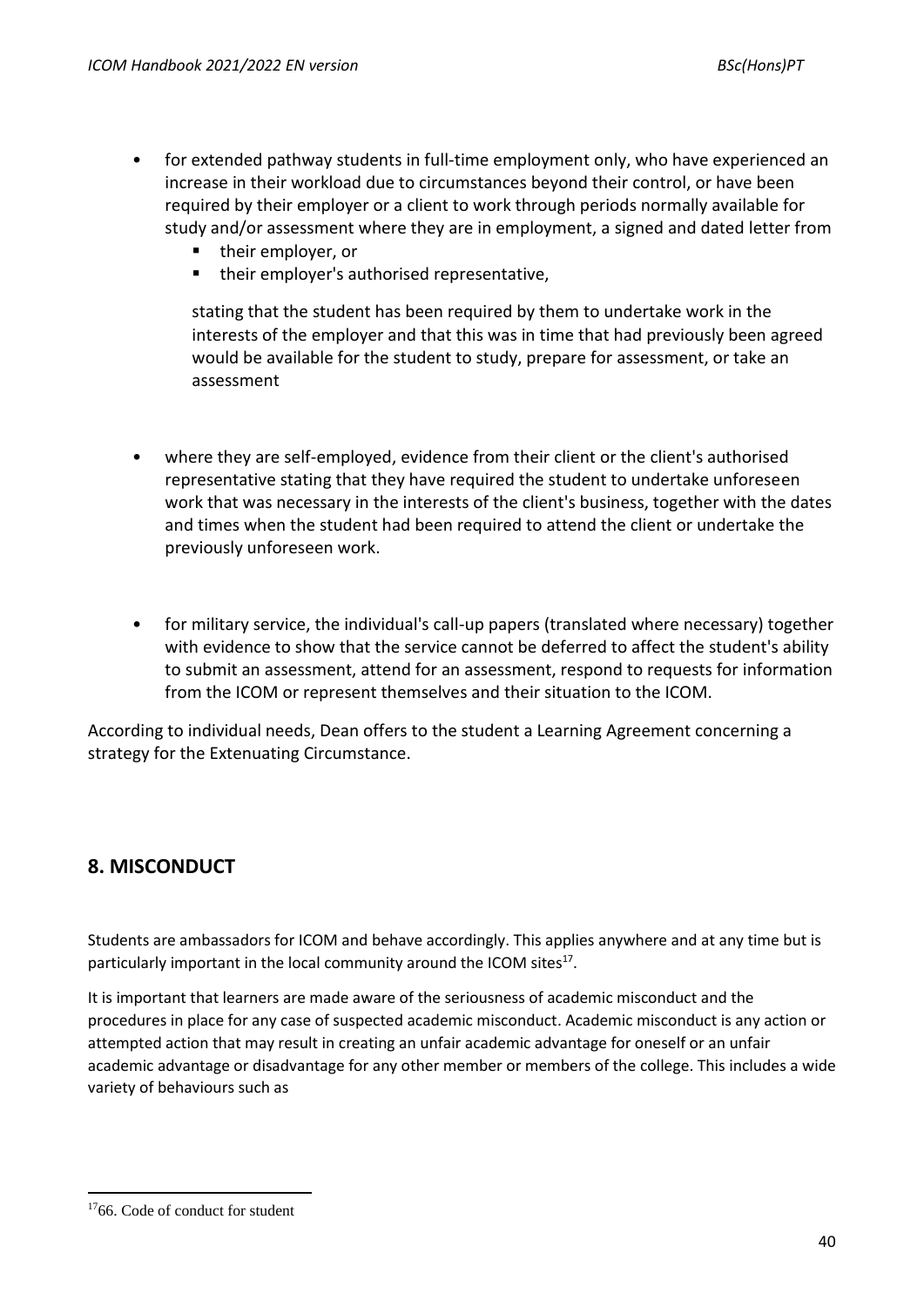# **Cheating**

Cheating is defined as fraud, deceit, or dishonesty in an academic assignment, or using or attempting to use materials, or assisting others in using materials that are prohibited or inappropriate in the context of the academic assignment in question, such as:

- Copying or attempting to copy from others during an exam or on an assignment.
- Communicating answers with another person during an exam.
- Using unauthorized materials, prepared answers, written notes, or concealed information during an exam.
- Allowing others to do an assignment or portion of an assignment for you, including the use of a commercial term-paper service.
- Submission of the same assignment for more than one course without prior approval of all the lecturers involved.
- Collaborating on an exam or assignment with any other person without prior approval from the instructor.

# **Plagiarism**

Plagiarism is defined as use of intellectual material ≥20% produced by another person without acknowledging its source, for example:

- Extensive copying of passages from works of others, essay, presentations or projects without acknowledgment.
- Use of the views, opinions, or insights of another without acknowledgment.
- Paraphrasing of another person's characteristic or original phraseology, metaphor, or other literary device without acknowledgment.
- Theft or Damage of Intellectual Property
- Damaging or stealing another person's assignment, book, paper, notes, experiment, project, electronic hardware or software.
- Improper access to, or electronically interfering with, the property of another person or the College's via computer or other means.
- Obtaining a copy of an exam or assignment prior to its approved release by the instructor.

# **Disturbances in the Teaching Space**

Disturbances can also serve to create an unfair academic advantage for oneself or disadvantage for another member of the academic community. Below are some examples of events that may violate the Code of Student Conduct:

- Interference with the course of instruction to the detriment of other students.
- Disruption of classes or other academic activities in an attempt to stifle academic freedom of speech.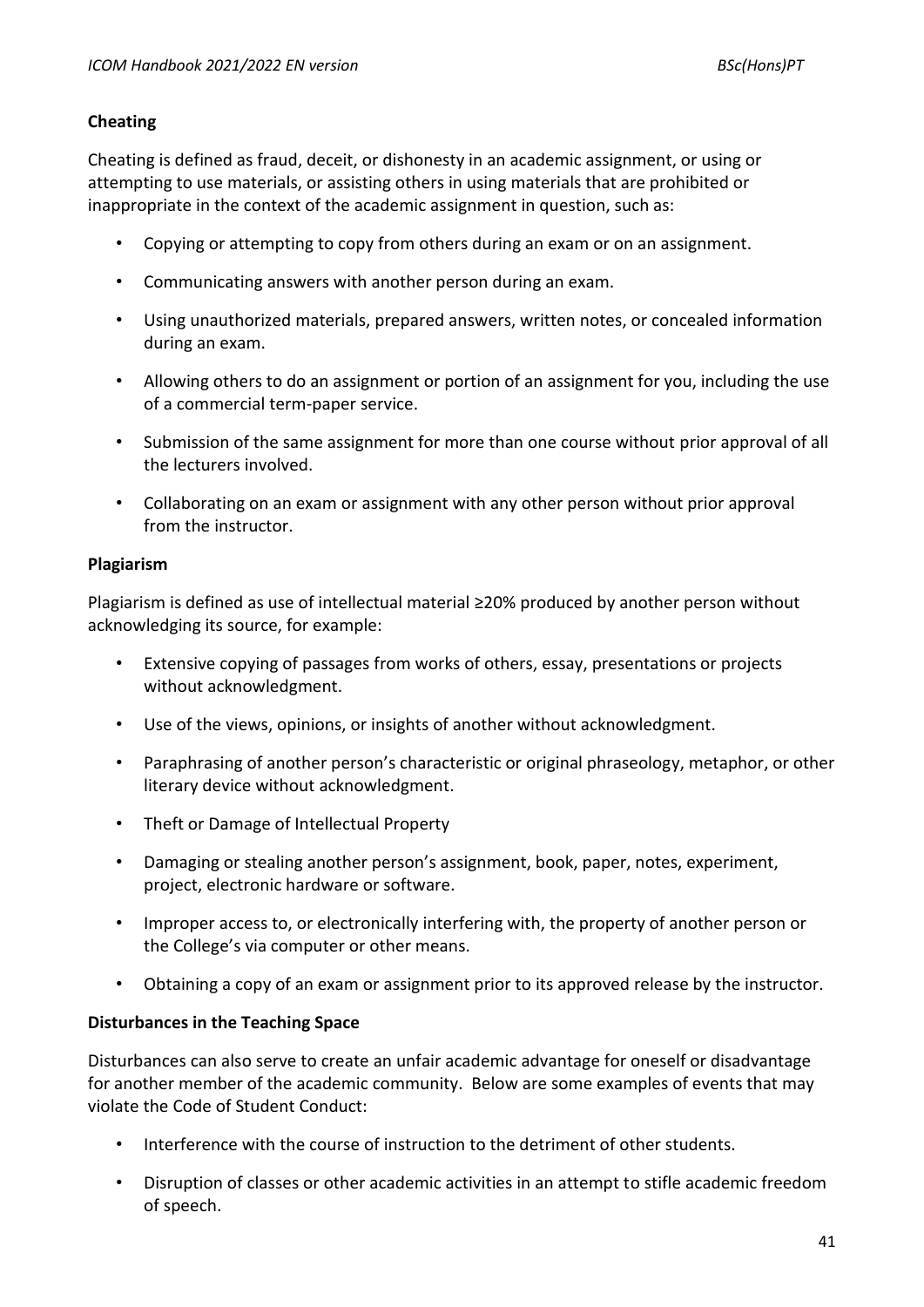- Failure to comply with the instructions or directives of the lecturer or tutor.
- Unnecessarily activating fire alarms.

# **8.1 ACADEMIC INTEGRITY COMMITTEE**

This consist of 3 nominated members of the academic staff who are responsible for ensuring consistency in relation to the implementation of plagiarism procedures and practice

In suspected cases of plagiarism and/or collusion the Academic Integrity Committee will invite the student(s) to an informal meeting to discuss the identified work. The aim of an informal meeting is to allow the Academic Integrity Officer to fully understand how the student has approached the assessment and to allow the student to reflect on their practices. This meeting should not include notetaking other than to record one of three possible outcomes:

- I. there is no evidence of academic misconduct or
- II. the process moves onto the formal steps of the academic misconduct procedure or
- III. the student admits the presence of academic misconduct in the work.

If the committee judges that a formal hearing is justified the student will be provided with:

- (a) a copy of these procedures;
- (b) written details of the allegation and a copy of all written evidence provided for the hearing by the academic who had made the allegation. This will include specific reference to the assessment in question and the nature of the suspected misconduct. For example: in a case of suspected plagiarism, the student should be provided with a copy of their work with the sections where plagiarism is suspected indicated and a copy of the Turnitin report detailing the identified sources;

In a case of suspected cheating in an examination the student should be provided with a copy of the examination's office report and copies of any materials removed from the student in the exam venue (if applicable); the date, time and place of the hearing. ICOM will try to arrange the hearing at a time that is suitable for the student. Normally the hearing will take place within two weeks of the date that the student is formally notified in writing that an allegation has been made.

Where a student has been permitted a reassessment attempt after having been found guilty of academic misconduct and it is suspected that he or she has committed academic misconduct on the reassessment by the committee, this must be treated as a new offence and all relevant stages of this procedure must be followed.

# **8.2 ACTIONS BY STUDENT**

At this stage, the student may decide to admit that the allegation of academic misconduct is justified by providing a written statement. In this case no formal hearing will take place. The Dean will be informed of the academic misconduct and the student's admission and determine the relevant penalty to be imposed. This will be recommended to the examination board to ratify the decision. A copy of the statement provided by the student will be kept on her/his file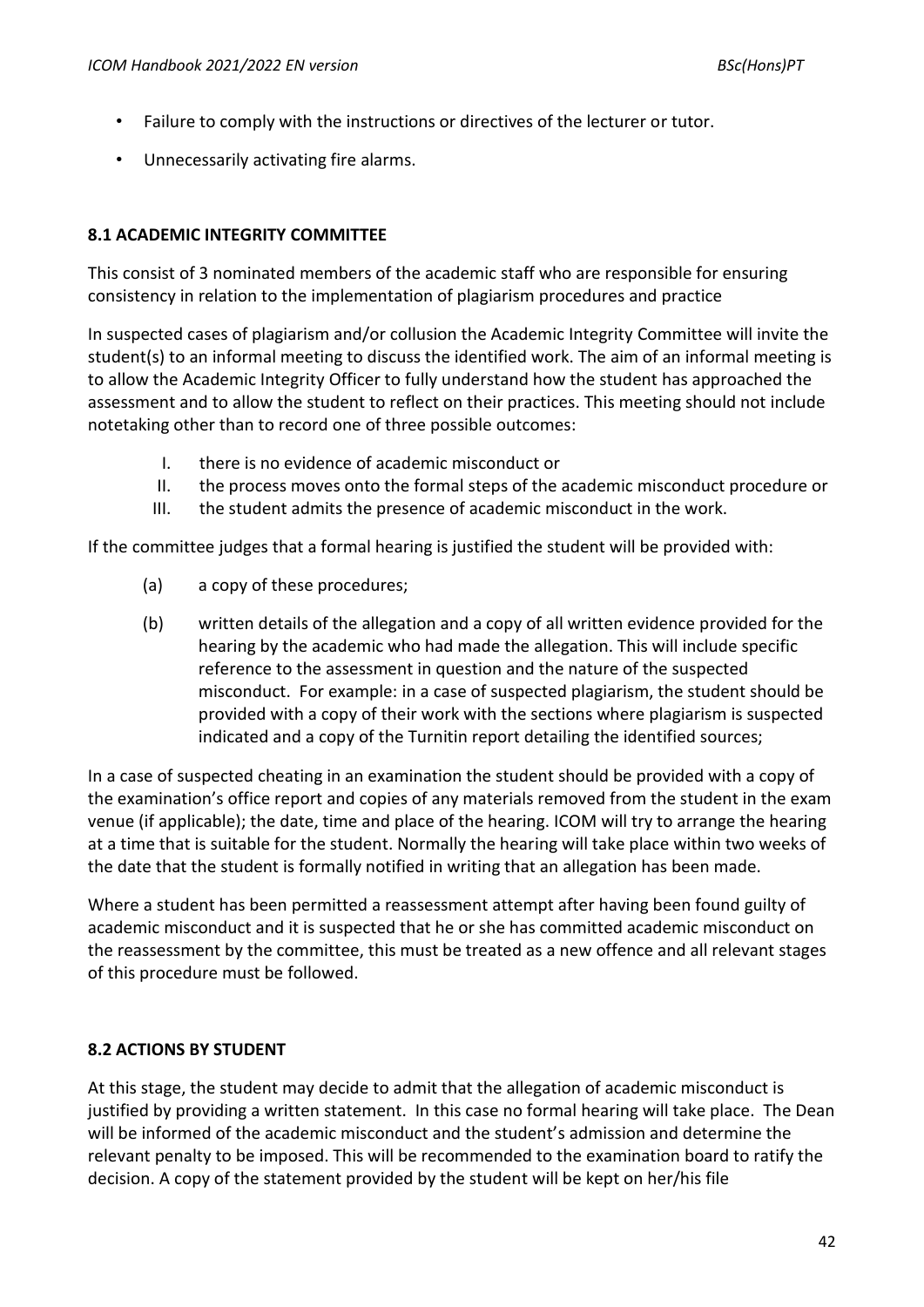If the student wishes to proceed to a formal hearing, s/he will be asked to confirm attendance to the Head of Year and to provide the name of any friend. The friend would not normally contribute to the hearing chosen to accompany the student. If the friend is a member of the legal profession the meeting will be postponed allowing the college to get legal representation

If the student fails to attend the hearing without a reason that is deemed acceptable by the ICOM, the hearing will proceed based on the evidence available to the panel. This will include any written submission that the student may have made

# **8.3 ACTIONS OF THE HEARING PANEL**

The panel established to consider the evidence will comprise a minimum of two members of academic staff who are not directly involved with the student. The Dean is designated as Chair of the panel.

While ICOM allows audio recordings of lectures for study purposes, hearings may not be digitally recorded, and the written notes taken by the ICOM will constitute the official record of the hearing. The Chair of the panel will make this clear to the student at the beginning of the meeting.

The panel will normally interview:

- i. the student, who may present documentation and/or supporting evidence
- ii. any relevant members of staff (e.g. module leader, or Head of Year who will present the evidence and the academic integrity committee).

The student, their friend (where present) and the staff member(s) presenting the evidence will then be asked to leave the hearing whilst the panel considers its decision.

The panel will decide if:

- a) there is insufficient evidence of academic misconduct. or
- b) it is more likely than not that academic misconduct took place.

Where it is found that there is evidence of academic misconduct, the panel shall then be advised of any prior instances of academic misconduct committed by the student to be able to determine a recommendation for the level of penalty to be imposed.

Adjournment may be required. Once a decision has been determined, the student, their friend (where present) and the staff member(s) presenting the evidence will be invited back in to the hearing to be verbally advised of the outcome.

Following the conclusion of the hearing, a summary report will be presented to the Exam Board, setting out the nature of the allegations and the recommendation of the panel concerning the level of penalty to be imposed. The student(s) will be provided with a copy of this report and a copy will be placed on the student's file.

If the outcome of the academic misconduct procedures indicates that a fitness to practice issue additionally arises, the separate Fitness to Practice procedures will be invoked.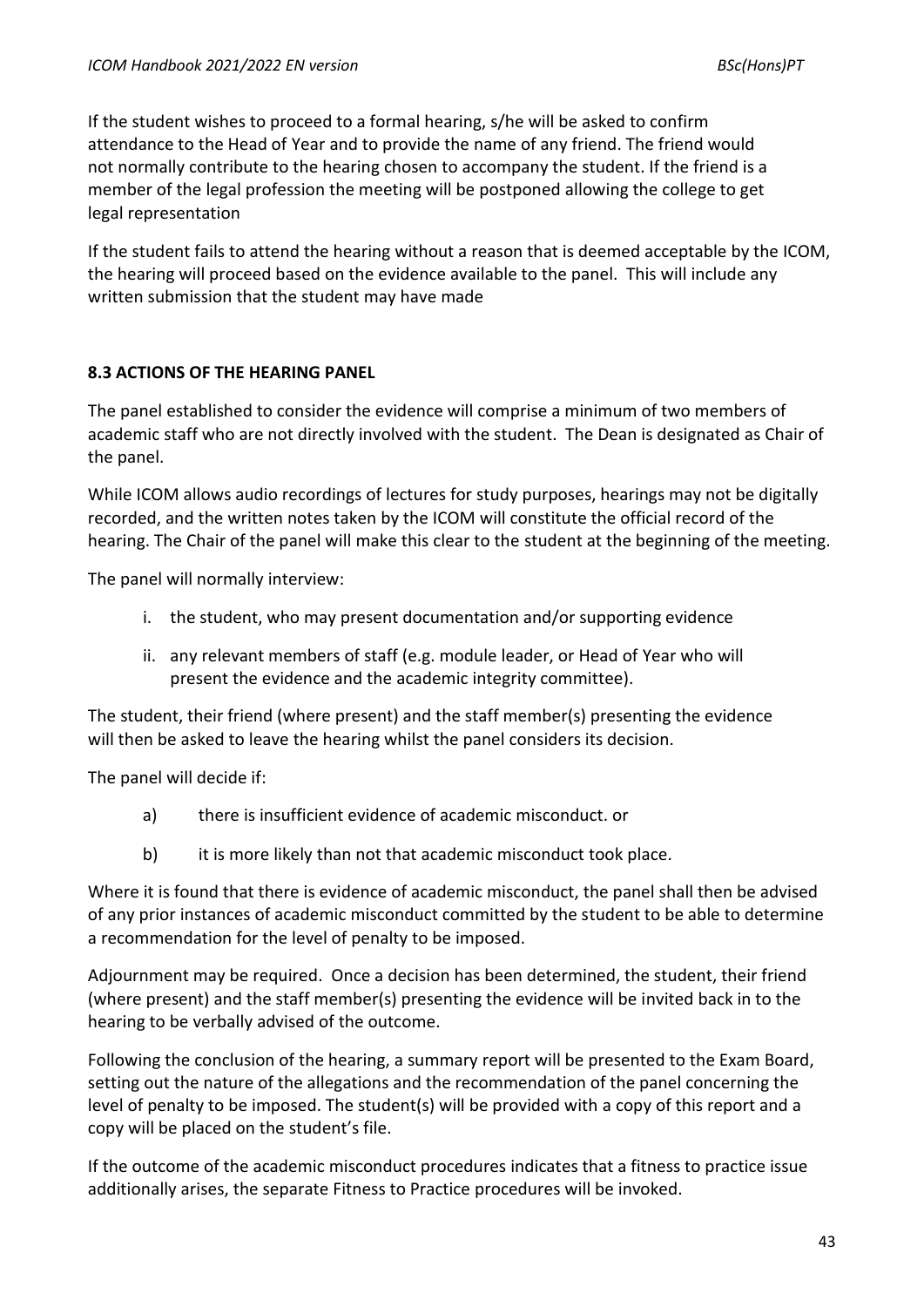However, in these instances, it may not be necessary to carry out the initial investigation stage of the Fitness to Practice procedures.

# **8.4 ACTIONS OF EXAM BOARD**

The student's results together with the report of the formal hearing will be considered by the Exam Board. The Board will be asked to ratify the recommendations of the formal hearing panel for the penalty to be imposed.

# **8.4.1. Penalties appendix to assessment policy**

Penalties have been determined on the basis of the following principles:

- no student should gain any advantage over another as a result of academic misconduct
- for students found guilty of collusion, all students implicated in the case should normally receive the same penalty
- for students found guilty of plagiarism or copying group work, all those involved will normally receive the same penalty
- mitigating circumstances cannot excuse academic misconduct.

Applied penalties are:

- a) the assessment is considered fail with the opportunity to access to Resit exam
- b) the assessment is considered fail and will not be permitted further reassessment where an offence of academic misconduct is committed at the final assessment opportunity

Failure due to academic misconduct cannot be compensated.

# **9. COMPLAINTS**

A student who is, or was recently a registered student, or a group of students wishing to complain should normally do so within 3 months of the event which has given rise to the complaint or, if a series of events has given rise to a complaint, within 3 months of the final event in the series. In exceptional circumstances, complaints received outside of this time frame may be considered providing the explanation for delay is outside the control of the complainant<sup>18</sup>.

Complaints should be done as follow

<sup>18</sup>49. Complaints procedure

<sup>57.</sup> Student complaints and grievance procedures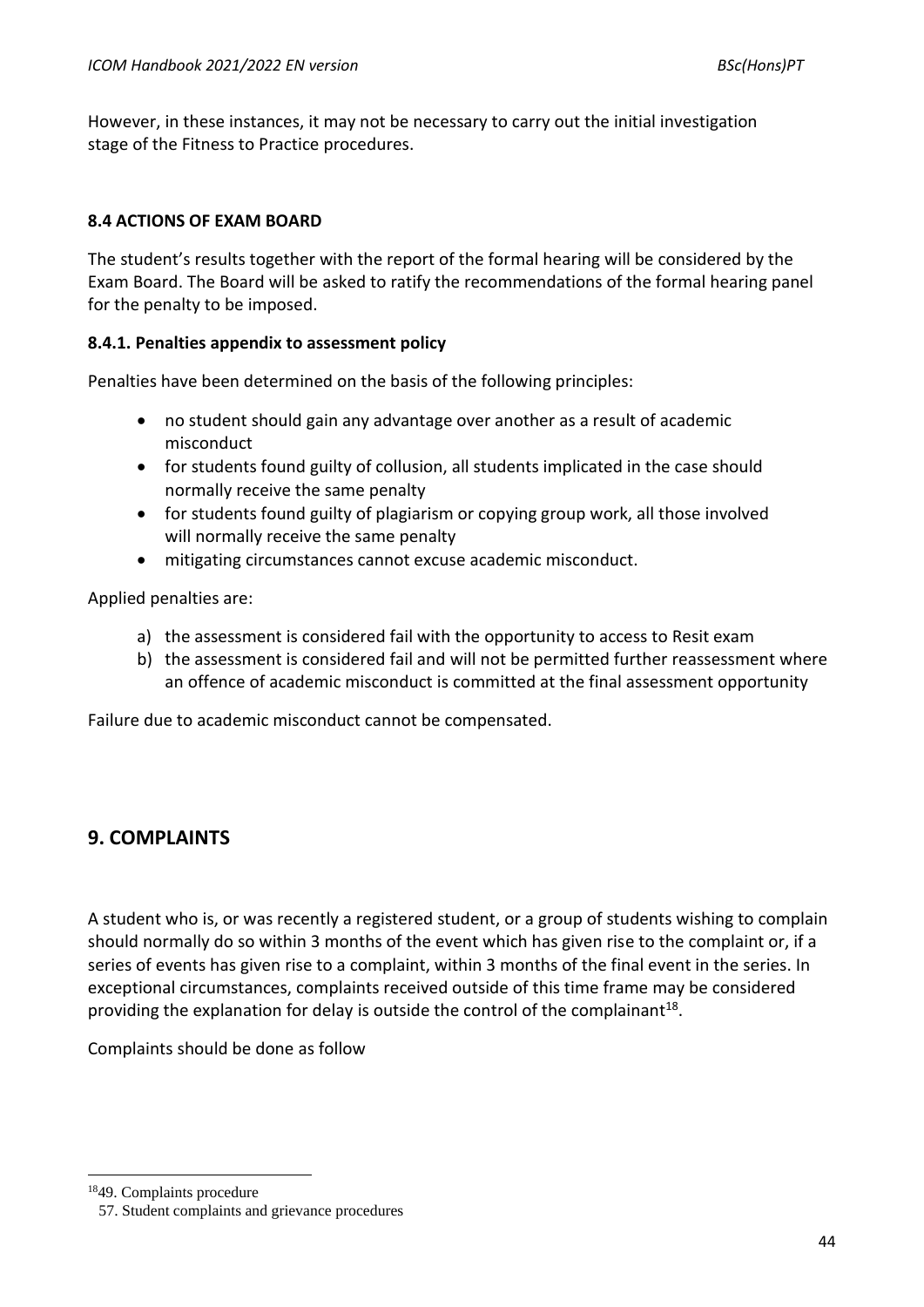# **9.1 Stage 1: Early Resolution**

- i. Initially, a student should seek to deal with his/ her complaint at the level at which the event leading to the complaint occurred.
- ii. A student should, if at all possible, address his/ her complaint to the member of staff most directly involved in the event leading to the complaint, in order to give that person the opportunity to address his/her concerns.
- iii. If for any reason the student does not feel that this is possible, s/he should seek advice from the Head of Year in order to identify an appropriate alternative mechanism of early resolution.
- iv. Stage 1 complaints will be dealt with in a timely fashion. Those involved in investigating the complaint will establish appropriate timescales based on its nature and complexity. These timescales should be communicated to the student and the student kept informed of any changes. Where possible, the investigation should be completed within 7 working days.
- v. At the end of Stage 1, a student will be provided with a written response to his/her complaint, copied to the Dean which will either:
	- Detail the proposed resolution; OR

• If no resolution has been proposed, explain why resolution has not been considered to be possible.

# **9.2 Stage 2: Formal Complaint**

- i. If a student is not satisfied with the outcome of Stage 1, s/he may choose to submit a Stage 2 complaint, by completing the Complaints Form. This should be done within 21 working days of the release of the written response to Stage 1. A Stage 2 complaint will normally only be considered following the completion of the early resolution stage.
- ii. . . . A student wishing to submit a Stage 2 complaint should do so to the Dean
- iii. If the Dean was involved in the case at Stage 1, s/he will nominate an appropriate alternative individual to consider the case. If no appropriate individual can be found within ICOM, s/he shall refer it to the Principal, who will then assign the case to an appropriate individual.
- iv. The receipt of the complaint form will normally be acknowledged within 3 days.
- v. The Dean or his/her nominee will consider the case appropriately. This will normally involve discussions with the student and/or the subject of the complaint.
- vi. Complaints will be dealt with in a timely fashion. The Dean will establish appropriate timescales based on the nature and complexity of the complaint. These timescales should be communicated to the student and the student kept informed of any changes. Where possible, complaints should normally take no more than 10 working days to investigate from the acknowledgement being sent.
- vii. The Dean or his/her nominee will inform the complainant, the subject of the complaint and the Director, in writing, of the outcome of the investigation.